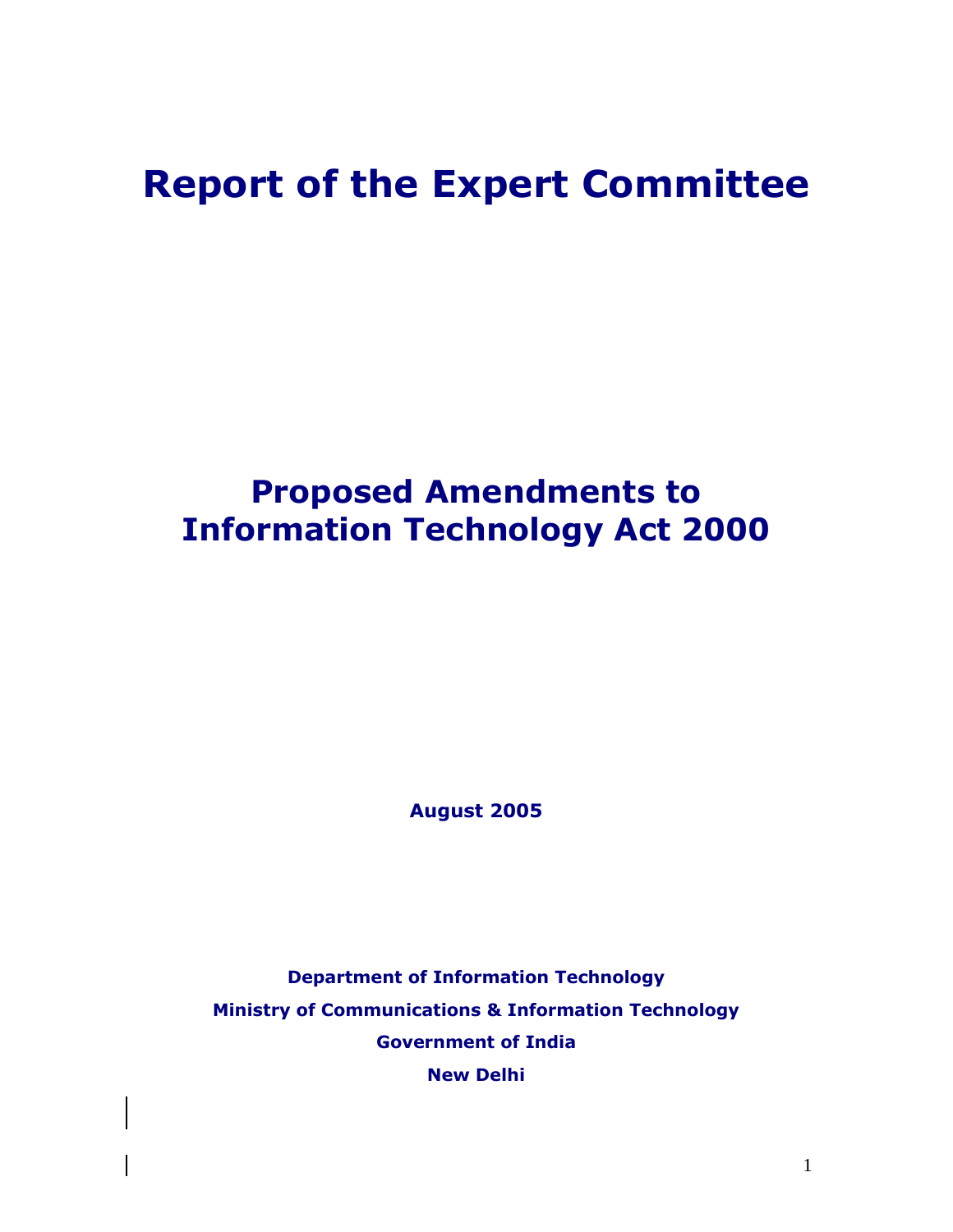## **PROPOSED AMENDMENTS**

#### **TO**

#### **INFORMATION TECHNOLOGY ACT, 2000**

[Act No. 21 of 2000 dated 9th June, 2000]

An Act to provide legal recognition for transactions carried out by means of electronic data interchange and other means of electronic communication, commonly referred to as "electronic commerce" which involve the use of alternatives to paper-based methods of communication and storage of information, to facilitate electronic filing of documents with the Government agencies and further to amend the Indian Penal Code, the Indian Evidence Act, 1872, the Bankers' Books Evidence Act, 1891 and the Reserve Bank of India Act, 1934 and for matters connected therewith or incidental thereto.

Whereas the General Assembly of the United Nations by resolution A/RES/51/162, dated the 30th January, 1997 has adopted the Model Law on Electronic Commerce adopted by the United Nations Commission on International Trade Law;

And Whereas the said resolution recommends inter alia that all States give favourable consideration to the said Model Law when they enact or revise their laws, in view of the need for uniformity of the law applicable to alternatives to paper-based methods of communication and storage of information;

And Whereas it is considered necessary to give effect to the said resolution and to promote efficient delivery of Government services by means of reliable electronic records.

Be it enacted by Parliament in the Fifty-first Year of the Republic of India as follows: -

#### **CHAPTER I : PRELIMINARY**

#### **1. Short title, extent, commencement and application:-**

(1) This Act may be called the Information Technology Act, 2000.

(2) It shall extend to the whole of India and, save as otherwise provided in this Act, it applies also to any offence or contravention thereunder committed outside India by any person.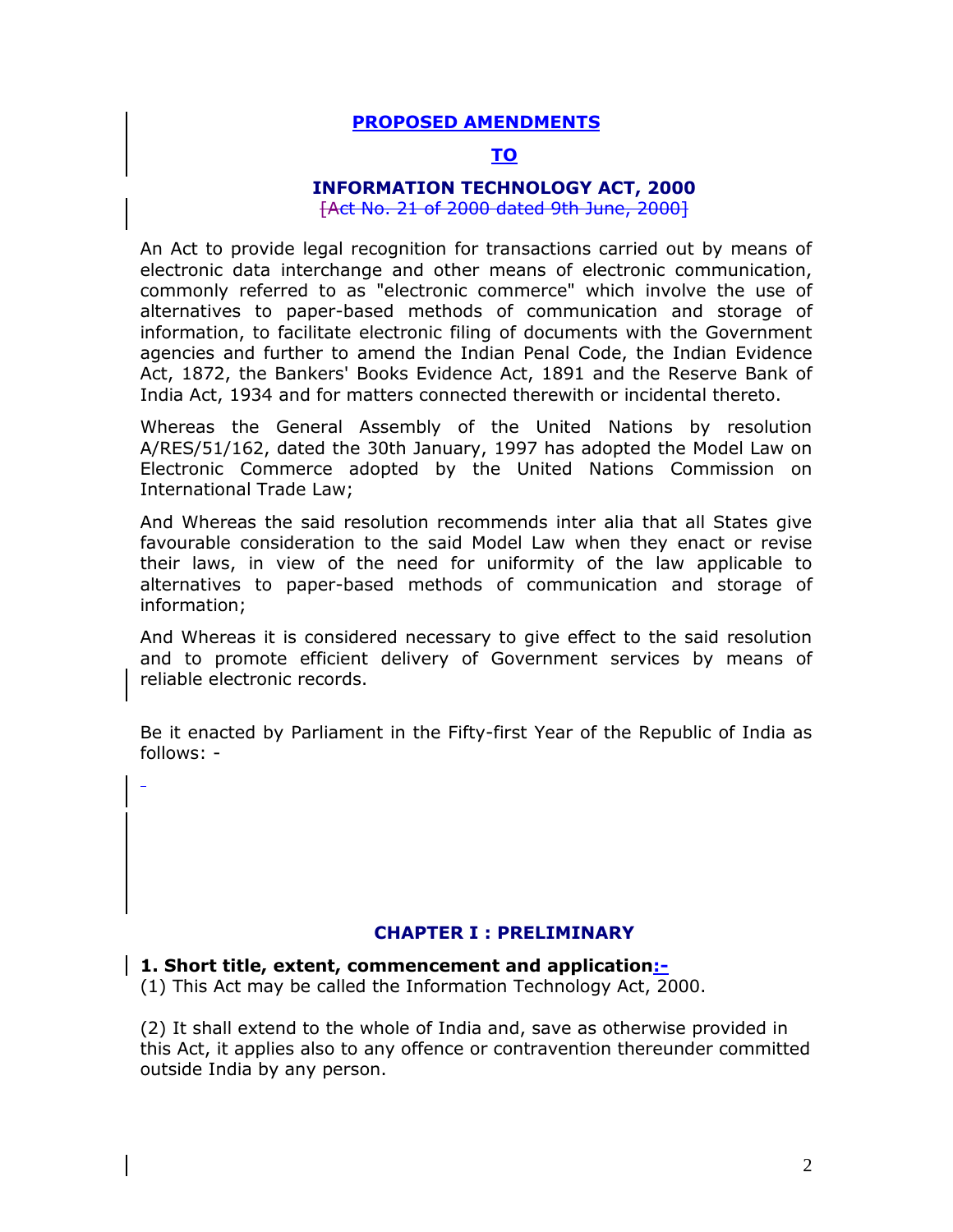(3) It shall come into force on such date as the Central Government may, by notification, appoint and different dates may be appointed for different provisions of this Act and any reference in any such provision to the commencement of this Act shall be construed as a reference to the commencement of that provision.

(4) Nothing in this Act shall apply to

 $^{1.4}$ (a) a negotiable instruments as defined in section 13 of the Negotiable Instruments Act, 1881;

(b) a power-of-attorney as defined in section 1A of the Powers -of-Attorney Act, 1882;

(c) a trust as defined in section 3 of the Indian Trusts Act, 1882;

(d) a will as defined in clause (h) of section 2 of the Indian Succession Act, 1925 including any other testamentary disposition by whatever name called;

(e) any contract for the sale or conveyance of immovable property or any interest in such property;

 $(f)$  any such class of documents or transactions as may be notified by the Central Government in the Official Gazette.

# **2. Definitions**

(1) In this Act, unless the context otherwise requires,-

(a) "**access**" with its grammatical variations and cognate expressions means gaining entry into, instructing or communicating with the logical, arithmetical, or memory function resources of a computer, computer system or computer network;

(b) "**addressee**" means a person who is intended by the originator to receive the electronic record but does not include any intermediary;

(c) "**adjudicating officer**" means an adjudicating officer appointed under sub-section (1) of section 46;

<sup>2(d)</sup>(d) "affixing digital signature" with its grammatical variations and cognate expressions means adoption of any methodology or procedure by a person for the purpose of authenticating an electronic record by means of

 $\overline{a}$  $14$  sub-section 1(4) amended to bring flexibility in respect of applicability of IT Act on certain specific class of documents or transactions.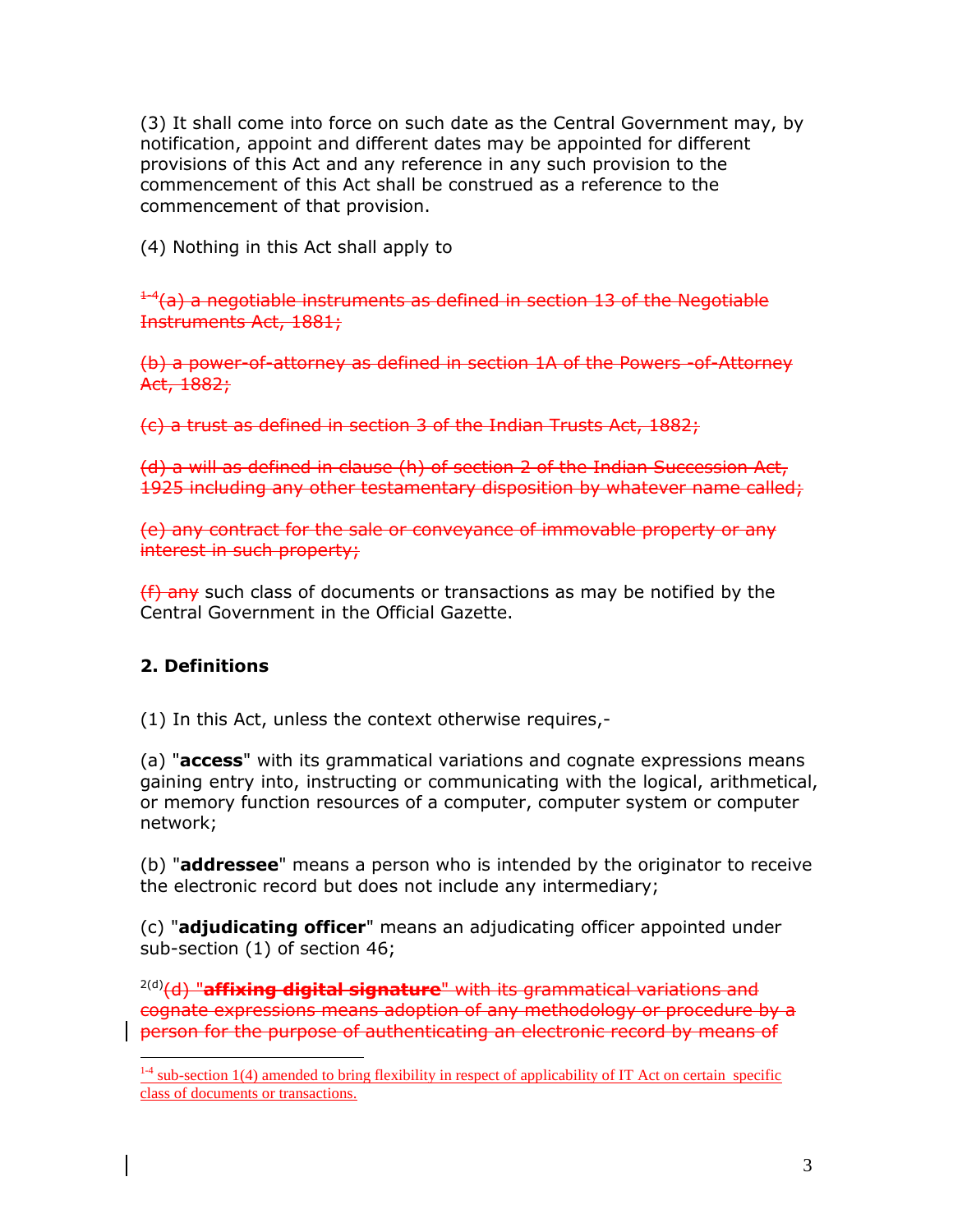#### digital signature;

 $\overline{a}$ 

(e) "**appropriate Government**" means as respects any matter,-

(i) enumerated in List II of the Seventh Schedule to the Constitution;

(ii) relating to any State law enacted under List III of the Seventh Schedule to the Constitution, the State Government and

in any other case, the Central Government;

(f) "**asymmetric crypto System**" means a system of a secure key pair consisting of a private key for creating a digital signature and a public key to verify the digital signature;

(g) "**Certifying Authority**" means a person who has been granted a licence to issue an <del>DigitalElectronic<sup>1</sup></del> Signature Certificate under section 24;

(h) "**certification practice statement**" means a statement issued by a Certifying Authority to specify the practices that the Certifying Authority employs in issuing *Digital* <sup>2A</sup>different types or forms of Electronic Signature Certificates;

(i) "**computer**" means any electronic, magnetic, optical or other high-speed data processing device or system which performs logical, arithmetic, and memory functions by manipulation of electronic, magnetic or optical impulses, and includes all input, output, processing, storage, computer software, or communication facilities which are connected or related to the computer in a computer system or computer network;

(j) "**computer network**" means the interconnection of one or more computers or computer systems through-

(i) the use of satellite, microwave, terrestrial line, wireless<sup>2B</sup> or other communication media; and

(ii) terminals or a complex consisting of two or more interconnected computers whether or not the interconnection is continuously maintained;

(k) "**computer resource**" means computer, computer system, computer network, data, computer data base or software;

<sup>&</sup>lt;sup>1</sup> In this clause and in number of other places the term " Digital" has been changed to "Electronic" to enable the Act to be technology neutral

<sup>&</sup>lt;sup>2A</sup> The certificate practice statement as at present is associated with digital signature. However if the technology permits any other form of electronic signature the certification practice statement should also be there, though the contends of such CPS may be different

This has been done to include wireless communications explicitly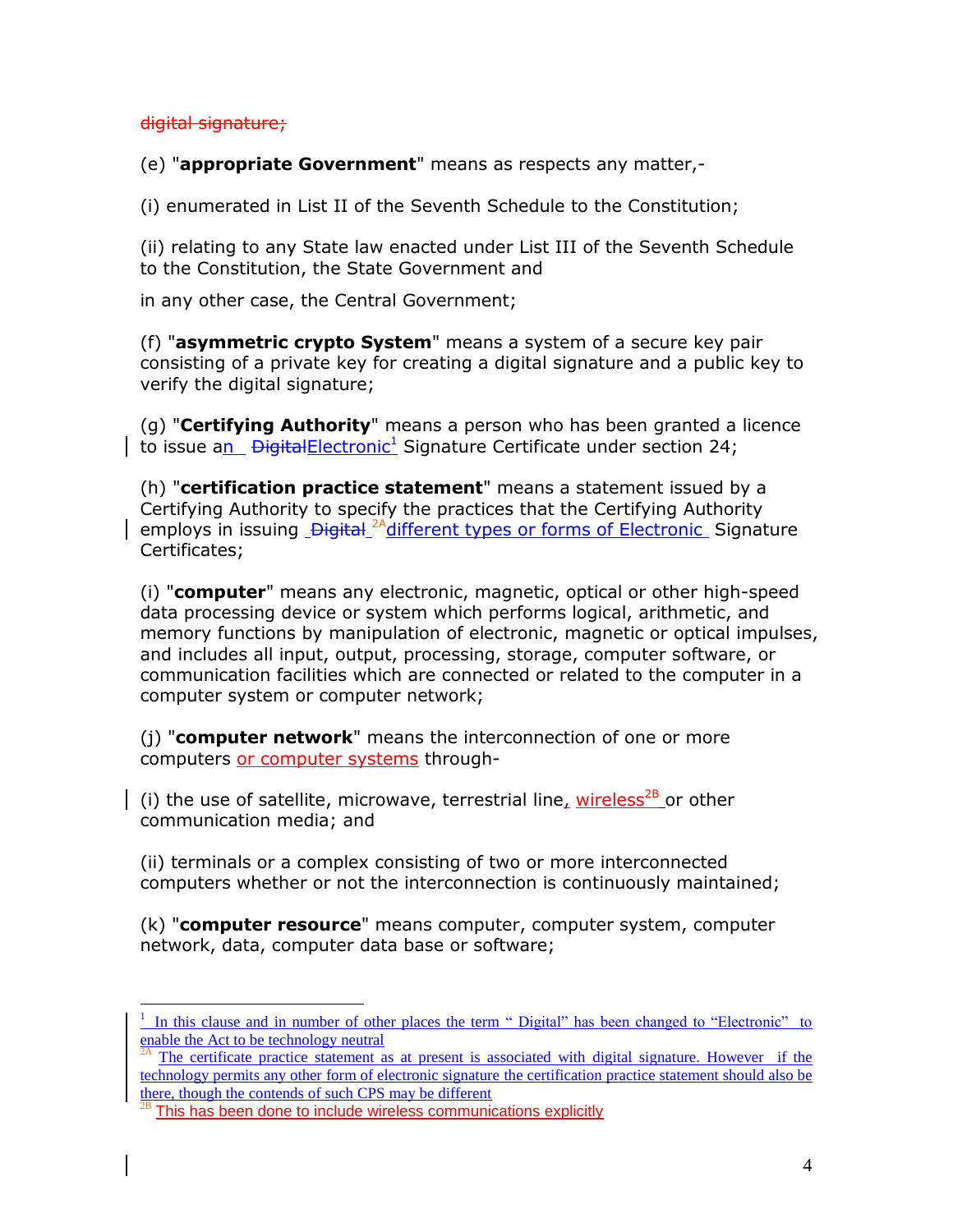(l) "**computer system**" means a device or collection of devices, including input and output support devices and excluding calculators which are not programmable and capable of being used in conjunction with external files, which contain computer programmes, electronic instructions, input data and output data, that performs logic, arithmetic, data storage and retrieval, communication control and other functions;

(m) "**Controller**" means the Controller of Certifying Authorities appointed under sub-section (1) of section 17;

(n) "**Cyber Appellate Tribunal**" means the Cyber Regulations Appellate Tribunal established under sub-section (1) of section 48;

(nn) **" 2CCyber Café"** means a place where access to electronic form is provided to the public

(o) "**data**" means a representation of information, knowledge, facts, concepts or instructions which are is being prepared or have been prepared in a formalised manner, and is intended to be processed, is being processed or has been processed in a computer system or computer network, and may be in any form (including computer printouts magnetic or optical storage media, punched cards, punched tapes) or stored internally in the memory of the computer;

(p) "digital signature" means authentication of any electronic record by subscriber by means of an electronic method or procedure in accordance with provisions section 3;

2D(p) "**digital signature**" means an electronic signature where authentication of electronic record is in the manner as provided in subsection (2) of section 5.

(q) "Digital Signature Certificate" means a Digital Signature Certificate" issues under subsection (4) of section 35;

2E(pa) "**digital signature certificate**" means an electronic signature certificate where authentication is by Digital Signature.

(qr) "**electronic form**" with reference to information means any information generated, sent, received or stored in media, magnetic, optical, computer

<sup>&</sup>lt;sup>2C</sup> The term "Cyber Café" has been included to address the issues relating to streamlining the functioning of cyber cafes.

 $\overline{2D}$  Digital Signature is one of the types of Electronic Signature as defined in 2(t)

<sup>&</sup>lt;sup>2E</sup> Digital Signature Certificate is one of the types of Electronic Signature Certificate as defined in  $2(tt)$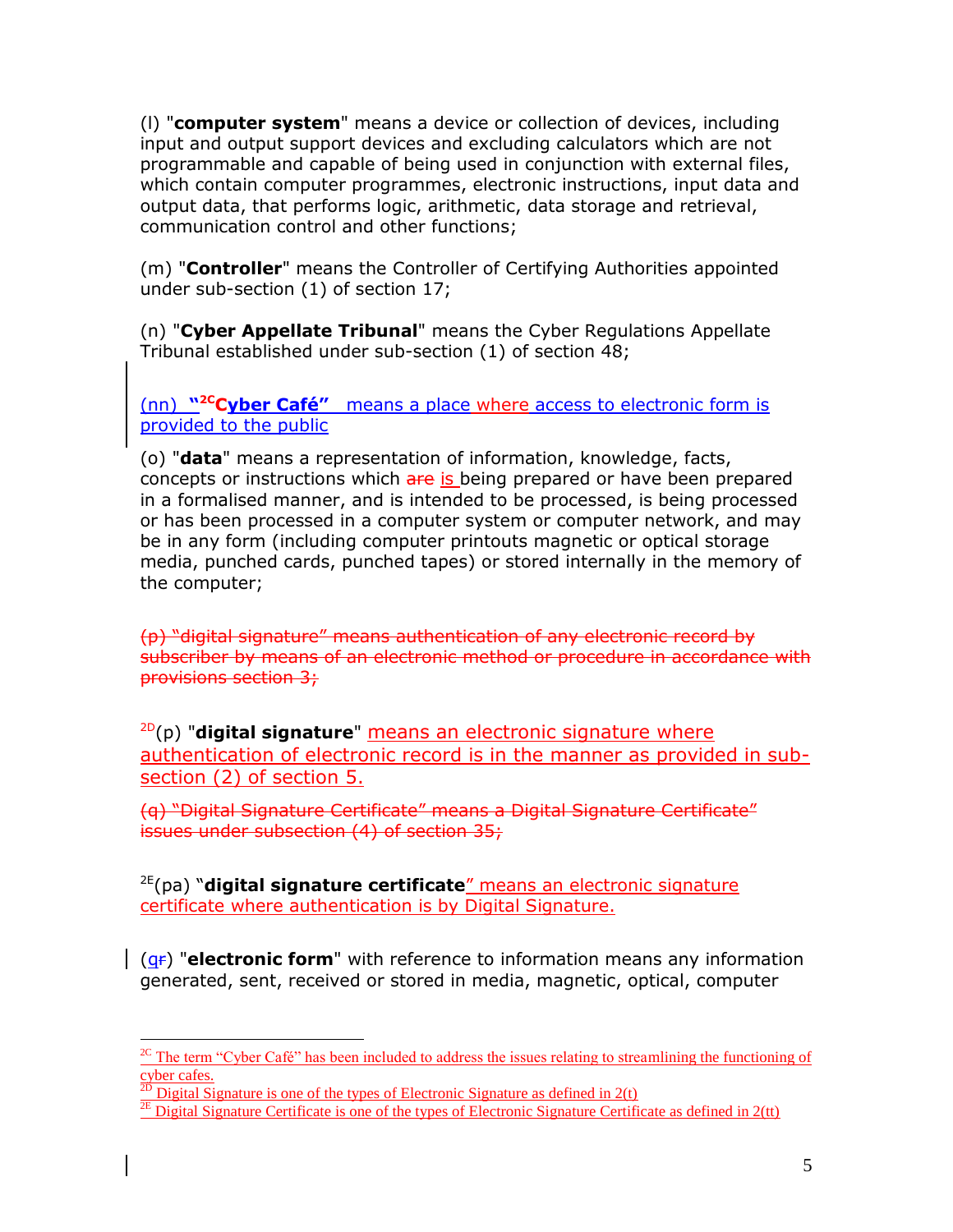memory, micro film, computer generated micro fiche or similar device;

(rs) "**Electronic Gazette**" means the Official Gazette published in the electronic form;

( $\frac{1}{s}$ ) "**electronic record**" means data, record or data generated, image or sound stored, received or sent in an electronic form or micro film or computer generated micro fiche;

(t) **3 "electronic signature"** means authentication of any electronic record by a subscriber by means of an electronic method or procedure in any manner as the Central Government may prescribe as provided in section 5 and shall include Digital Signature.

(tt) "**electronic signature certificate**" means an Electronic Signature Certificate issued under section 35 and shall include Digital Signature Certificate.

(u) "**function**", in relation to a computer, includes logic, control, arithmetical process, deletion, storage and retrieval and communication or telecommunication from or within a computer;

(v) "**information**" includes data, message, text, images, sound, voice, codes, computer programmes, software and data bases or micro film or computer generated micro fiche;

(w) "**intermediary**" with respect to any particular electronic message record <sup>4A</sup> means any person who on behalf of another person receives, stores or transmits that record message or provides any service with respect to that electronic that record message;

(x) "**key pair**" in an asymmetric crypto system, means a private key and its mathematically related public key, which are so related that the public key can verify a digital signature created by the private key;

(y) "**law**" includes any Act of Parliament or of a State Legislature, Ordinances promulgated by the President or a Governor, as the case may be, Regulations made by the President under article 240, Bills enacted as President's Act under sub-clause (a) of clause (1) of article 357 of the Constitution and includes rules, regulations, bye-laws and orders issued or made thereunder ;

(z) "**licence**" means a licence granted to a Certifying Authority under section

 $\overline{a}$  $3$  The term electronic signature needs to be defined as including digital signature to make the Act technology neutral.

<sup>&</sup>lt;sup>4A</sup> Term "intermediary" has been redefined.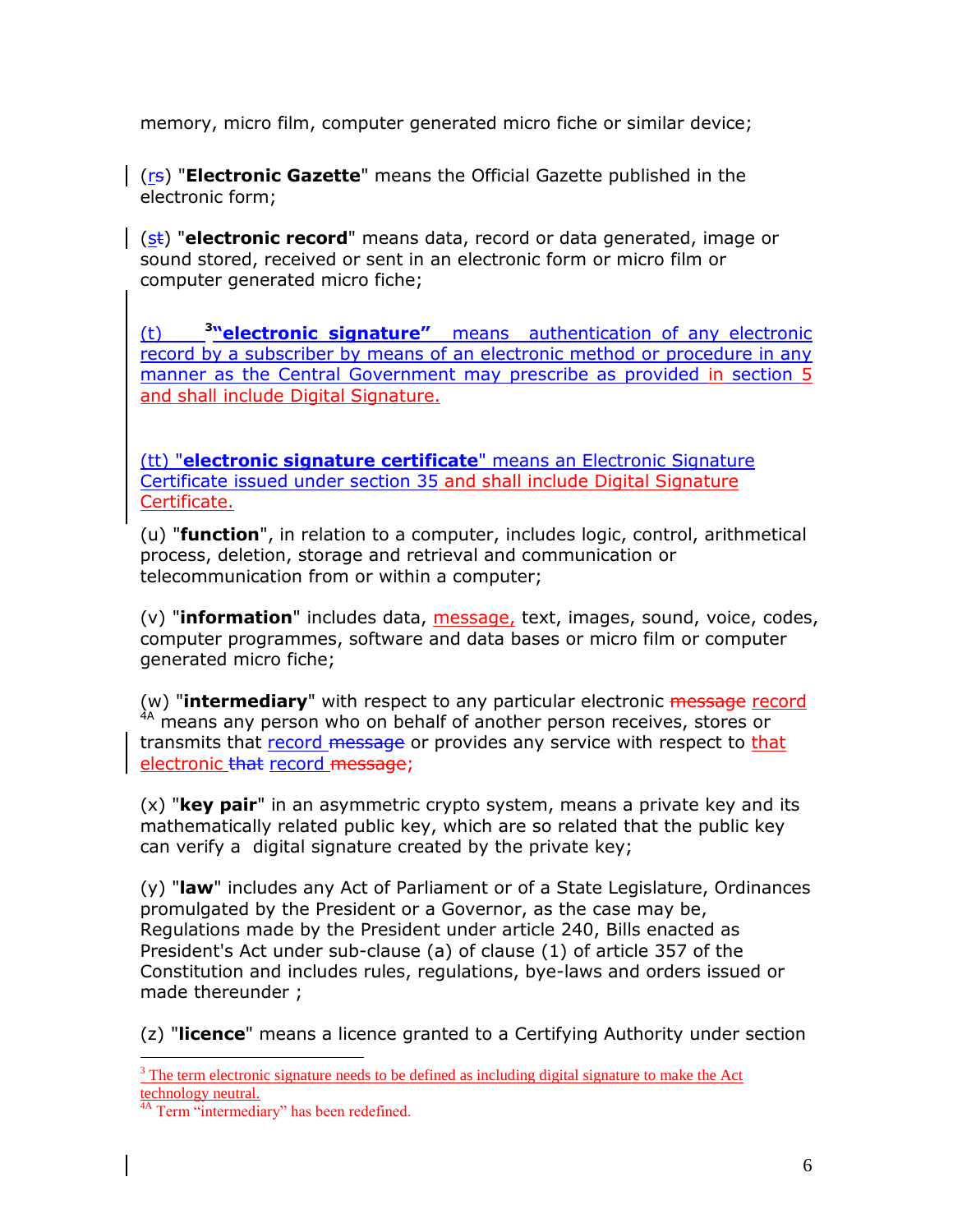24;

(za) "**originator**" means a person who sends, generates, stores or transmits any electronic message or causes any electronic message to be sent, generated, stored or transmitted to any other person but does not include an intermediary;

<sup>4B</sup>(zaa) "Person" means any individual, company or body corporate or association or body of Individuals, whether incorporated or not or artificial juridical person, whether domiciled or resident in India or outside India

(zb) "**prescribed**" means prescribed by rules made under this Act;

(zc) "**private key**" means the key of a key pair used to create a digital signature;

(zd) "**public key**" means the key of a key pair used to verify a digital signature and listed in the *Digital Electronic* <sup>4C</sup>Signature Certificate authenticated by use of Digital Signature ;

(ze) "**secure system**" means computer hardware, software, and procedure that-

- (a) are reasonably secure from unauthorised access and misuse;
- (b) provide a reasonable level of reliability and correct operation;
- (c) are reasonably suited to performing the intended functions;

and

(d) adhere to generally accepted security procedures;

(zf) "**security procedure**" means the security procedure prescribed under section 16 by the Central Government;

(zg) "**subscriber**" means a person in whose name the **DigitalElectronic**<sup>5A</sup> Signature Certificate is issued;

(zh) "verify" in relation to a digitalelectronic<sup>5A</sup> signature, electronic record or public key, with its grammatical variations and cognate expressions means

 $\overline{a}$ <sup>4B</sup> A new subsection has been added to define term "Person"

<sup>&</sup>lt;sup>4C</sup>. In this clause and in number of other places the term "Digital" has been changed to "Electronic" to enable the Act to be technology neutral<br><sup>5A</sup>. In this clause and in number of other places the term "Digital" has been changed to "Electronic" to

enable the Act to be technology neutral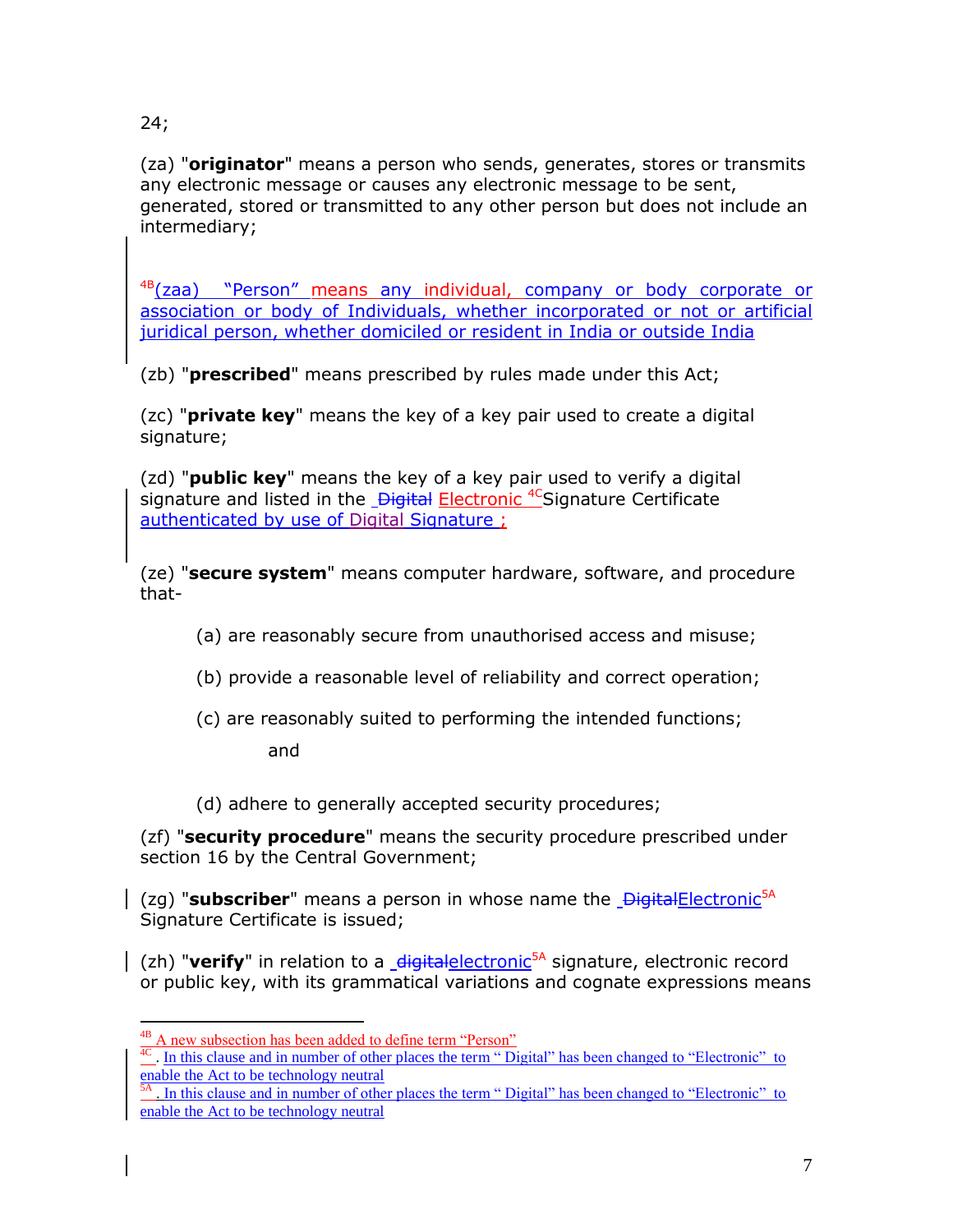to determine whether-

 $\overline{a}$ 

(a) the initial electronic record was affixed with the digital digitalelectronic<sup>5A</sup> signature by the use of private key corresponding to the public key of the subscriber;

(b) the initial electronic record is retained intact or has been altered since such electronic record was so affixed with the  $diq$  digital electronic<sup>5A</sup> signature.

(2) Any reference in this Act to any enactment or any provision thereof shall, in relation to an area in which such enactment or such provision is not in force, be construed as a reference to the corresponding law or the relevant provision of the corresponding law, if any, in force in that area.

## **CHAPTER II: APPLICATION OF LEGAL REQUIREMENTS TO ELECTRONIC RECORDs**

## **CHAPTER II : DIGITAL SIGNATURE**

## **3. Legal recognition of electronic records**

Where any law provides that information or any other matter shall be in writing or in the typewritten or printed form, then, notwithstanding anything contained in such law, such requirement shall be deemed to have been satisfied if such information or matter is-

(a) rendered or made available in an electronic form; and

(b) accessible so as to be usable for a subsequent reference.

## **4. Legal recognition of digitalelectronic6A signatures**

Where any law provides that information or any other matter shall be authenticated by affixing the signature or any document shall be signed or bear the signature of any person then, notwithstanding anything contained in such law, such requirement shall be deemed to have been satisfied, if such information or matter is authenticated by means of digitalelectronic<sup>6A</sup> signature affixed in such manner as may be prescribed by the Central Government to ensure that the signature affixed is reliable.

Explanation- 1. For the purposes of this section "signed", with the grammatical variations and cognate expressions, shall, with reference to a person, mean affixing of his hand written signature or any mark on any document and the expression "signature" shall be construed accordingly.

<sup>&</sup>lt;sup>6A</sup>. In this clause and in number of other places the term "Digital" has been changed to "Electronic" to enable the Act to be technology neutral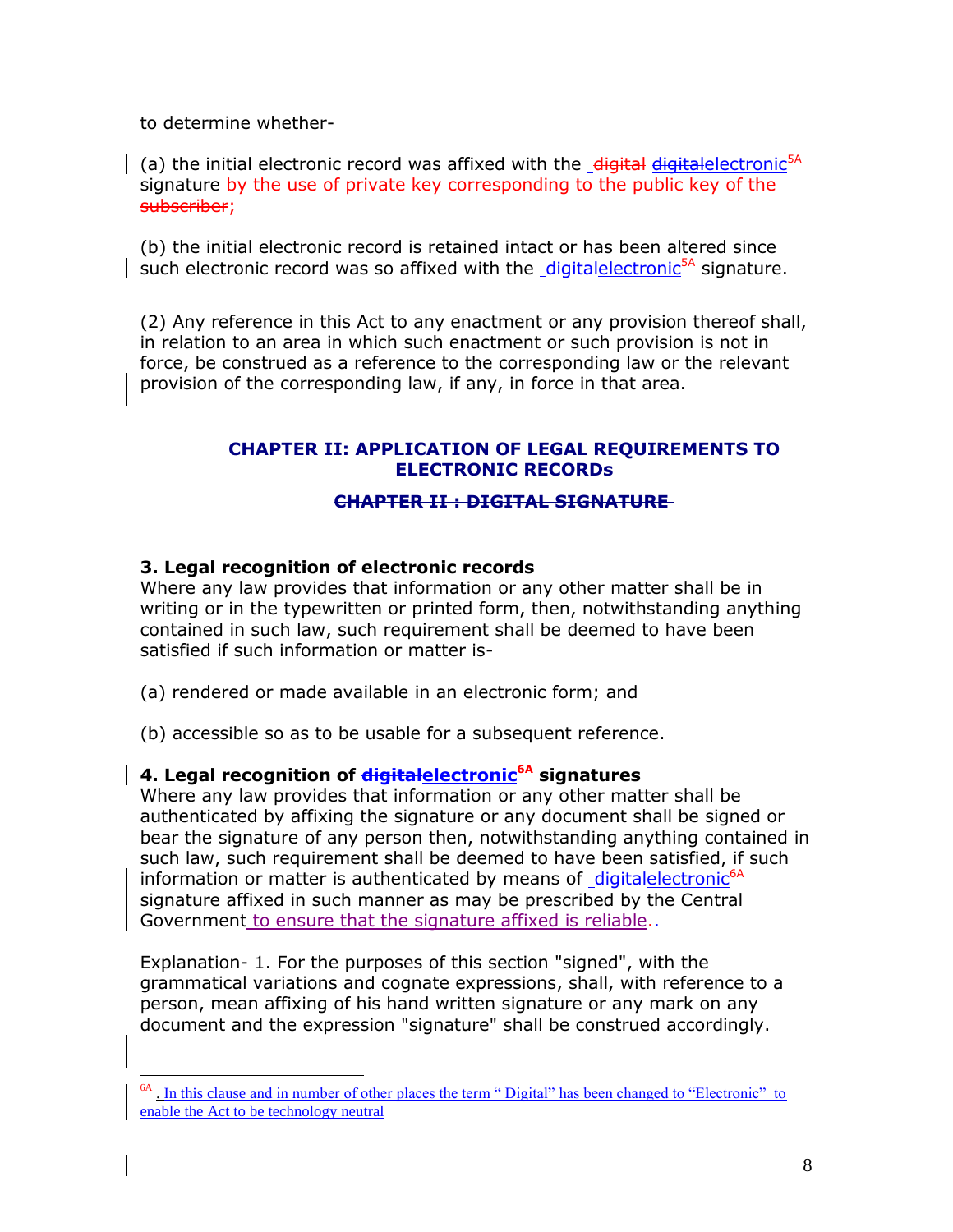2. An Electronic Signature is considered reliable for the purposes of this Act if:6B

(a) the electronic data in relation to which the Electronic Signature is affixed is linked to the signatory and to no others;

(b) the Electronic Signature creation code given is unique to the signatory; and

(c) any alteration to the Electronic Signature or to the electronic data in relation to which the signature is affixed made after the time of signing is detectable;.

# **5. Authentication of electronic records by Electronic Signature**

(1) Subject to the provisions of this section any subscriber may authenticate an electronic record by affixing his digital signatureelectronic signature in the form of Digital Signature as provided in sub-section (2) or in such other electronic form as the Central Government may prescribe from time to time.

(2) (a) The authentication of the electronic record by Digital Signature shall be effected by the use of asymmetric crypto system and hash function which envelop and transform the initial electronic record into another electronic record.

Explanation- For the purposes of this sub-section, "hash function" means an algorithm mapping or translation of one sequence of bits into another, generally smaller, set known as "hash result" such that an electronic record yields the same hash result every time the algorithm is executed with the same electronic record as its input making it computationally infeasible-

 $(i_{\overline{\theta}})$  to derive or reconstruct the original electronic record from the hash result produced by the algorithm;

 $(iib)$  that two electronic records can produce the same hash result using the algorithm.

 $\mid$  (b3) Any person by the use of a public key of the subscriber can verify the electronic record.

 $\left( \frac{c}{4} \right)$  The private key and the public key are unique to the subscriber and constitute a functioning key pair.

 $\overline{a}$ <sup>6B</sup> Explanation is added for defining reliability of Electronic Signatures. This has been done to allow only those technologies, which conforms to these conditions in lines with UNICITRAL Model Law of Electronic Commerce.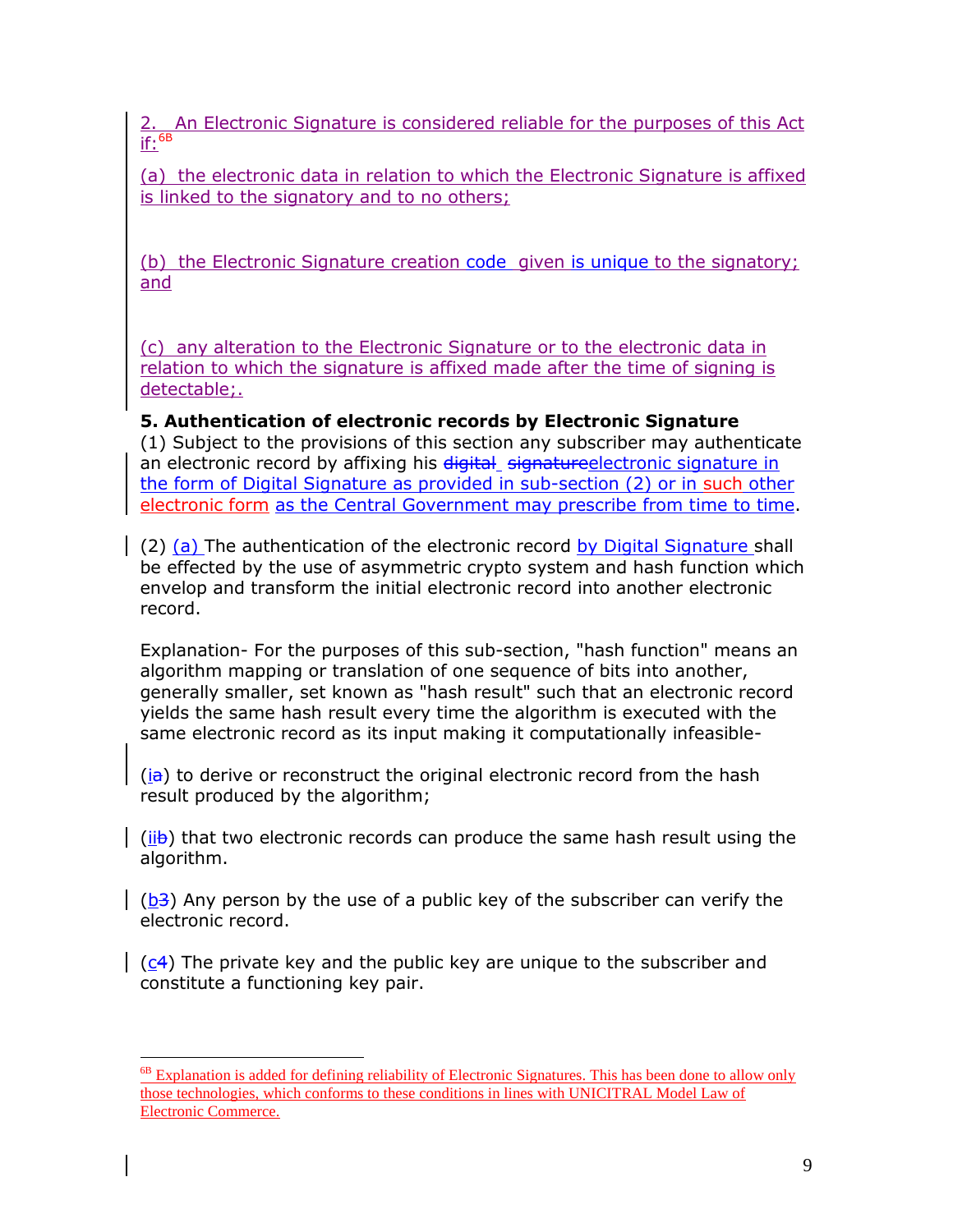## **CHAPTER III : ELECTRONIC GOVERNANCE**

## **6. Use of electronic records and digitalelectronic6C signatures in Government and its agencies**

(1) Where any law provides for-

(a) the filing of any form, application or any other document with any office, authority, body or agency owned or controlled by the appropriate Government in a particular manner;

(b) the issue or grant of any licence, permit, sanction or approval by whatever name called in a particular manner;

(c) the receipt or payment of money in a particular manner,

then, notwithstanding anything contained in any other law for the time being in force, such requirement shall be deemed to have been satisfied if such filing, issue, grant, receipt or payment, as the case may be, is effected by means of such electronic form as may be prescribed by the appropriate Government.

(2) The appropriate Government may, for the purposes of sub-section (1), by rules, prescribe-

(a) the manner and format in which such electronic records shall be filed, created or issued;

(b) the manner or method of payment of any fee or charges for filing, creation or issue, or delivery of service either directly or through its authorized service provider<sup>6D</sup>, of any electronic record under clause (a).

**Explanation:** For the purposes of this section

"authorized service provider" includes any person who has been permitted by the appropriate government through a license, registration certificate or a specific authorization letter to offer services through electronic means as per the policy governing the relevant service sector.

## **7. Retention of electronic records**

<sup>&</sup>lt;sup>6C</sup> In this clause and in number of other places the term " Digital" has been changed to "Electronic" to enable the Act to be technology neutral

<sup>&</sup>lt;sup>6D</sup> added to include delivery of service by authorized service providers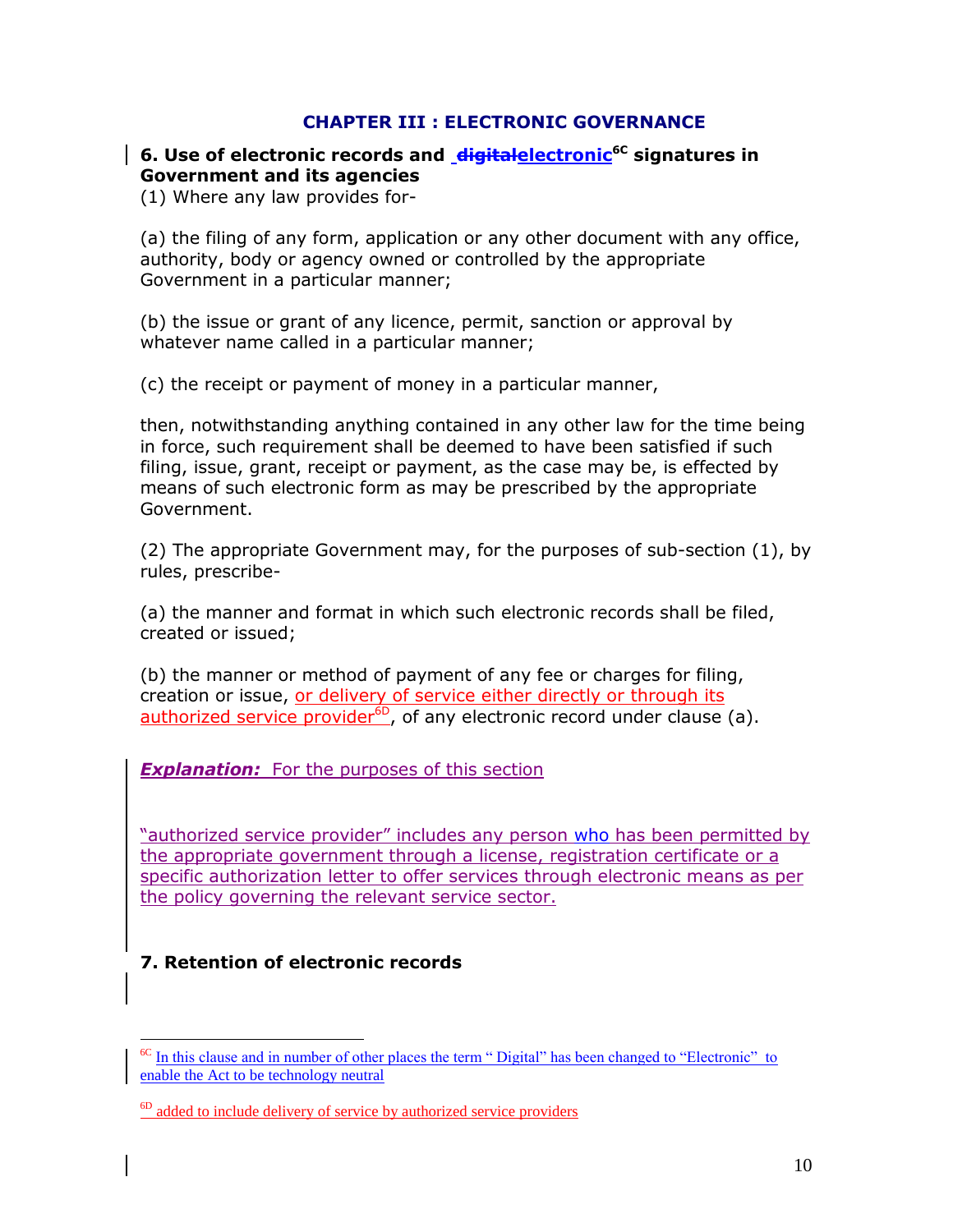(1) Where any law provides that documents, records or information shall be retained for any specific period, then, that requirement shall be deemed to have been satisfied if such documents, records or information are retained in the electronic form, if-

(a) the information contained therein remains accessible so as to be usable for a subsequent reference;

(b) the electronic record is retained in the format in which it was originally generated, sent or received or in a format which can be demonstrated to represent accurately the information originally generated, sent or received;

(c) the details which will facilitate the identification of the origin, destination, date and time of dispatch or receipt of such electronic record are available in the electronic record:

Provided that this clause does not apply to any information which is automatically generated solely for the purpose of enabling an electronic record to be despatched dispatched<sup>6E</sup> or received.

(2) Nothing in this section shall apply to any law that expressly provides for the retention of documents, records or information in the form of electronic records.

## **8. Publication of rules, regulations, etc., in Electronic Gazette**

Where any law provides that any rule, regulation, order, bye-law, notification or any other matter shall be published in the Official Gazette, then, such requirement shall be deemed to have been satisfied if such rule, regulation, order, bye-law, notification or any other matter is published in the Official Gazette or Electronic Gazette :

Provided that where any rule, regulation, order, bye-law, notification or any other matter is published in the Official Gazette or Electronic Gazette, the date of publication shall be deemed to be the date of the Gazette which was first published in any form.

## **9. Section 6, 7, and 8 not to confer right to insist document should be accepted in electronic form**

Nothing contained in sections 6, 7 and 8 shall confer a right upon any person to insist that any Ministry or Department of the Central Government or the State Government or any authority or body established by or under any law

<sup>6</sup>E word "despatched" has been replaced with "dispatched"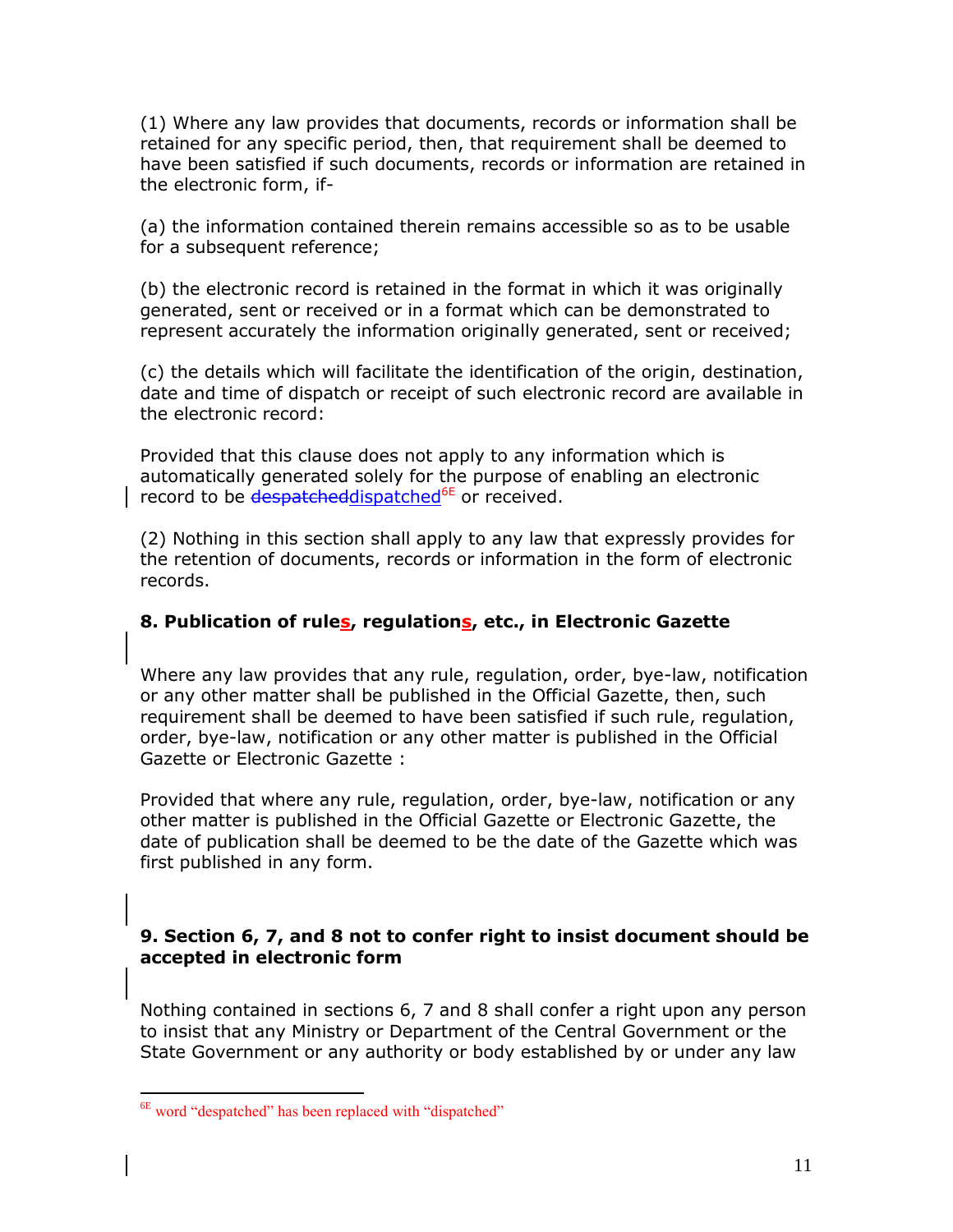or controlled or funded by the Central or State Government should accept, issue, create, retain and preserve any document in the form of electronic records or effect any monetary transaction in the electronic form.

## **10. Power to make rules by Central Government in respect of digital electronic signature7A1**

The Central Government may, for the purposes of this Act, by rules, prescribe-

 $\mid$  (a) the type of digitalelectronic<sup>7A</sup> signature;

(b) the manner and format in which the digitalelectronic signature shall be affixed;

(c) the manner or procedure which facilitates identification of the person affixing the digitalelectronic signature;

(d) control processes and procedures to ensure adequate integrity, security and confidentiality or electronic records or payments; and

(e) any other matter which is necessary to give legal effect to digitalelectronic signatures

# **7AACHAPTER III A : ELECTRONIC CONTRACTS**

# **10A. 10. Formation and Validity of Contracts**

- a. In the context of contract formation, unless otherwise agreed by the parties, an offer and the acceptance of an offer may be expressed by means of an electronic record.
- b. Where an electronic record is used in the formation of a contract, that contract shall not be denied validity or enforceability on the sole ground that an electronic record was used for that purpose.

# **CHAPTER IV**

## **ATTRIBUTION, ACKNOWLEDGMENT AND DESPATCH OF ELECTRONIC RECORDS**

<sup>&</sup>lt;sup>7A1</sup> Section 10 has been deleted as this is covered under section 87

<sup>7</sup>AA A new section 10A is added for "Formation and Validity of ElectronicContracts"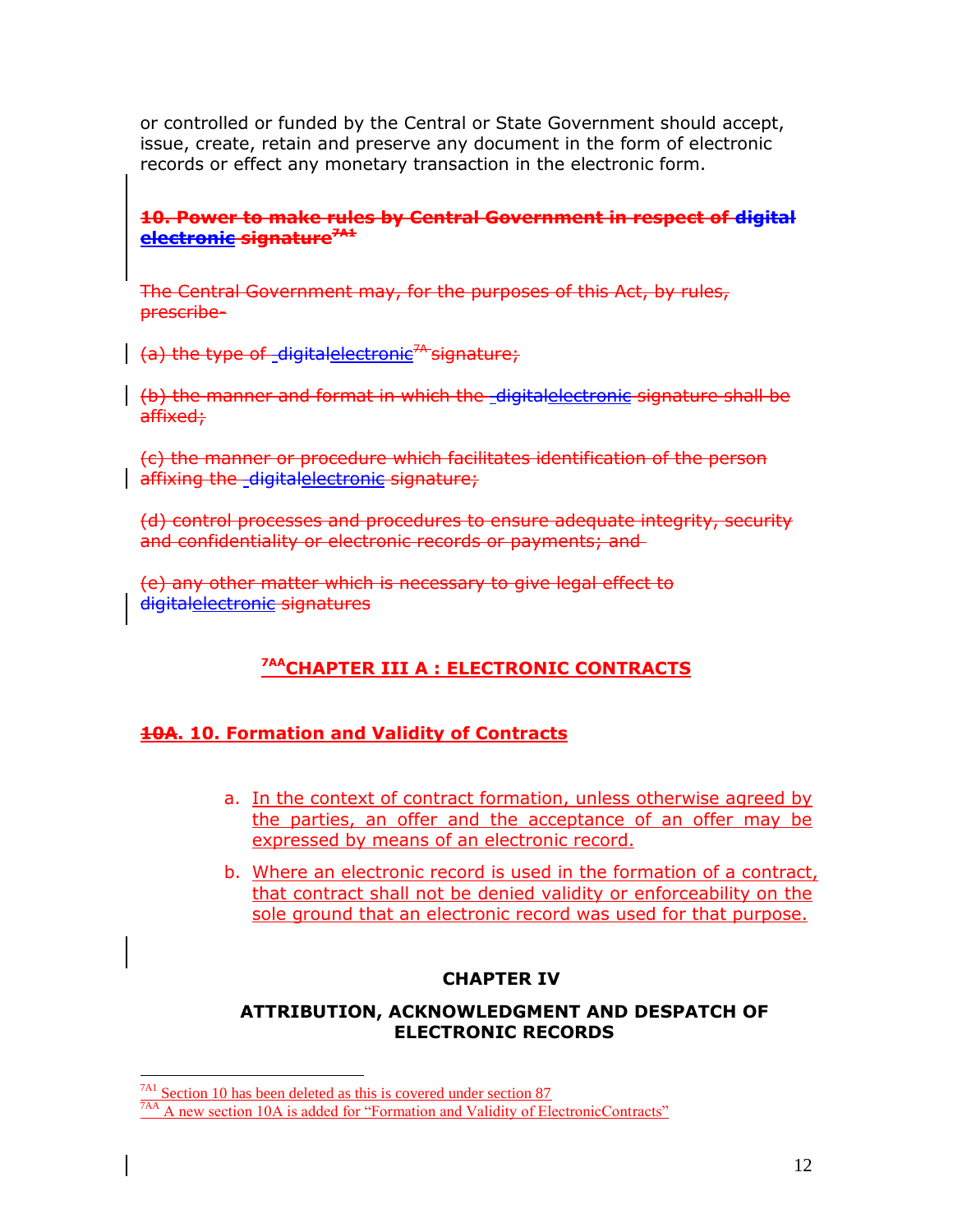# **11. Attribution of electronic records**

An electronic record shall be attributed to the originator-

(a) if it was sent by the originator himself;

(b) by a person who had the authority to act on behalf of the originator in respect of that electronic record; or

(c) by an information system programmed by or on behalf of the originator to operate automatically.

# **12. Acknowledgement of receipt**

 $(1)$  <sup>7B</sup>Where the originator has stipulated that the electronic record shall be binding only on receipt of an acknowledgment of such electronic record by him, then unless acknowledgment has been so received, the electronic record shall be deemed to have been never sent by the originator.

 $(2\pm)$  Where the originator has not stipulated that the acknowledgement of receipt of electronic record be given in a particular form or by a particular method, an acknowledgment may be given by-

(a) any communication by the addressee, automated or otherwise; or

(b) any conduct of the addressee, sufficient to indicate to the originator that the electronic record has been received.

(3) Where the originator has not stipulated that the electronic record shall be binding only on receipt of such acknowledgment, and the acknowledgment has not been received by the originator within the time specified or agreed or, if no time has been specified or agreed to within a reasonable time, then the originator may give notice to the addressee sating that no acknowledgment has been received by him and specifying a reasonable time by which the acknowledgment must be received by him and if no acknowledgment is received within the aforesaid time limit he may after giving notice to the addressee, treat the electronic record as though it has never been sent.

## **13. Time and place of dispatch and receipt of electronic record**

(1) Save as otherwise agreed to between the originator and the addressee, the dispatch of an electronic record occurs when it enters a computer resource outside the control of the originator.

 $7B$  Sub-section (1) and (2) have been rearranged for sequential reading and avoid confusion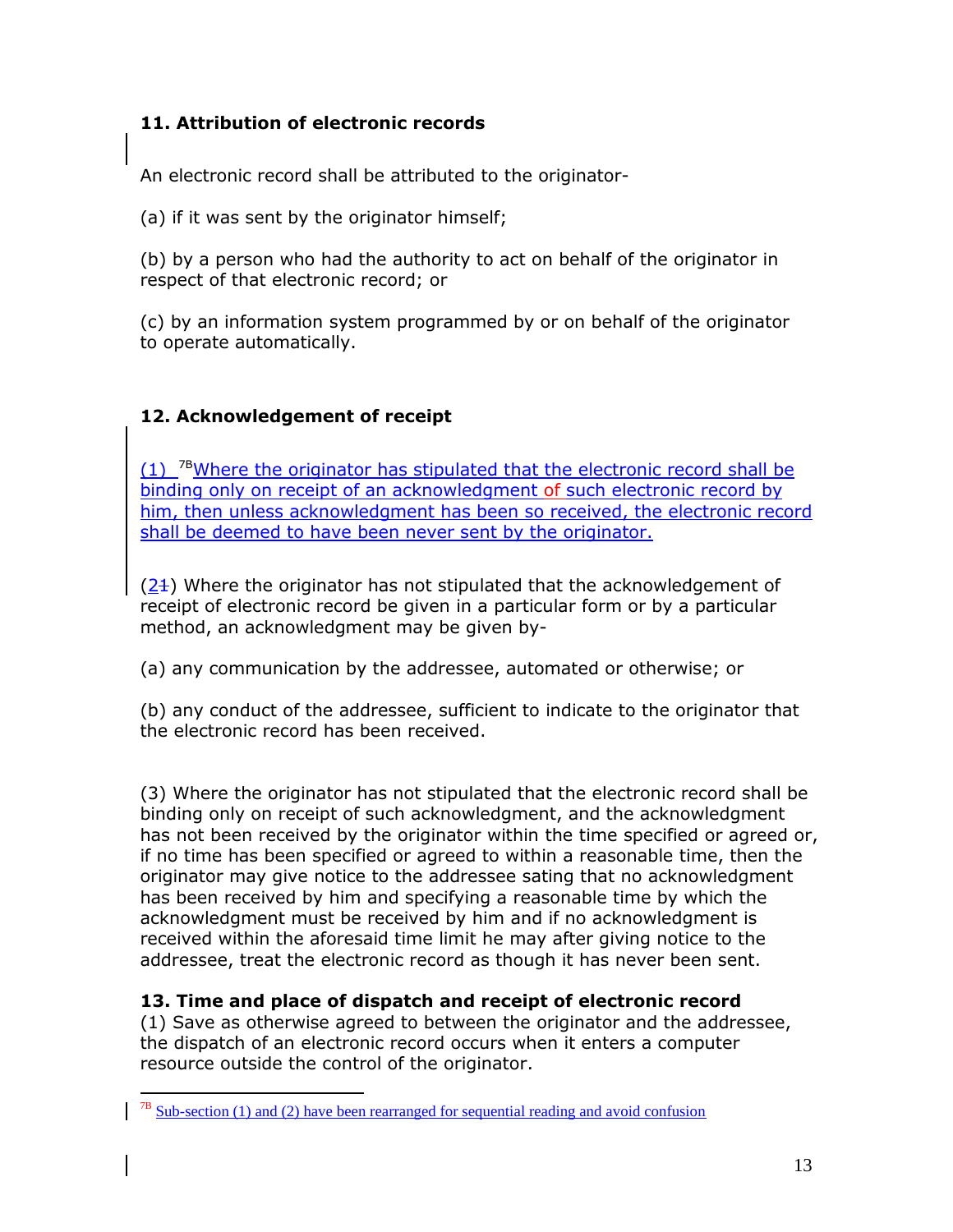(2) Save as otherwise agreed between the originator and the addressee, the time of receipt of an electronic record shall be determined as follows, namely :-

(a) if the addressee has designated a computer resource for the purpose of receiving electronic records,-

(i) receipt occurs at the time when the electronic record enters the designated computer resource; or

(ii) if the electronic records is sent to a computer resource of the addressee that is not the designated computer resource, receipt occurs at the time when the electronic record is retrieved by the addressee;

(b) if the addressee has not designated a computer resource along with specified timings, if any, receipt occurs when the electronic record enters the computer resource of the addressee.

(3) Save as otherwise agreed to between the originator and the addressee, an electronic record is deemed to be despatcheddispatched <sup>8A</sup>at the place where the originator has his place of business, and is deemed to be received at the place where the addressee has his place of business.

(4) The provisions of sub-section (2) shall apply notwithstanding that the place where the computer resource is located may be different from the place where the electronic record is deemed to have been received under subsection (3)

(5) For the purposes of this section,-

(a) if the originator or the addressee has more than one place of business, the principal place of business, shall be the place of business,

(b) if the originator or the addressee does not have a place of business, his usual place of residence shall be deemed to be the place of business;

(c) "usual place of residence", in relation to a body corporate, means the place where it is registered.

## **CHAPTER V**

<sup>&</sup>lt;sup>8A</sup> word "despatched" changed with "dispatched"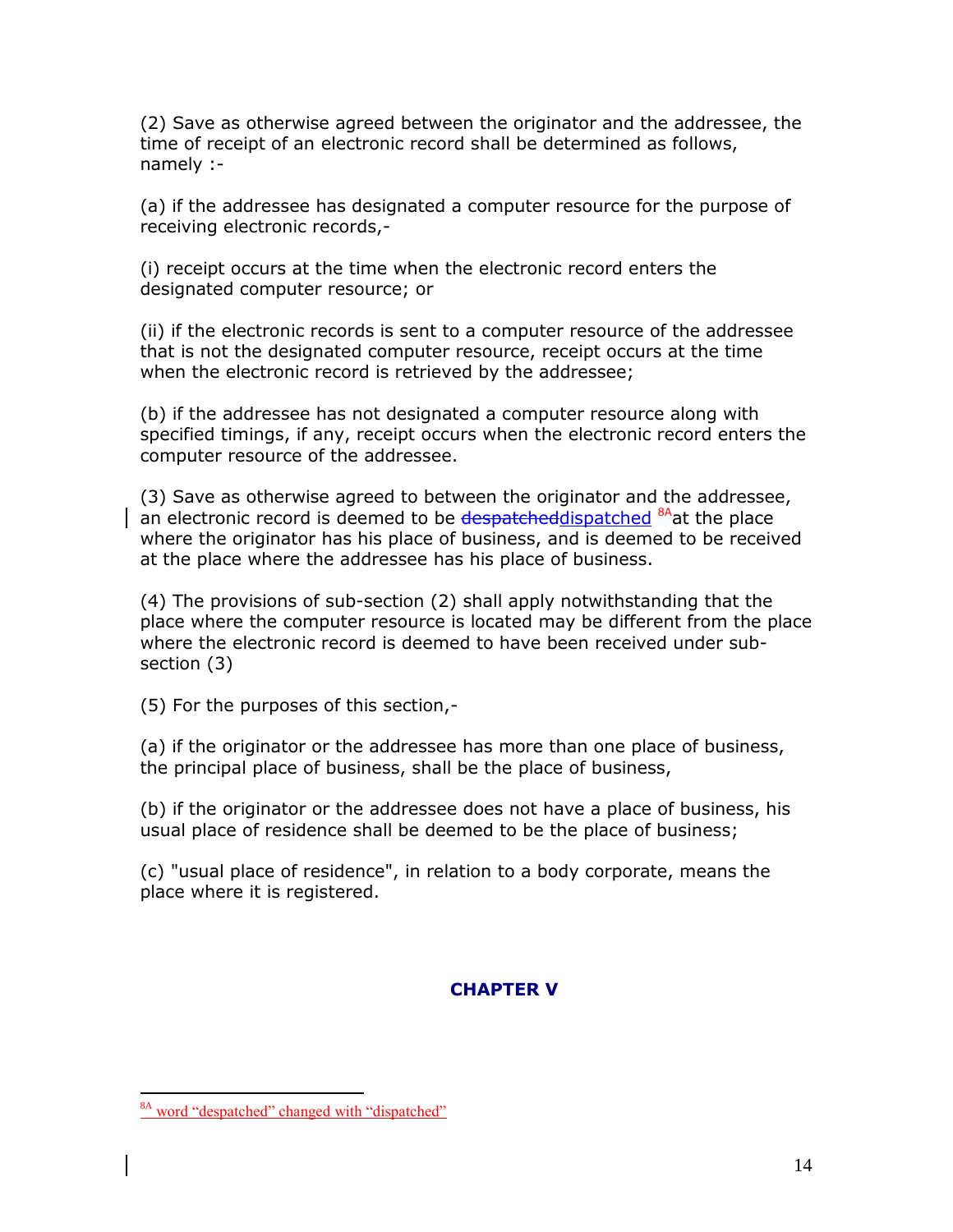#### **SECURE ELECTRONIC RECORDS AND SECURE DIGITALELECTRONIC8B SIGNATURES**

## **14. Secure electronic records**

Where any prescribed security procedure has been applied to an electronic record at a specific point of time, then such record shall be deemed to be a secure electronic record from such point of time to the time of verification.

#### **15. Secure digitalelectronic8B signature**

If, by application of a security procedure agreed to by the parties concerned or prescribed by the Central Government, it can be verified that a digitalelectronic signature, at the time it was affixed, was-

- (a) unique to the subscriber affixing it;
- (b) capable of identifying such subscriber;

(c) created in a manner or using a means under the exclusive control of the subscriber and is linked to the electronic record to which it relates in such a manner that if the electronic record was altered the digitalelectronic signature would be invalidated.

then such digitalelectronic signature shall be deemed to be a secure digitalelectronic signature.

## **16. Security procedure**

 $\overline{a}$ 

The Central Government shall for the purpose of this Act prescribe the security procedure having regard to commercial circumstances prevailing at the time when the procedure was used, including-

(a) the nature of the transaction;

(b) the level of sophistication of the parties with reference to their technological capacity;

(c) the volume of similar transactions engaged in by other parties;

(d) the availability of alternatives offered to but rejected by any party;

(e) the cost of alternative procedures; and

<sup>&</sup>lt;sup>8B</sup> In this clause and in number of other places the term " Digital" has been changed to "Electronic" to enable the Act to be technology neutral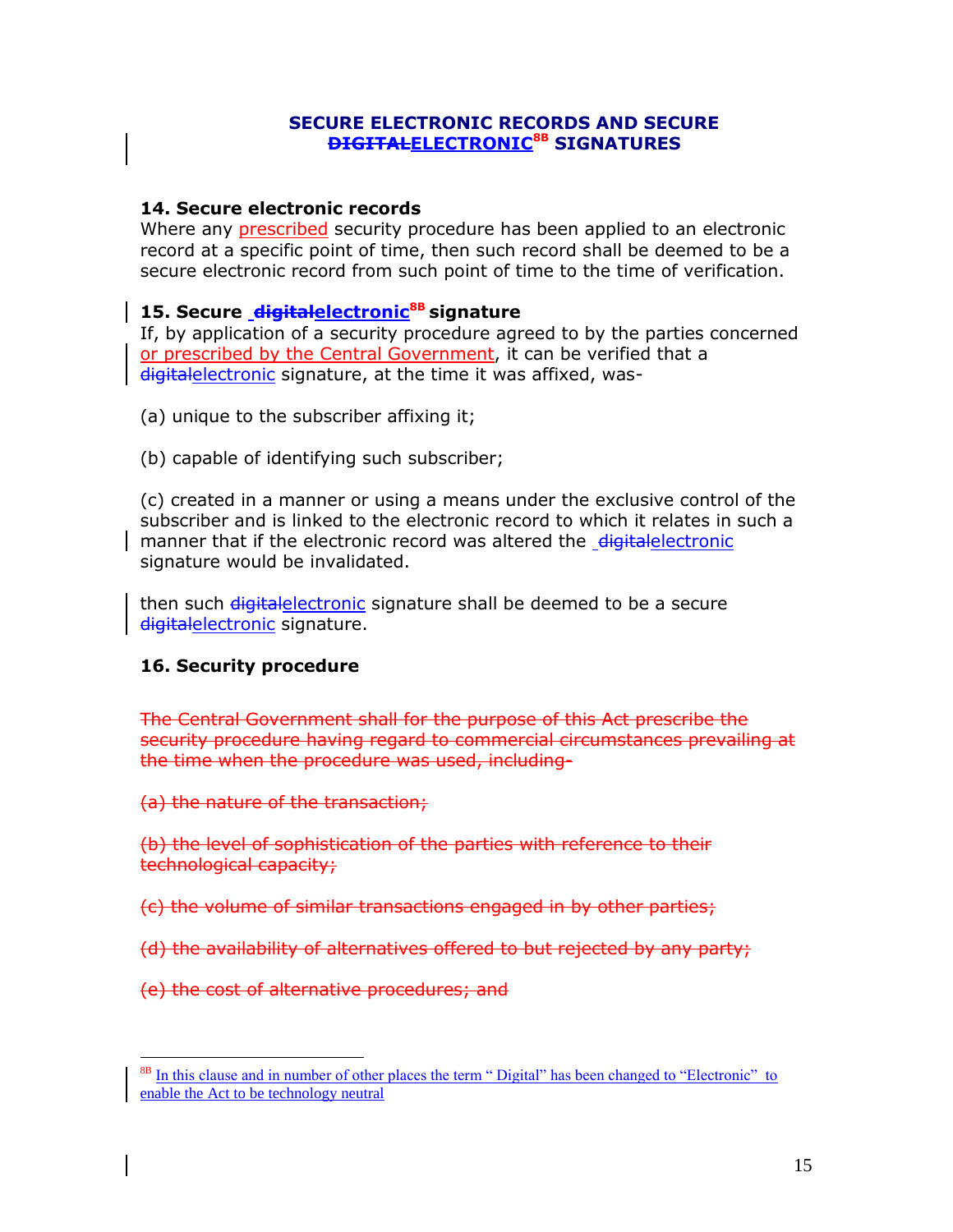(f) the procedures in general use for similar types of transactions or communications.

- (1) For the purpose of secure electronic records or secure electronic signature, the Central Government may prescribe security procedures to be followed, keeping in view the commercial circumstances, nature of transactions and other related matters.
- (2) The security procedures mentioned in sub-section (1) shall be prescribed after consultation with self-regulatory bodies of the industry, if any.

# **CHAPTER VI**

# **REGULATION OF CERTIFYING AUTHORITIES**

## **17. Appointment of Controller and other officers**

(1) The Central Government may, by notification in the Official Gazette, appoint a Controller of Certifying Authorities for the purposes of this Act and may also by the same or subsequent notification appoint such number of Deputy Controllers and Assistant Controllers as it deems fit.

(2) The Controller shall discharge his functions under this Act subject to the general control and directions of the Central Government.

(3) The Deputy Controllers and Assistant Controllers shall perform the functions assigned to them by the Controller under the general superintendence and control of the Controller.

(4) The qualifications, experience and terms and conditions of service of Controller, Deputy Controllers and Assistant Controllers shall be such as may be prescribed by the Central Government.

(5) The Head Office and Branch Office of the office of the Controller shall be at such places as the Central Government may specify, and these may be established at such places as the Central Government may think fit.

(6) There shall be a seal of the Office of the Controller.

## **18. Functions of Controller**

The Controller may perform all or any of the following functions, namely:-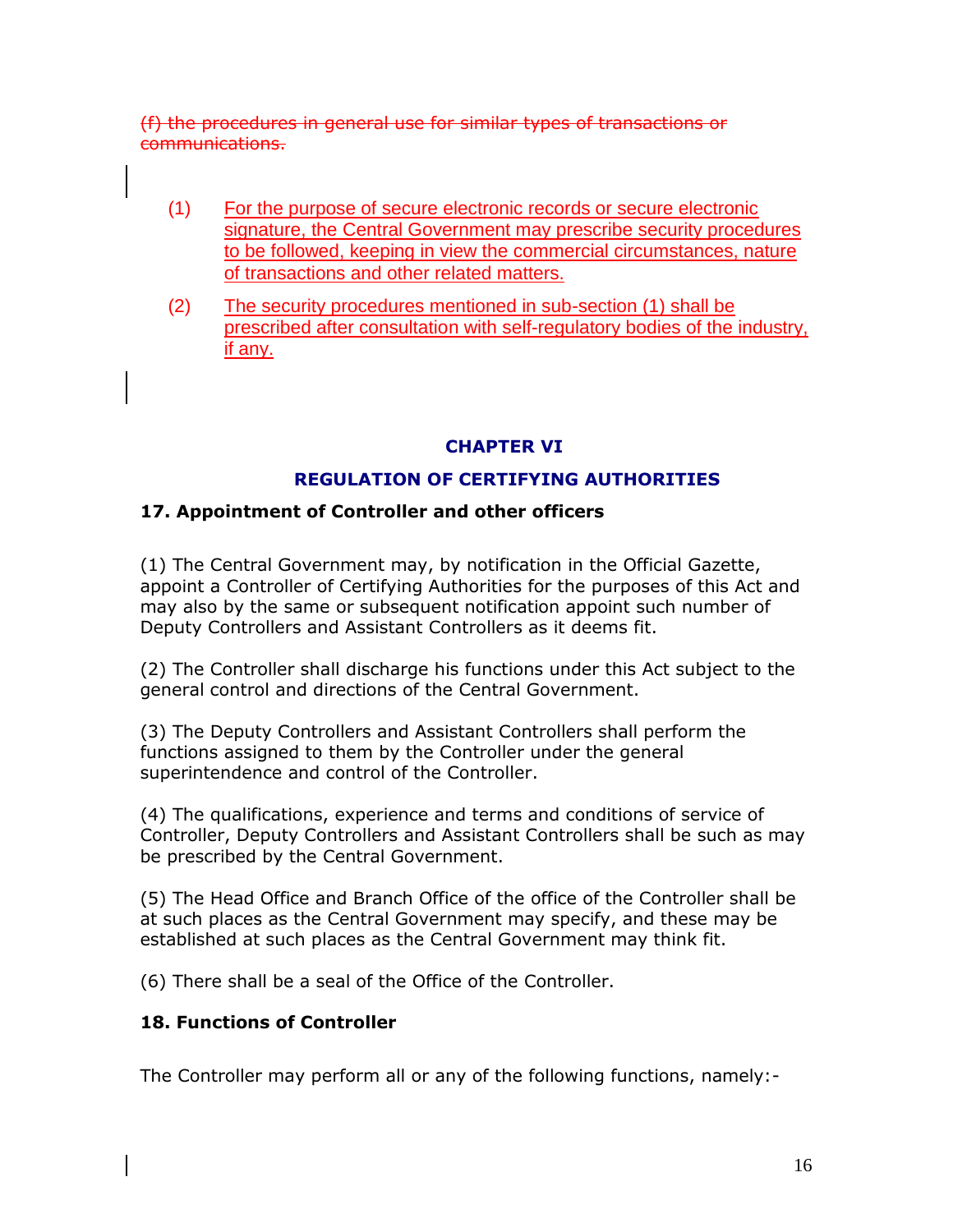(a) exercising supervision over the activities of the Certifying Authorities;

(b) certifying public keys of the Certifying Authorities;

(c) laying down the standards to be maintained by the Certifying Authorities;

(d) specifying the qualifications and experience which employees of the Certifying Authority should possess;

(e) specifying the conditions subject to which the Certifying Authorities shall conduct their business;

(f) specifying the contents of written, printed or visual materials and advertisements that may be distributed or used in respect of an  $DiqitalElectric<sup>8C</sup>$  Signature Certificate and the public key;

(g) specifying the form and content of an  $-\overline{$  DigitalElectronic<sup>8C</sup> Signature Certificate and the key;

(h) specifying the form and manner in which  ${}^{8D}$  records relating to issue of electronic signature certificates accounts shall be maintained by the Certifying Authorities;

(i) specifying the terms and conditions subject to which auditors may be appointed and the remuneration to be paid to them;

(j) facilitating the establishment of any electronic system by a Certifying Authority either solely or jointly with other Certifying Authorities and regulation of such systems;

(k) specifying the manner in which the Certifying Authorities shall conduct their dealings with the subscribers;

(l) resolving any conflict of interests between the Certifying Authorities and the subscribers;

(m) laying down the duties of the Certifying Authorities;

(n) maintaining a data base containing the disclosure record of every Certifying Authority containing such particulars as may be specified by regulations, which shall be accessible to public.

 $\overline{a}$ <sup>8C</sup> In this clause and in number of other places the term "Digital" has been changed to "Electronic" to enable the Act to be technology neutral

<sup>&</sup>lt;sup>8D</sup> There is a need to differentiate between accounts of the company and records relating to electronic signature certificate issued. The accounts of the company should continue to be governed by other laws such as Companies Act, Income Tax etc.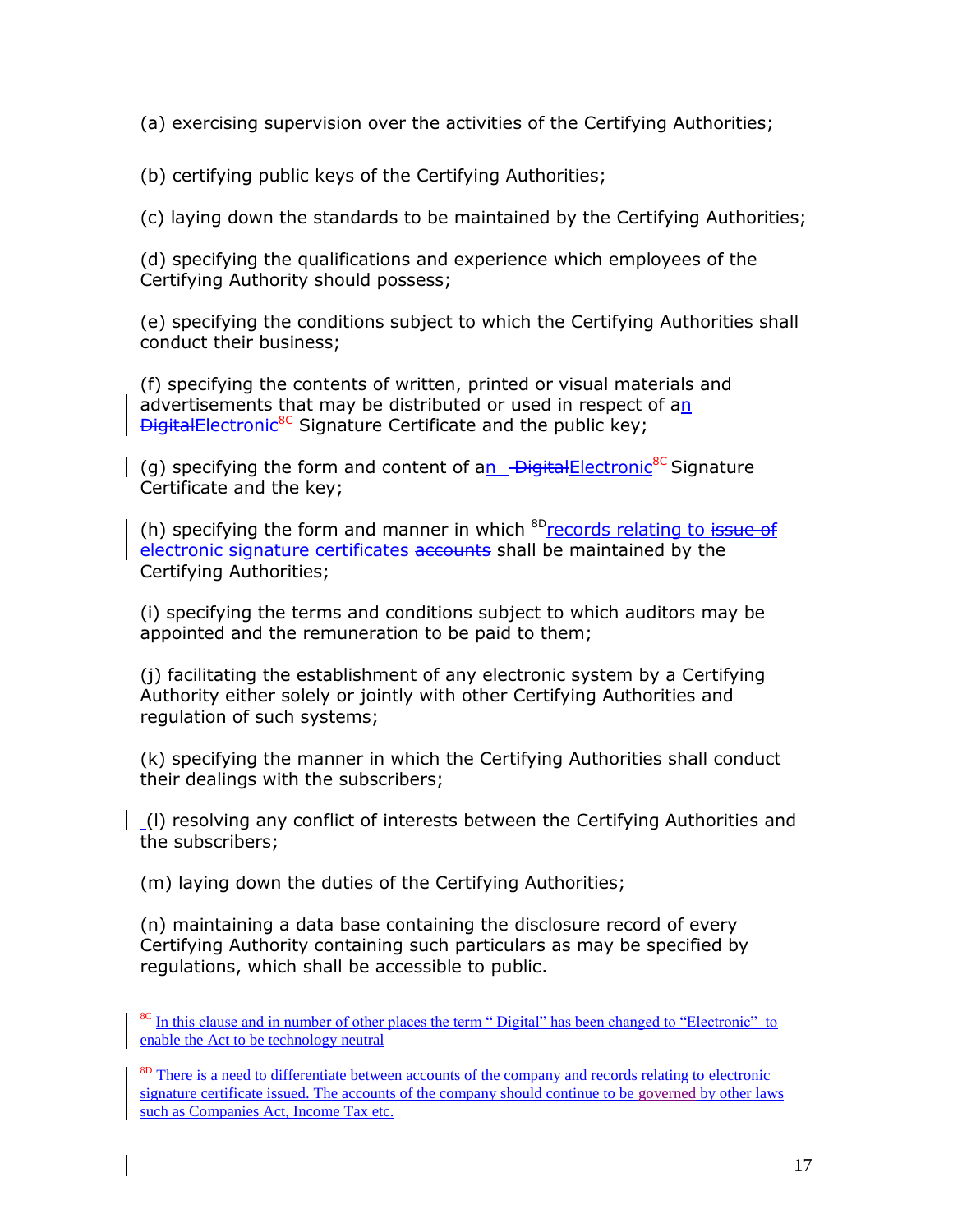## **19. Recognition of foreign Certifying Authorities**

(1) Subject to such conditions and restrictions as may be specified by regulations, the Controller may with the previous approval of the Central Government, and by notification in the Official Gazette, recognise any foreign Certifying Authority as a Certifying Authority for the purpose of this Act.

(2) Where any Certifying Authority is recognised under sub-section (1), the DigitalElectronic Signature Certificate issued by such Certifying Authority shall be valid for the purposes of this Act.

(3) The Controller may, if he is satisfied that any Certifying Authority has contravened any of the conditions and restrictions subject to which it was granted recognition under sub-section (1) he may, for reasons to be recorded in writing, by notification in the Official Gazette, revoke such recognition.

#### **20. Controller to act as repository9A**

(1) The Controller shall be the repository of all DigitalElectronic Signature Certificates issued under this Act.

(2) The Controller shall-9A

 $\overline{a}$ 

(a) make use of hardware, software and procedures that are secure from intrusion and misuse;

(b) observe such other standards as may be prescribed by the Central Government,

to ensure that the secrecy and security of the digitalelectronic signatures are assured.

(3) The Controller shall maintain a computerised data base of all public keys in such a manner that such data base and the public keys are available to any member of the public.

**21. Licence to issue DigitalElectronic9B Signature Certificates** (1) Subject to the provisions of sub-section (2), any person may make an application, to the Controller, for a licence to issue **DigitalElectronic<sup>9B</sup>** 

<sup>&</sup>lt;sup>9A</sup> Section 20 ( Controller to Act as Repository) has been deleted. This has been done due to following reasons: (a) The responsibility of keeping the repository is the primary responsibility of Certifying Authority; (b) This is a redundant activity and put unnecessary legal obligation on Controller in case of any dispute between Certifying Authority and Subscriber; (c)Further, this practice is not being followed anywhere else.

<sup>&</sup>lt;sup>9B</sup> In this clause and in number of other places the term " Digital" has been changed to "Electronic" to enable the Act to be technology neutral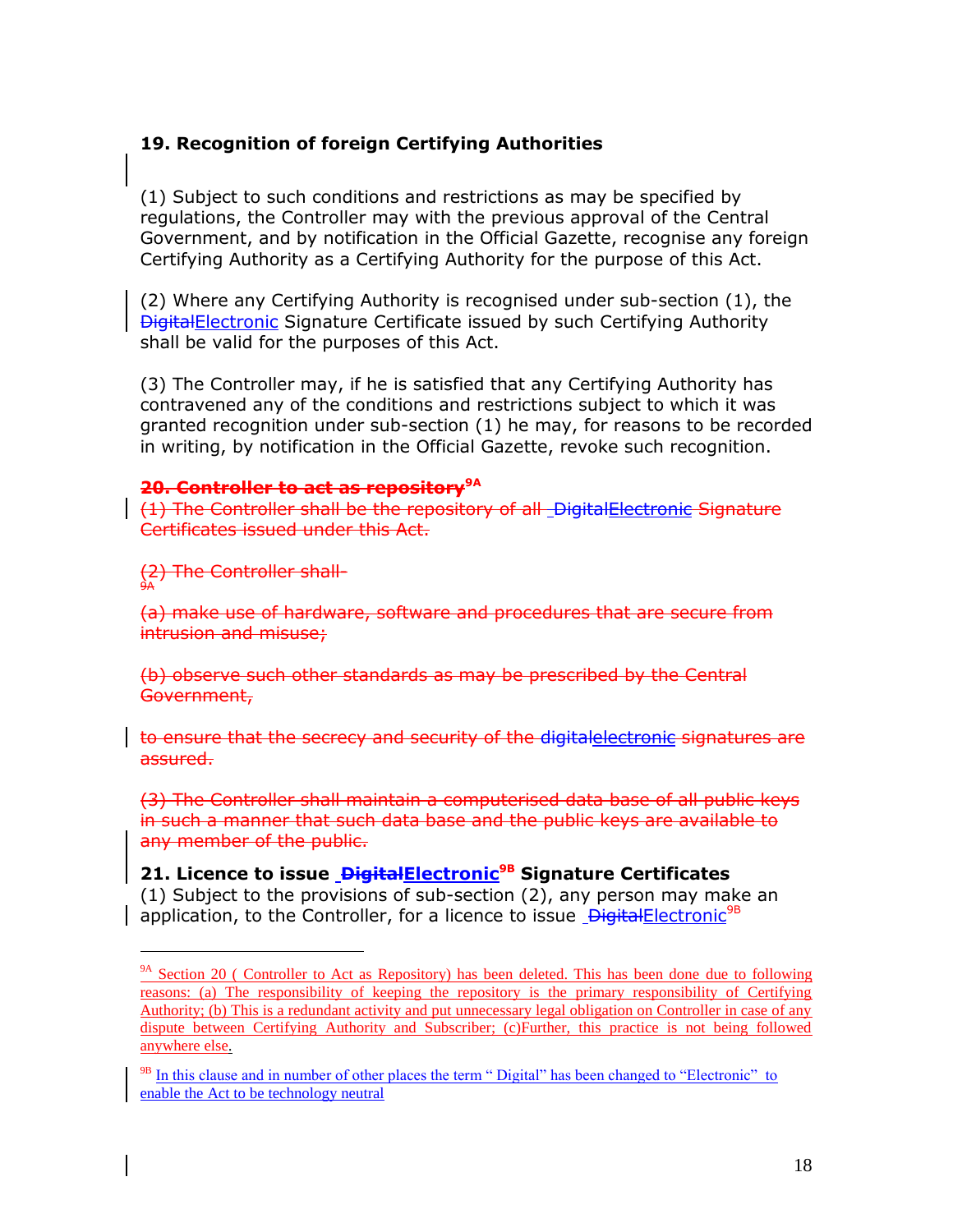Signature Certificates.

(2) No licence shall be issued under sub-section (1), unless the applicant fulfills such requirements with respect to qualification, expertise, manpower, financial resources and other infrastructure facilities, which are necessary to issue <del>Digital</del>Electronic <sup>9B</sup>signature Certificates as may be prescribed by the Central Government.

(3) A licence granted under this sections shall-

(a) be valid for such period as may be prescribed by the Central Government;

(b) not be transferable or heritable;

(c) be subject to such terms and conditions as may be specified by the regulations.

# **22. Application for licence**

(1) Every application for issue of a licence shall be in such form as may be prescribed by the Central Government.

(2) Every application for issue of a licence shall be accompanied by-

 $\vert$  (a) a certification practice statement;

(b) a statement including the procedures with respect to identification of the applicant;

(c) payment of such fees, <del>not exceeding twenty-five thousand rupees<sup>9C</sup>as</del> may be prescribed by the Central Government;

(d) such other documents, as may be prescribed by the Central Government.

# **23. Renewal of licence**

An application for renewal of a licence shall be-

(a) in such form;

 $\overline{a}$ 

(b) accompanied by such fees<del>, not exceeding five thousand rupees,  $^{10A}$ as</del> may be specified-prescribed by the Central Government;

as may be prescribed by the Central Government and shall be made not less than forty-five days before the date of expiry of the period of validity of the

<sup>&</sup>lt;sup>9C</sup> Fee amount omitted as it may change from time to time.

<sup>&</sup>lt;sup>10A</sup> Fee amount omitted as it may change from time to time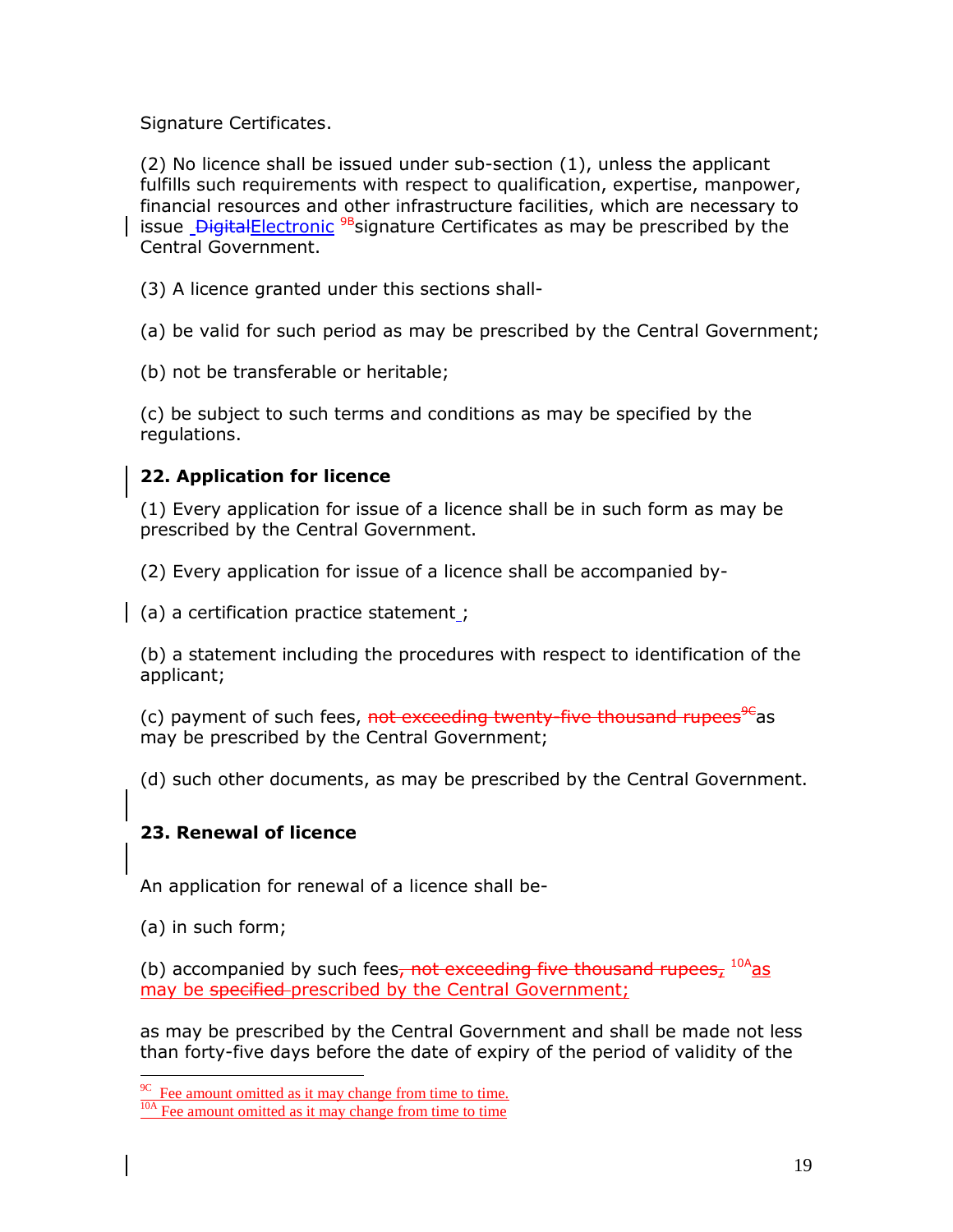licence.

# **24. Procedure for grant or rejection of licence**

The Controller may, on receipt of an application under sub-section (1) of section 21, after considering the documents accompanying the application and such other factors, as he deems fit, grant the licence or reject the application:

Provided that no application shall be rejected under this section unless the applicant has been given a reasonable opportunity of presenting his case.

# **25. Revocation and Suspension of licence**

(1) The Controller may, if he is satisfied, after making such inquiry as he may think fit, that a Certifying Authority has,-

(a) made a statement in, or in relation to, the application for the issue or renewal of the licence, which is incorrect or false in material particulars;

(b) failed to comply with the terms and conditions subject to which the licence was granted;

<sup>10AA</sup>(c) failed to maintain the procedures and standards specified in under clause (b) of sub-section (2) of section 20 section 30.

(d) contravened any provisions of this Act, rule, regulation or order made thereunder, revoke the licence :

Provided that no licence shall be revoked unless the Certifying Authority has been given a reasonable opportunity of showing cause against the proposed revocation.

(2) The Controller may, if he has reasonable cause to believe that there is any ground for revoking a licence under sub-section (1), by order suspend such licence pending the completion of any inquiry ordered by him :

Provided that no licence shall be suspended for a period exceeding ten days unless the Certifying Authority has been given a reasonable opportunity of showing cause against the proposed suspension.

(3) No Certifying Authority whose licence has been suspended shall issue any **DigitalElectronic<sup>10B</sup>** Signature Certificate during such suspension.

 $\overline{a}$ 10AA Amended vide order no. S.O. 1015(E) dated September 19, 2002.

<sup>&</sup>lt;sup>10B</sup> In this clause and in number of other places the term "Digital" has been changed to "Electronic" to enable the Act to be technology neutral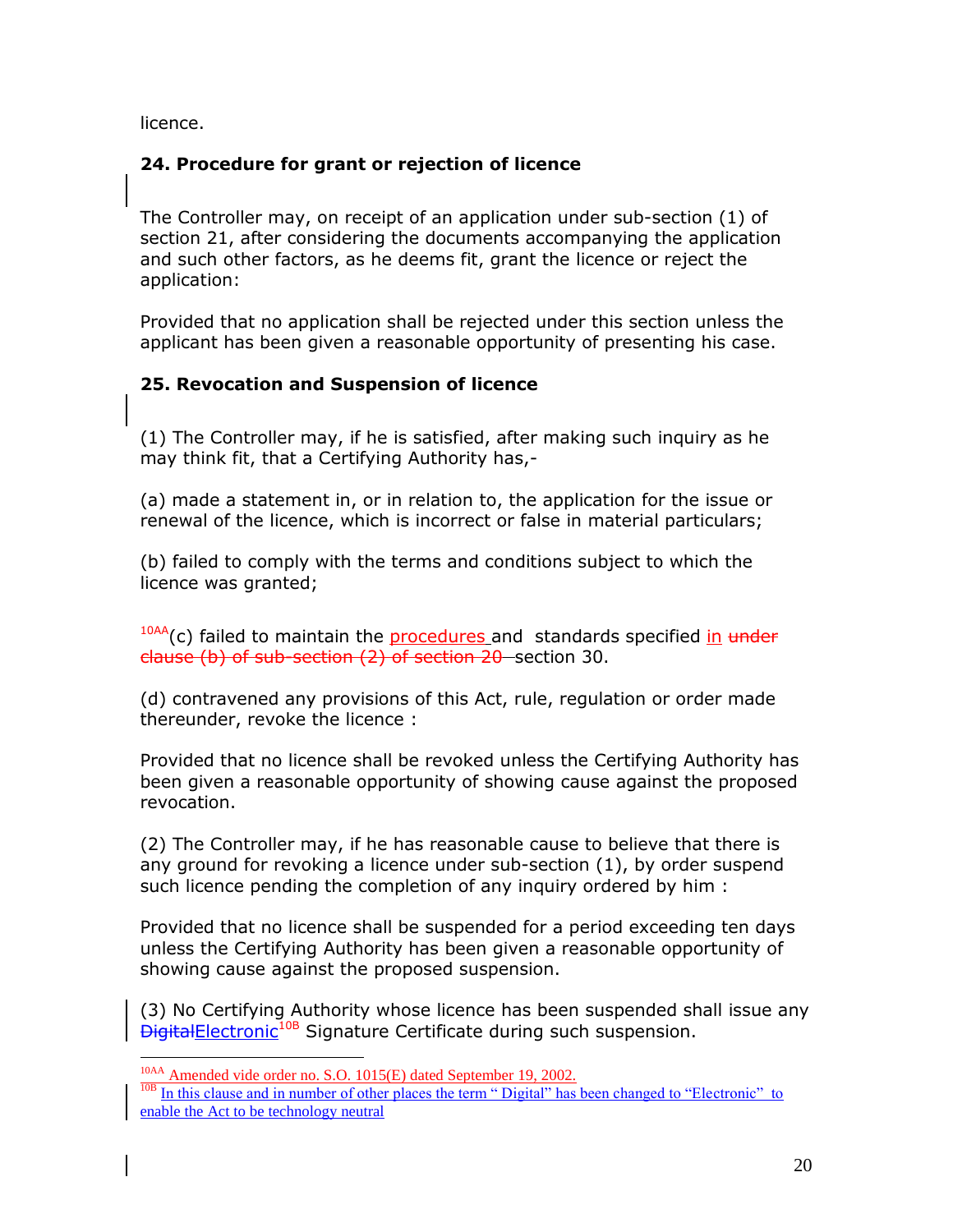## **26. Notice of suspension or revocation of licence**

 $(1)$  Where the licence of the Certifying Authority is suspended or revoked, the Controller shall publish notice of such suspension or revocation, as the case may be, in the data base maintained by him.

(2) Where one or more repositories are specified, the Controller shall publish notices of such suspension or revocation, as the case may be, in all such repositories:

Provided that the data base containing the notice of such suspension or revocation, as the case may be, shall be made available through a web site shall be accessible round the clock :

Provided further that the Controller may, if he considers necessary, publicise the contents of data base in such electronic or other media, as he may consider appropriate.

## **27. Power to delegate**

The Controller may, in writing, authorise the Deputy Controller, Assistant Controller or any officer to exercise any of the powers of the Controller under this Chapter.

## **28. Power to investigate contraventions10BB**

(1) The Controller or any officer authorised by him in this behalf shall take up for investigation any contravention of the provisions of this Act under this Chapter, rules or regulations made thereunder.

(2) The Controller or any officer authorised by him in this behalf shall exercise the like powers which are conferred on Income-tax authorities under Chapter XIII of the Income-tax Act, 1961 and shall exercise such powers, subject to such limitation laid down under that Act.

## **29. Access to computers and data**

 $\overline{a}$ 

(1) Without prejudice to the provisions of sub-section (1) of section 69, the Controller or any person authorised by him shall, if he has reasonable cause to suspect that may contravention of the provisions of this Act, rules or regulations made thereunder has been committed, have access to any computer system, any apparatus, data or any other material connected with

<sup>&</sup>lt;sup>10BB</sup> Section 28 has been amended to define scope of Controller's power.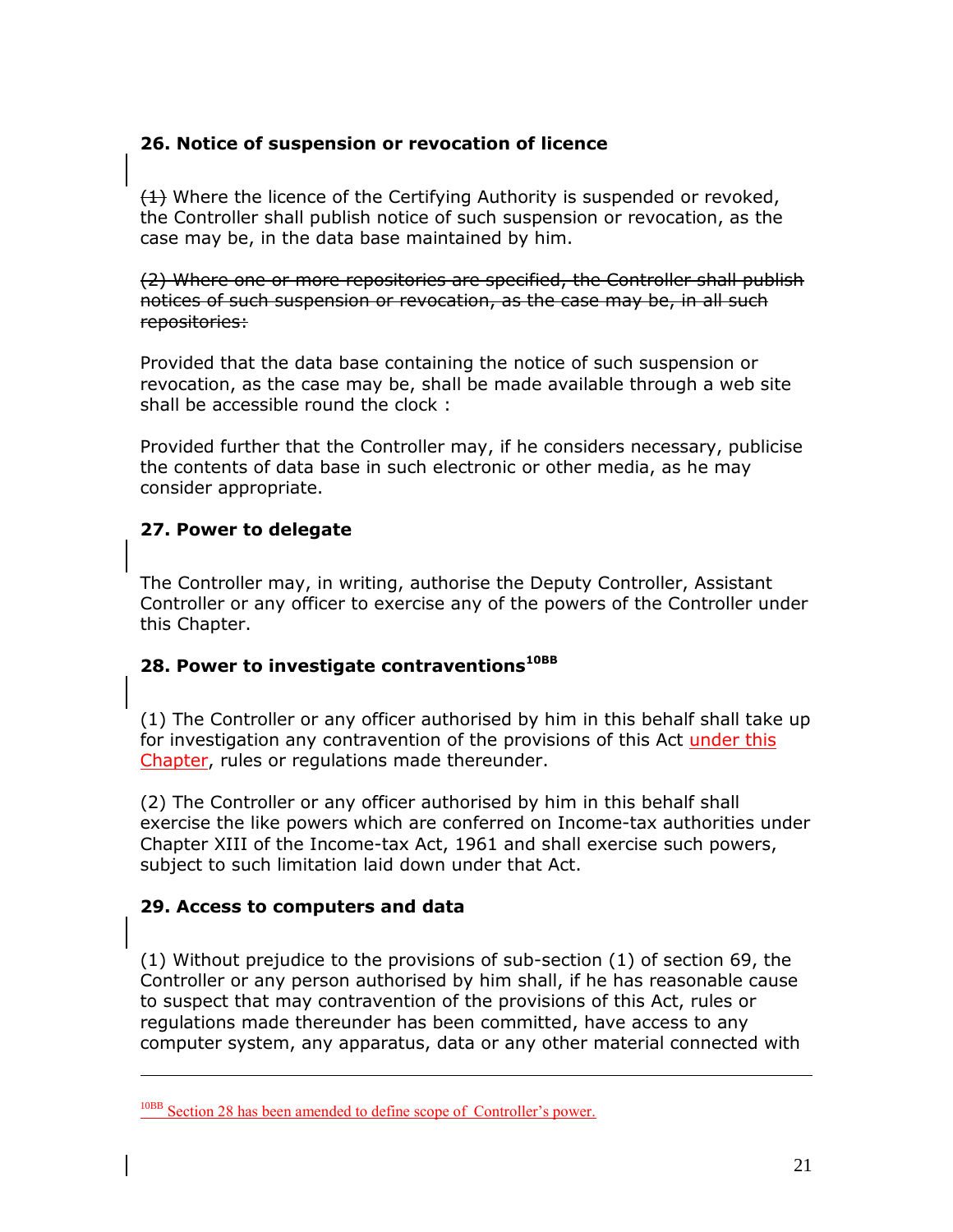such system, for the purpose of searching or causing a search to be made for obtaining any information or data contained in or available to such computer system.

(2) For the purposes of sub-section (1), the Controller or any person authorised by him may, by order, direct any person incharge of, or otherwise concerned with the operation of, the computer system, data apparatus or material, to provide him with such reasonable technical and other assistance as he may consider necessary.

# **30. Certifying Authority to follow certain procedures**

Every Certifying Authority shall,-

(a) make use of hardware, software and procedures that are secure from intrusion and misuse;

(b) provide a reasonable level of reliability in its services which are reasonably suited to the performance of intended functions;

(c) adhere to security procedures to ensure that the secrecy and privacy of the  $\frac{digita}{e^{(c)}}$  signatures are assured;

(d) be the repository of all Electronic Signature Certificates issued by them under this Act.

(e) publish information regarding its practices, its certificates, and current status of such certificates; and

 $10D(d)$  (f) observe such other standards as may be specified by regulations.

# **31. Certifying Authority to ensure compliance of the Act, etc.**

Every Certifying Authority shall ensure that every person employed or otherwise engaged by it complies, in the course of his employment or engagement, with the provisions of this Act, rules, regulations and orders made thereunder.

# **32. Display of licence**

 $10C$  In this clause and in number of other places the term "Digital" has been changed to "Electronic" to enable the Act to be technology neutral

<sup>&</sup>lt;sup>10D</sup> CCA prescribe standards, rules, and regulations from time to time. All Certifying Authorities licenced by CCA must adhere to these standards.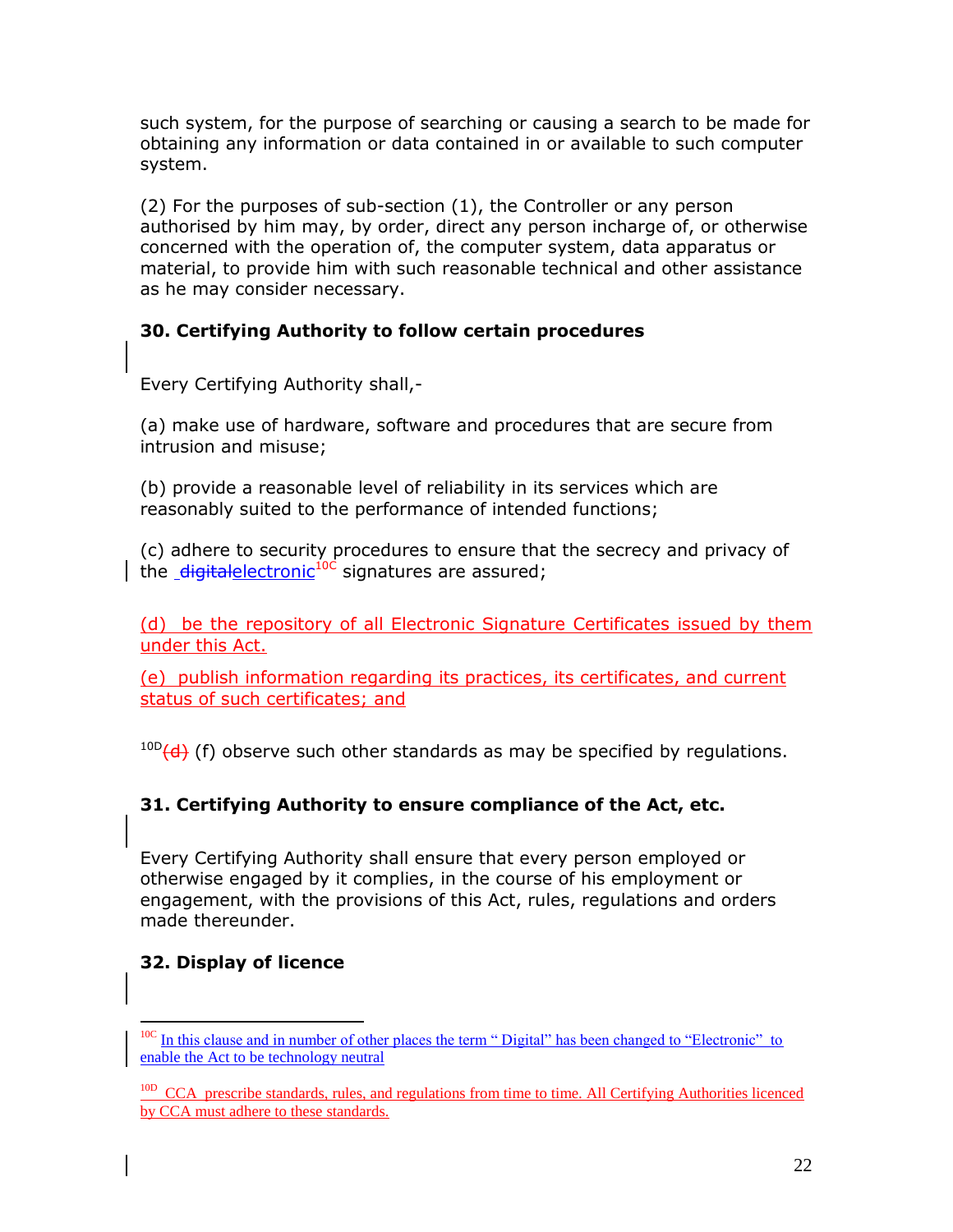Every Certifying Authority shall display its licence at a conspicuous place of the premises in which it carries on its business.

# **33. Surrender of licence**

(1) Every Certifying Authority whose licence is suspended or revoked shall immediately after such suspension or revocation, surrender the licence to the Controller.

(2) Where any Certifying Authority fails to surrender a licence under subsection (1), the person in whose favour a licence is issued, shall be guilty of an offence and shall be punished with imprisonment which may extend up to six months or a fine which may extend up to ten thousand rupees or with both.

## **34. Disclosure**

 $\overline{a}$ 

(1) Every Certifying Authority shall disclose in the manner specified by regulations-

(a) its **DigitalElectronic<sup>10E</sup>** Signature Certificate which contains the public key corresponding to the private key used by that Certifying Authority to  $diq$ italelectronically<sup>10E</sup> sign another DigitalElectronic<sup>10E</sup>Signature Certificate;

(b) any certification practice statement relevant thereto;

(c) notice of the revocation or suspension of its Certifying Authority certificate, if any; and

(d) any other fact that materially and adversely affects either the reliability of an  $\overrightarrow{Digital}$ Electronic<sup>10F</sup> Signature Certificate, which that Authority has issued, or the Authority's ability to perform its services.

(2) Where in the opinion of the Certifying Authority any event has occurred or any situation has arisen which may materially and adversely affect the integrity of its computer system or the conditions subject to which an **DigitalElectronic<sup>10F</sup>** Signature Certificate was granted, then, the Certifying Authority shall-

<sup>&</sup>lt;sup>10E</sup> In this clause and in number of other places the term "Digital" has been changed to "Electronic" to enable the Act to be technology neutral

<sup>&</sup>lt;sup>10F</sup> In this clause and in number of other places the term " Digital" has been changed to "Electronic" to enable the Act to be technology neutral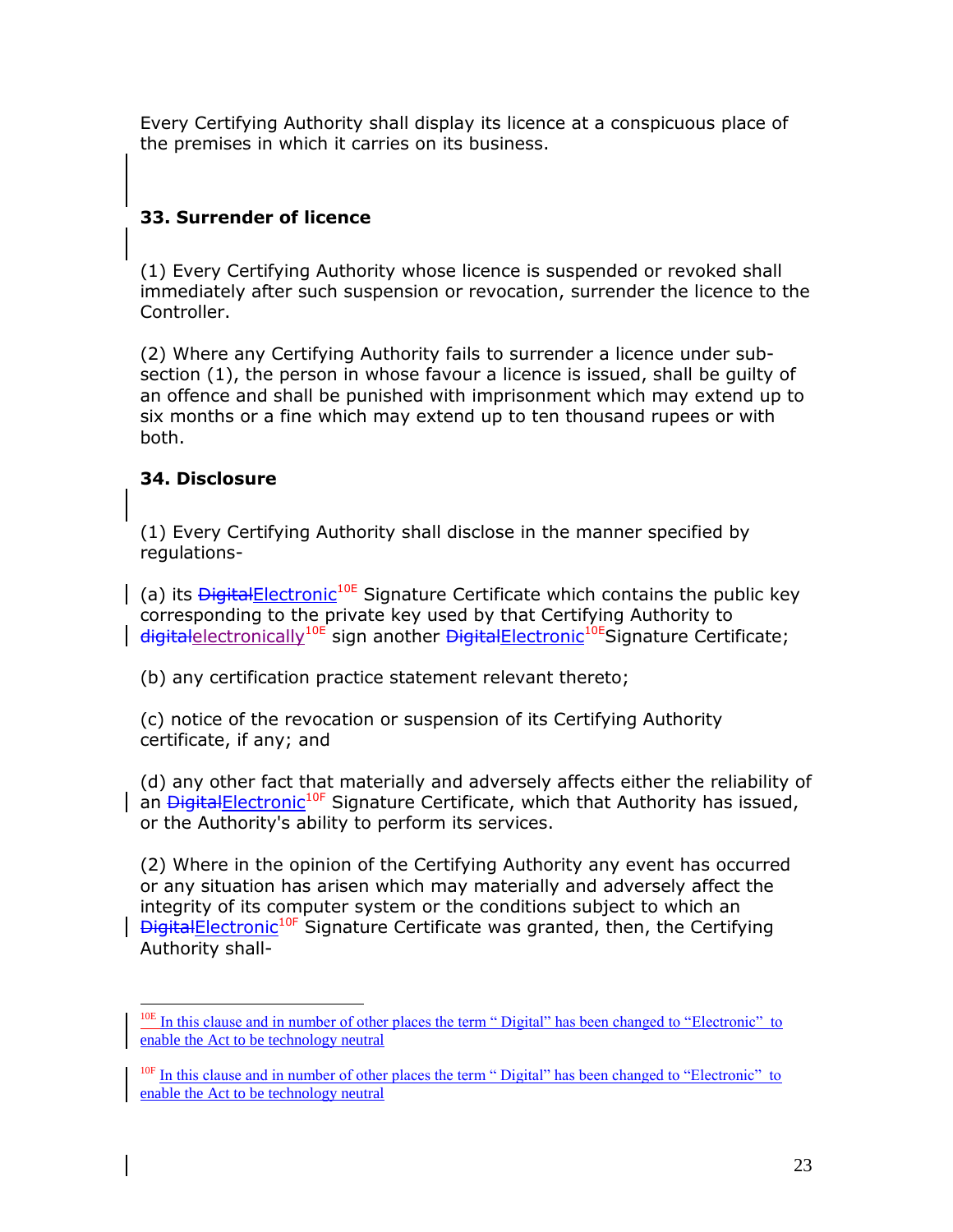(a) use reasonable efforts to notify any person who is likely to be affected by that occurrence; or

(b) act in accordance with the procedure specified in its certification practice statement to deal with such event or situation.

## **CHAPTER VII : DIGITALELECTRONIC**10F **SIGNATURE CERTIFICATES**

## **35. Certifying Authority to issue DigitalElectronic**10F **Signature Certificate**

(1) Any person may make an application to the Certifying Authority for the issue of  $a_{2n}$  Digital Electronic<sup>10F</sup> Signature Certificate in such form as may be prescribed by the Central Government.

(2) Every such application shall be accompanied by such fee not exceeding twenty-five thousand rupees <sup>10G</sup>as may be prescribed by the Central Government, to be paid to the Certifying Authority :

Provided that while prescribing fees under sub-section (2) different fees may be prescribed for different classes of applications;

 $10H(3)$  Every such application shall be accompanied by a certification practice statement or where there is no such statement, a statement containing such particulars, as may be specified by regulations.

(4) On receipt of an application under sub-section (1), the Certifying Authority may,<sup>10H</sup> after consideration of the Certification practice statement or the other statement under sub-section (3) and after making such enquiries as it may deem fit, grant the *DigitalElectronic* <sup>10I</sup>Signature Certificate or for reasons to be recorded in writing, reject the application in such a manner as prescribed by the Central Government:

Provided that no Digital Certificate shall be granted unless the Certifying Authority is satisfied that-

<sup>&</sup>lt;sup>10G</sup> Fee amount is omitted as it may change from time to time.

<sup>&</sup>lt;sup>10H</sup> Requirement of CPS from subscriber deleted. As per Executive Order no. 2(8)/2000-Oers.I dated 12<sup>th</sup> September, 2002 from the Department of Information Technology, Government of India for the purpose of subsection (3) and (4) of Section 35 of the IT Act, 2000 every application for the issue of a Digital Signature Certificate shall not be required to be accompanied by Certificate Practice Statement (CPS) as required under existing sub-sections. The subsections are suitably amended.

 $101$  In this clause and in number of other places the term "Digital" has been changed to "Electronic" to enable the Act to be technology neutral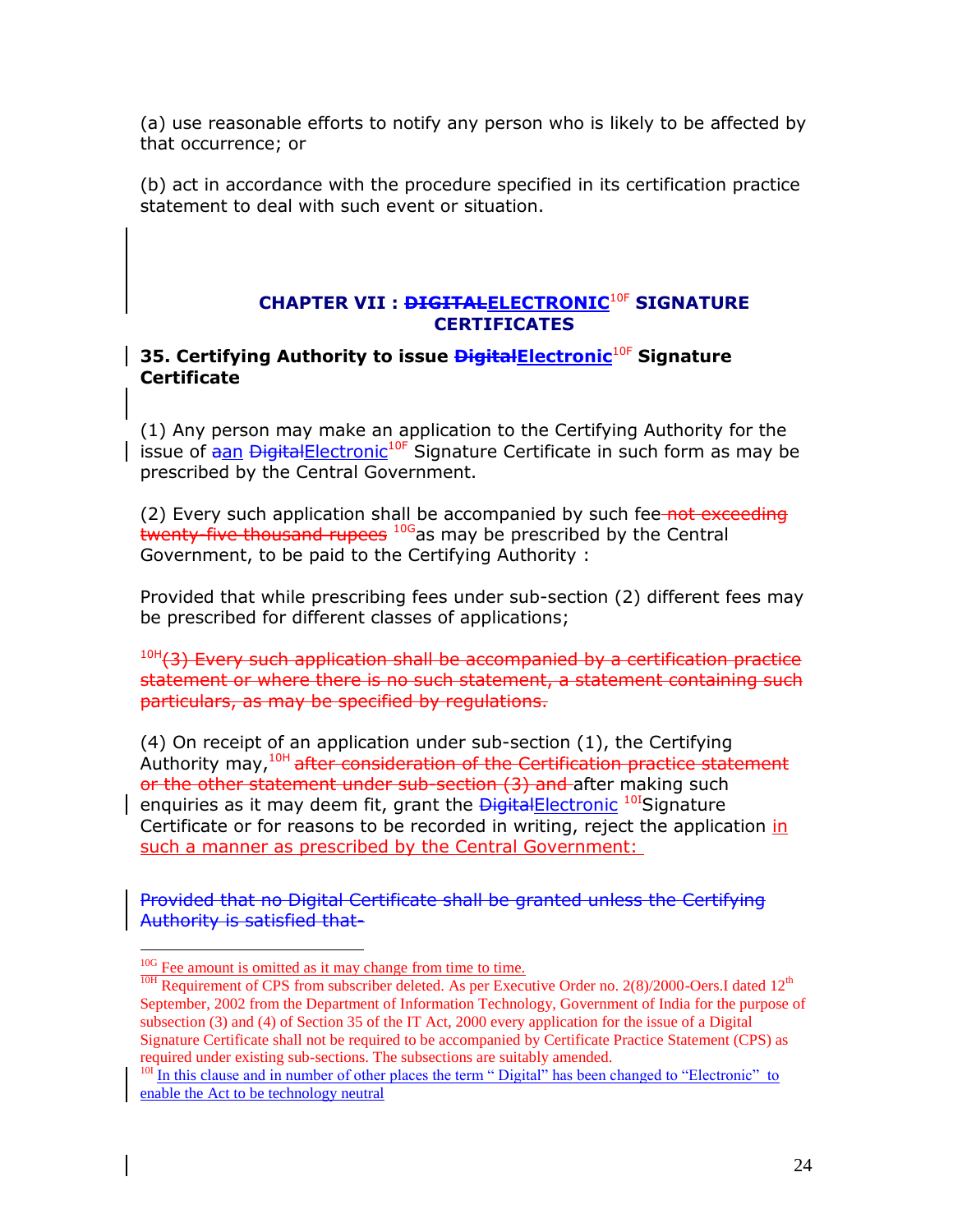(a) the application holds the private key corresponding to the public key to be listed in the Digital Signature Certificate;

(b) the applicant holds a private key, which is capable of creating a digital signature;

(c) the public key to be listed in the certificate can be used to verify a digital signature affixed by the private key held by the applicant:

Provided further that no application shall be rejected unless the applicant has been given a reasonable opportunity of showing cause against the proposed rejection.

## **36. Representation upon issuance of an DigitalElectronic10I Signature Certificate**

A Certifying Authority while issuing an DigitalElectronic **10I** Signature Certificate shall certify that-

(a) it has complied with the provisions of this Act and the rules and regulations made thereunder;

(b) it has published the DigitalElectronic **10I** Signature Certificate or otherwise made it available to such person relying on it and the subscriber has accepted it;

(c) the subscriber holds the private key corresponding to the public key, listed in the case of Digital-Signature Certificate; <sup>101</sup>

(d) the subscriber's public key and private key constitute a functioning key pair in the case of Digital Signature Certificate; **10I**

(e) the information contained in the  $\overline{\text{DigitalElectronic}}^{11A}$  Signature Certificate is accurate; and

(f) it has no knowledge of any material fact, which if it had been included in the **DigitalElectronic<sup>11A</sup>** Signature Certificate would adversely affect the reliability of the representations made in clauses (a) to (d).

# **37. Suspension of DigitalElectronic**11A **Signature Certificate**

 $\overline{a}$ 11A In this clause and in number of other places the term " Digital" has been changed to "Electronic" to enable the Act to be technology neutral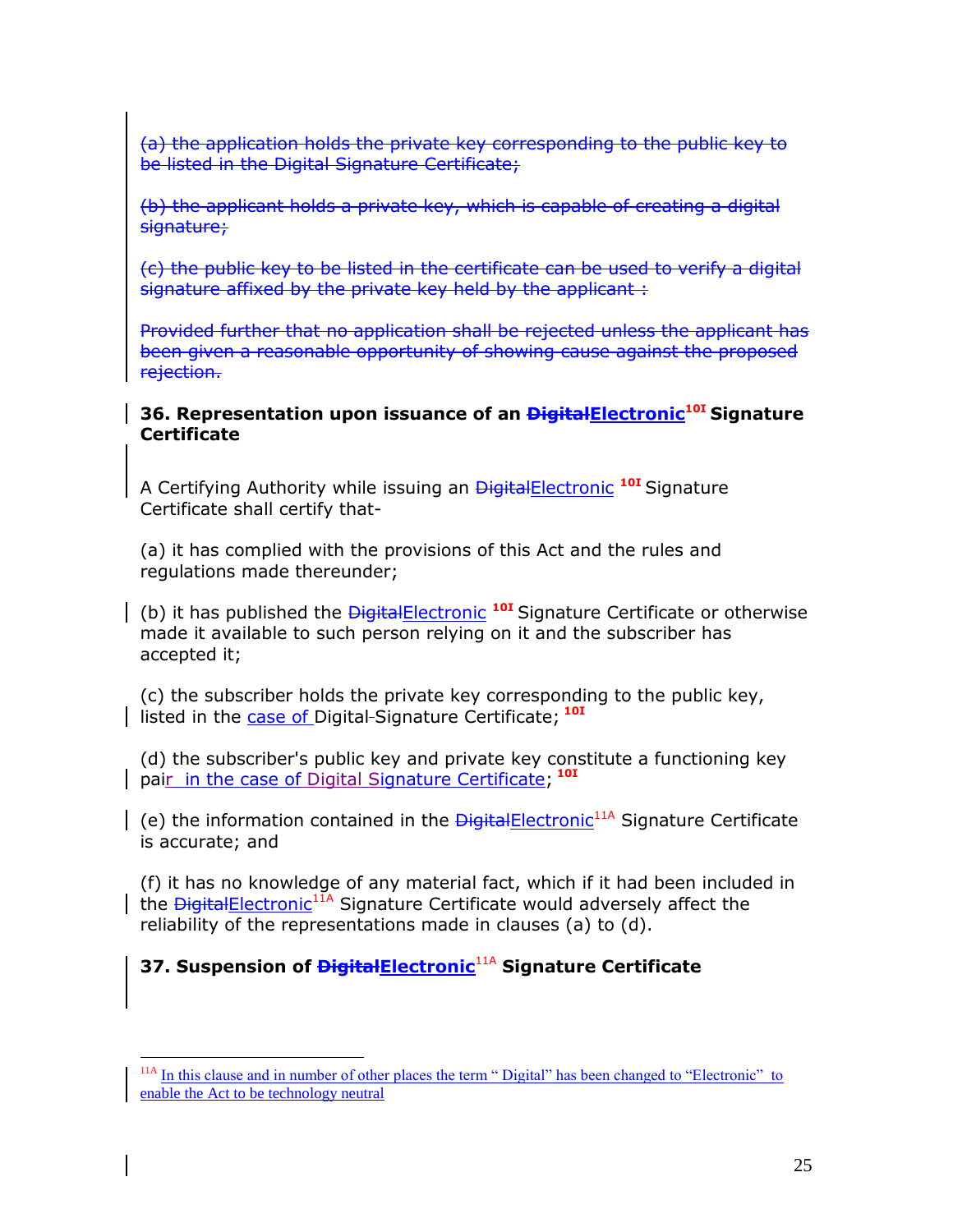(1) Subject to the provisions of sub-section (2), the Certifying Authority which has issued a  $\frac{D_{\text{left}}}{D}$  Electronic<sup>11A</sup> Signature Certificate may suspend such <del>Digital</del>Electronic<sup>11A</sup> Signature Certificate,-

(a) on receipt of a request to that effect from-

(i) the subscriber listed in the  $\overline{\text{DigitalElectronic}}^{11A}$  Signature Certificate; or

(ii) any person duly authorised to act on behalf of that subscriber;

(b) i<del>f it is of opinion that the DigitalElectronic<sup>11A</sup> Signature Certificate should</del> be suspended in public interest on receipt of direction from the Controller.

(2) A Digital Electronic Signature Certificate shall not be suspended for a period exceeding fifteen days unless the subscriber has been given an opportunity of being heard in the matter.

(3) On suspension of  $a_{\text{an}}$  DigitalElectronic<sup>11A</sup> Signature Certificate under this section, the Certifying Authority shall communicate the same to the subscriber.

# **38. Revocation of DigitalElectronic**11A **Signature Certificate**

(1) A Certifying Authority may revoke an  $\frac{1}{10}$  Electronic<sup>11A</sup> Signature Certificate issued by it-

(a) where the subscriber or any other person authorised by him makes a request to that effect; or

(b) upon the death of the subscriber; or

(c) upon the dissolution of the firm or winding up of the company where the subscriber is a firm or a company.

(2) Subject to the provisions of sub-section (3) and without prejudice to the provisions of sub-section (1), a Certifying Authority may revoke a DigitalElectronic<sup>12A</sup> Signature Certificate which has been issued by it at any time, if it is of opinion that-

(a) a material fact represented in the **Application for DigitalElectronic<sup>12A</sup>** Signature Certificate is false or has been concealed;

(b) a requirement for issuance of the  $\overline{\text{DigitalElectronic}}^{12A}$  Signature Certificate

 $\overline{a}$  $12A$  In this clause and in number of other places the term "Digital" has been changed to "Electronic" to enable the Act to be technology neutral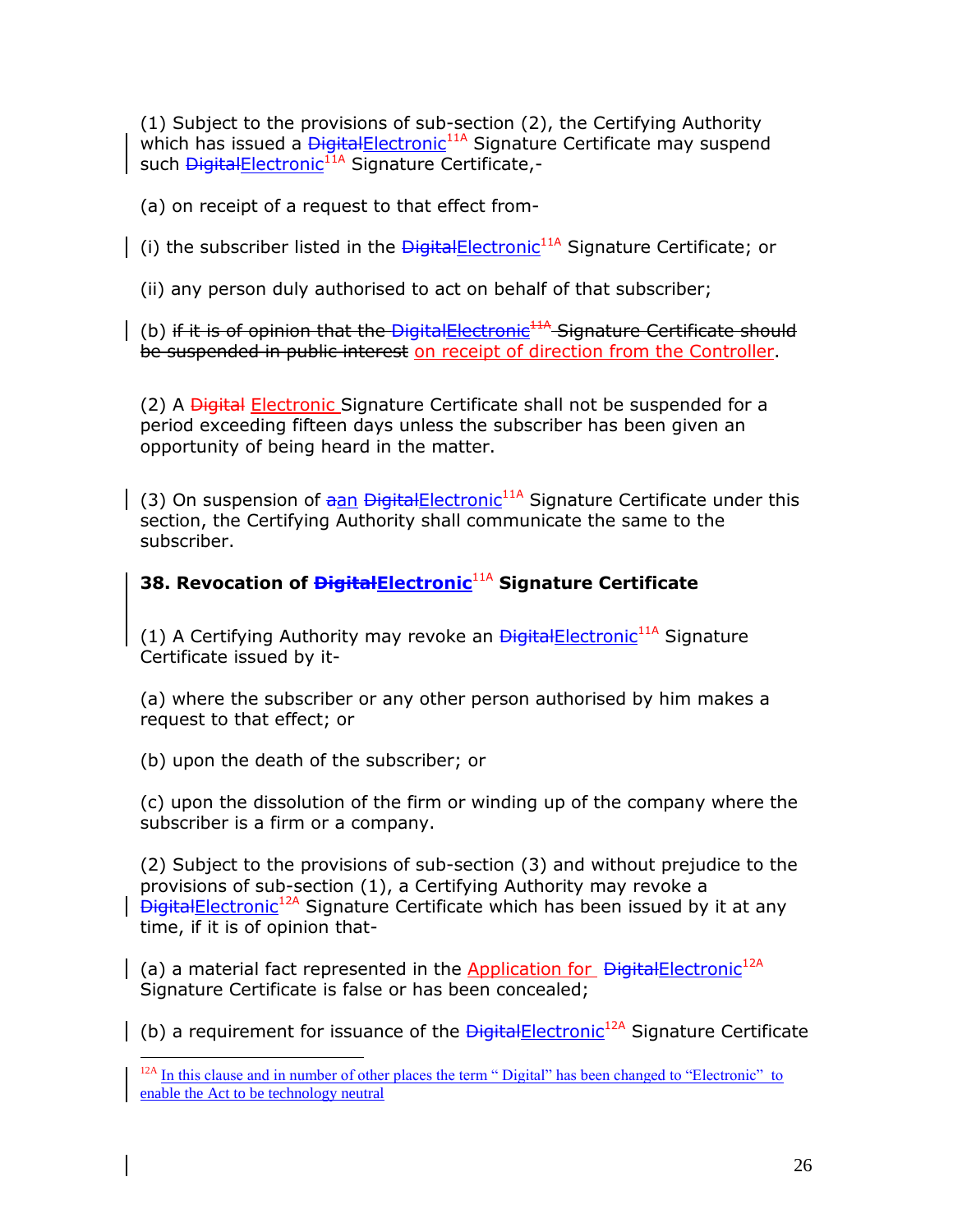was not satisfied;

(c) the Certifying Authority's private key or security system was compromised in a manner materially affecting the Digital Signature Certificate's reliability;

(d) the subscriber has been declared insolvent or dead or where a subscriber is a firm or a company, which has been dissolved, wound-up or otherwise ceased to exist.

(3) A Digital Electronic Signature Certificate shall not be revoked unless the subscriber has been given an opportunity of being heard in the matter.

(4) On revocation of aan <del>Digital</del>Electronic<sup>12A</sup> Signature Certificate under this section, the Certifying Authority shall communicate the same to the subscriber.

#### **39. Notice of suspension or revocation**

(1) Where a  $\overline{\text{DigitalElectronic}}^{12A}$  Signature Certificate is suspended or revoked under section 37 or section 38, the Certifying Authority shall publish a notice of such suspension or revocation, as the case may be, in the repository specified in the *DigitalElectronic*<sup>12A</sup> Signature Certificate for publication of such notice.

(2) Where one or more **repositories** are specified, the Certifying Authority shall publish notice of such suspension or revocation, as the case may be, in all such repositories.

#### **12CCHAPTER VIII**

## **DUTIES OF SUBSCRIBERS**

## **40. Generating key pair in the case of Digital Signature Certificate**

Where any Digital Signature Certificate, the public key of which corresponds to the private key of that subscriber which is to be listed in the Digital Signature Certificate has been accepted by a subscriber, then, the subscriber shall generate  $\frac{\text{that}}{\text{the}}$  **R1** key pair by applying the security procedure.

<sup>&</sup>lt;sup>12C</sup> This chapter requires rearrangement because of technology neutral concept. The matter relating to digital certificate is placed first , then duties of the subscribers in case of certificate other than digital certificate

 $R1$  Amended vide order no. S.O. 1015(E) dated September 19, 2002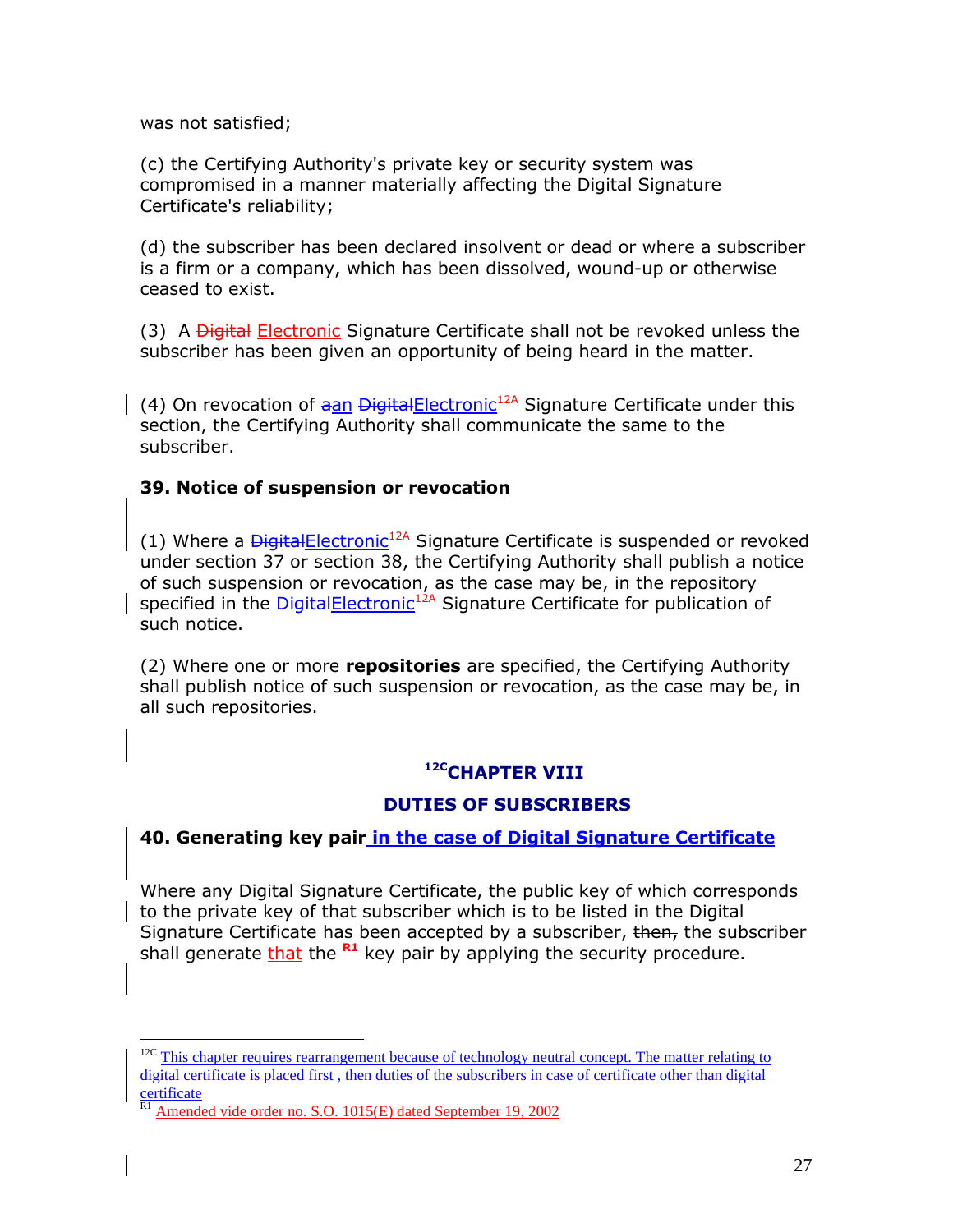## **42 41. Control of private key in the case of Digital Signature Certificate**

(1) Every subscriber shall exercise reasonable care to retain control of the private key corresponding to the public key listed in his Digital Signature Certificate and take all steps to prevent its disclosure to a person not authorised to affix the digital signature of the subscriber.

(2) If the private key corresponding to the public key listed in the Digital Signature Certificate has been compromised, then, the subscriber shall communicate the same without any delay to the Certifying Authority in such manner as may be specified by the regulations.

Explanation- For the removal of doubts, it is hereby declared that the subscriber shall be liable till he has informed the Certifying Authority that the private key has been compromised.

## 41A. **Duties of the subscribers in the case of Electronic Signature:**

<sup>12D2</sup>The subscriber shall be bound by such duties as the Central Government may prescribe in respect of electronic signature certificates and in the case of Digital Signature in addition to those provided in Sections 40 and 41.

**421. Acceptance of DigitalElectronic14A Signature Certificate** (1) A subscriber shall be deemed to have accepted an  $\frac{1}{9}$  bigital  $\frac{1}{2}$  and  $\frac{1}{4}$ Signature Certificate if he publishes or authorises the publication of an DigitalElectronic14A Signature Certificate-

(a) to one or more persons;

(b) in a repository, or

 $\overline{a}$ 

otherwise demonstrates his approval of the **DigitalElectronic<sup>14A</sup> Signature** Certificate in any manner,

 $R^2(2)$  By accepting an  $\frac{1}{\text{Height}}$  Electronic<sup>14A</sup> Signature the subscriber certifies to all who reasonably rely on the information contained in the DigitalElectronic14A Signature Certificate that-

<sup>&</sup>lt;sup>12D</sup> As the other technology have not been developed fully as and when things mature the Government can prescribe duties

<sup>&</sup>lt;sup>14A</sup> In this clause and in number of other places the term "Digital" has been changed to "Electronic" to enable the Act to be technology neutral

 $R^2$  Amended vide order no. S.O. 1015(E) dated September 19, 2002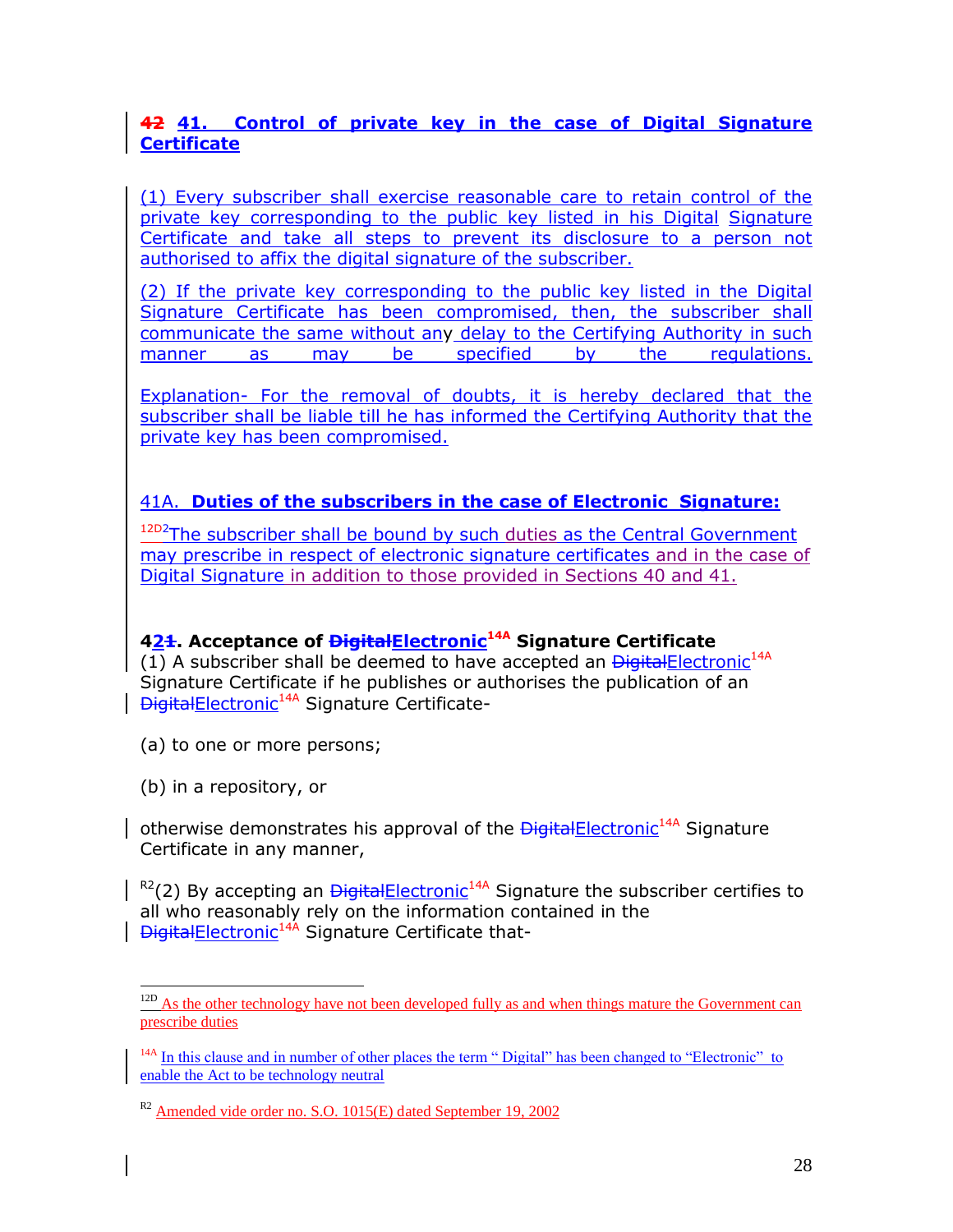(a) in the case of Digital Signature the subscriber controls holds the private key corresponding to the public key listed in the **Digital Digital** Signature Certificate and is entitled to hold the same;

(b) all representations made by the subscriber to the Certifying Authority and all material relevant to the information contained in the **DigitalElectronic<sup>14A</sup>** Signature Certificate are true.;

(c) all information in the  $\overline{\text{Digital}E}$  lectronic<sup>14A</sup> Signature Certificate that is within the knowledge of the subscriber is true;

(d) the electronic signature certificate is being used in accordance with the certification practice statement of the Certifying Authority for the time being in force;. and

(e) he acknowledges and accepts the terms contained in the Certification Practice Statement of the Certifying Authority.

# **42 Control of private key42a**

(1) Every subscriber shall exercise shall exercise reasonable care to retain control of the private key corresponding to the public key listed in his Digital Signature Certificate and take all steps to prevent its disclosure to a person not authorised to affix the digital signature of the subscriber.

(2) If the private key corresponding to the public key listed in the Digital Signature Certificate has been compromised, then, the subscriber shall communicate the same without and delay to the Certifying Authority in such manner as may be specified by the regulations.

Explanation- For the removal of doubts, it is hereby declared that the subscriber shall be liable to till he has informed the Certifying Authority that the private key has been compromised

## **CHAPTER IX : PENALTIES AND ADJUDICATION**

**43. Penalty Compensation for damage to computer, computer system etc. 14C**

 $\overline{a}$  $42a$  This section has been deleted as it related to a CA and its subscriber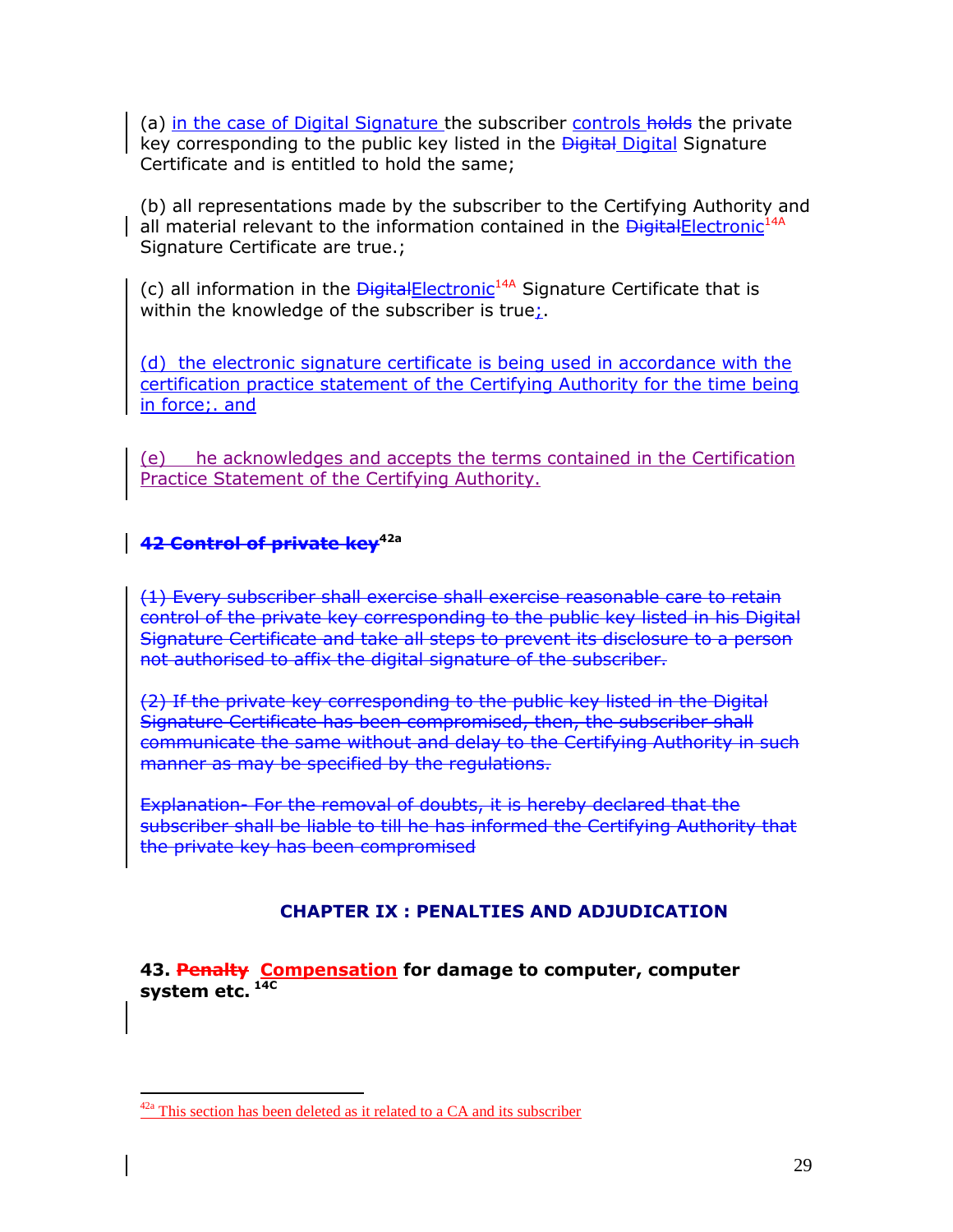(1) If any person, without permission of the owner or of any other person who is incharge of a computer resource computer, computer or computer network,-

(a) accesses or secures access to such computer resource; computer, computer system or computer network;

(b) downloads, copies or extracts any data, computer data base or information from such computer resource, computer system or computer network including information or data held or stored in any removable storage medium;

(c) introduces or causes to be introduced any computer contaminant or computer virus into any computer resource, computer system or computer network;

(d) damages or causes to be damaged any computer resource, computer system or computer network, data, computer data base or other programmes residing in such computer resource, computer system or computer network;

(e) disrupts or causes disruption or impairment of any computer resource; computer system or computer network;

(f) denies or causes the denial of access to any person authorised to access any computer resource, computer system or computer network by any means :

(g) provides any assistance to any person to facilitate access to a computer resource, computer system or computer network in contravention of the provisions of this Act, rules or regulations made thereunder ;

(h) charges the services availed of by a person to the account of another person by tampering with or manipulating any computer resource, computer system, or computer network,

he shall be liable to pay damages by way of compensation not exceeding one crore rupees to the person so affected.

 $43-2$ (2) If any body corporate, that owns or handles sensitive personal data or information in a computer resource that it owns or operates, is found to have been negligent in implementing and maintaining reasonable security practices and procedures, it shall be liable to pay damages by way of compensation not exceeding Rs. 1 crore to the person so affected.

<sup>&</sup>lt;sup>14C</sup> Section 43 Covers two issues relating to "Data Protection and Privacy" : (1) unauthorized access to a computer system, (2) unauthorized downloading/copying of data. The other sections that deals with the "Data Protection and Privacy" are Section 65, Section 66, and Section 72 of IT Act 2000.

<sup>43-2</sup> This section has been added to ensure reasonable security practices and procedures for sensitive information by any body corporate.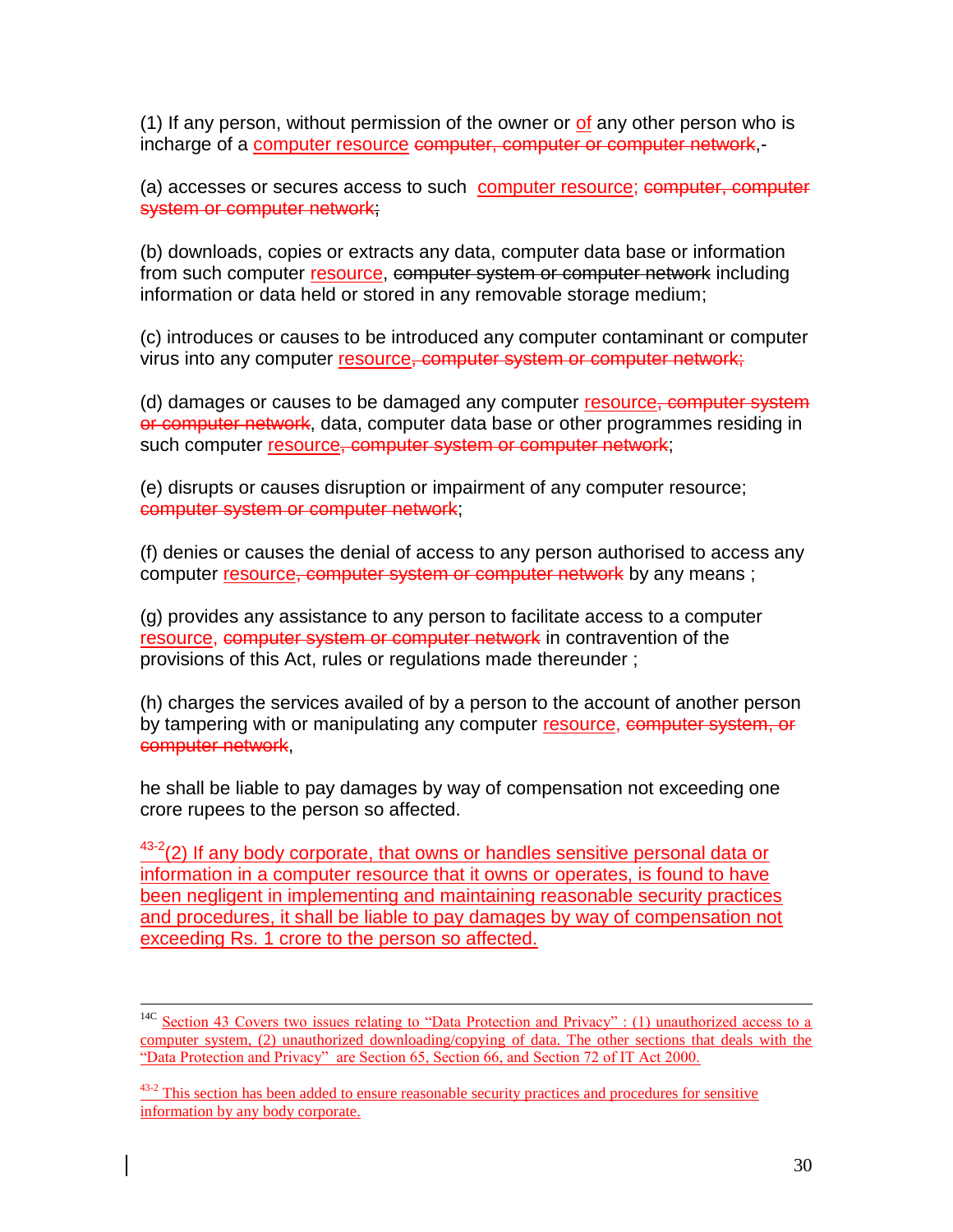Explanation.- For the purposes of this section,-

(oi) "body corporate" means any company and includes a firm or other association of individuals engaged in commercial or professional activities.

(i) "computer contaminant" means any set of computer instructions that  $3$  are designed-

(a) to modify, destroy, record, transmit data or programme residing within a computer, computer system or computer network; or

(b) by any means to usurp the normal operation of the computer, computer system, or computer network;

(ii) "computer data base" means a representation of information, knowledge, facts, concepts or instructions in text, image, audio, video that are being prepared or have been prepared in a formalised manner or have been produced by a computer, computer system or computer network and are intended for use in a computer, computer system or computer network;

(iii) "computer virus" means any computer instruction, information, data or programme that destroys, damages, degrades or adversely affects the performance of a computer resource or attaches itself to another computer resource and operates when a programme, data or instruction is executed some other event takes place in that computer resource;

(iv) "damage " means to destroy, alter, delete, add, modify or rearrange any computer resource by any means.

(v) "Reasonable security practices and procedures" means, in the absence of a contract between the parties or any special law for this purpose, such security practices and procedures as appropriate to the nature of the information to protect that information from unauthorized access, damage, use, modification, disclosure or impairment, as may be prescribed by the Central Government in consultation with the self-regulatory bodies of the industry, if any.

(vi) "Sensitive personal data or information" means such personal information, which is prescribed as "sensitive" by the Central Government in consultation with the self-regulatory bodies of the industry, if any.

(vii) "Without the permission of the owner" shall include access to information that exceeds the level of authorized permission to access.

## **44. Penalty for failure to furnish information, return, etc.**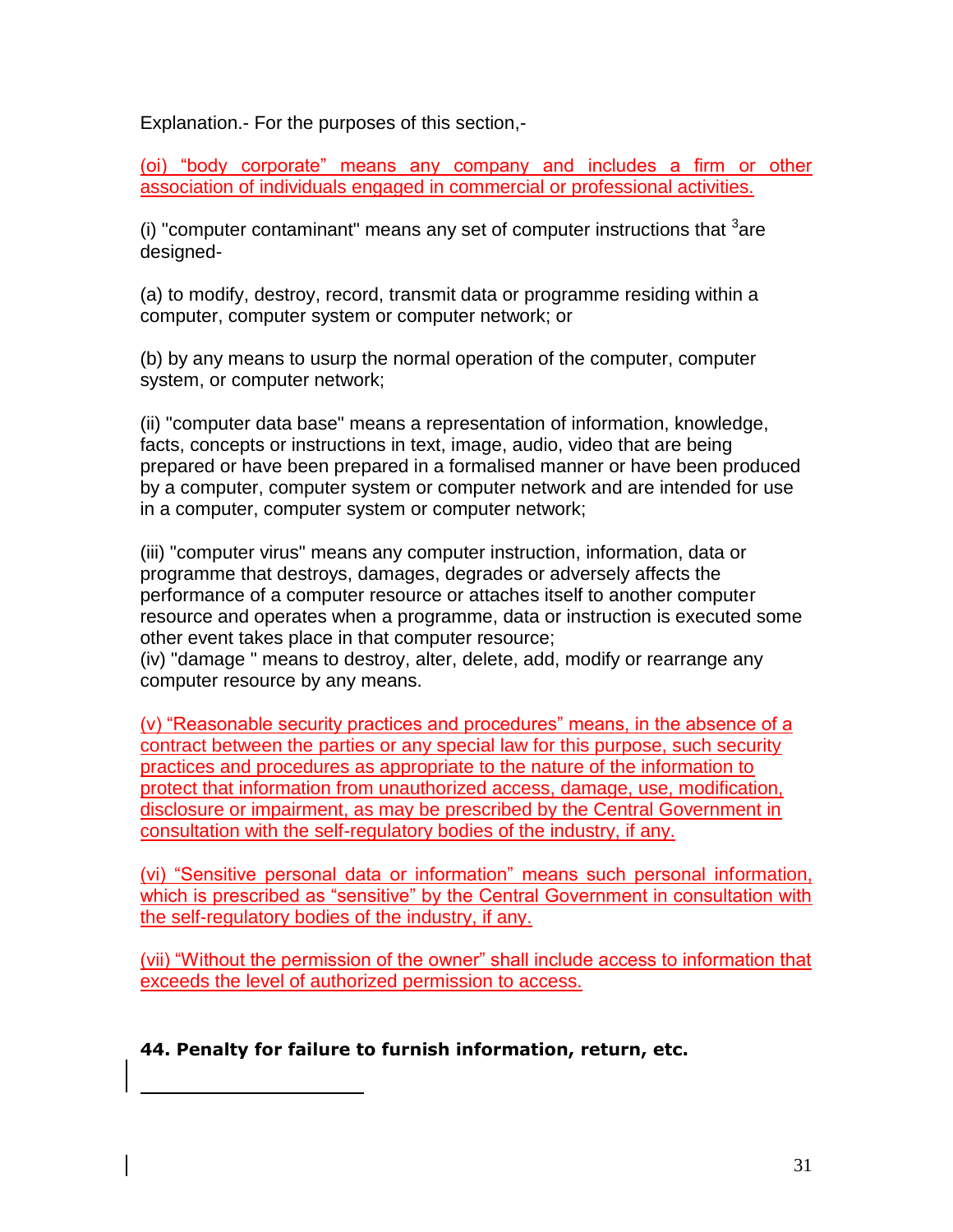If any person who is required under this Act or any rules or regulations made thereunder to-

(a) furnish any document, return or report to the Controller or the Certifying Authority fails to furnish the same, he shall be liable to a penalty not exceeding one lakh and fifty thousand rupees for each such failure;

(b) file any return or furnish any information, books or other documents within the time specified therefore in the regulations fails to file return or furnish the same within the time specified therefore in the regulations, he shall be liable to a penalty not exceeding five thousand rupees for every day during which such failure continues;

(c) maintain books of account or records, fails to maintain the same, he shall be liable to a penalty not exceeding ten thousand rupees for every day during which the failure continues.

## **45. Residuary penalty**

 $\overline{a}$ 

Whoever contravenes any rules or regulations made under this Act, for the contravention of which no penalty has been separately provided, shall be liable to pay a compensation not exceeding twenty-five thousand rupees to the person affected by such contravention or a penalty not exceeding twenty-five thousand rupees.

# **46. Power to adjudicate regarding compensation and penalty**

<sup>46-1</sup>(1) For the purpose of adjudging under this Chapter whether any person has committed a contravention of any of the provisions of this Act or of any rule, regulation, direction or order made thereunder which renders him liable to pay penalty or compensation, the Central Government shall, subject to the provisions of sub-section (3), appoint any officer not below the rank of a Director to the Government of India or an equivalent officer of a State Government to be an adjudicating officer for holding an inquiry in the manner prescribed by the Central Government.

(2) The adjudicating officer shall, after giving the person referred to in subsection (1) a reasonable opportunity for making representation in the matter and if, on such inquiry, he is satisfied that the person has committed the contravention, he may impose such penalty or award such compensation as he thinks fit in accordance with the provisions of that section.

(3) No person shall be appointed as an adjudicating officer unless he possesses such experience in the field of Information Technology and legal or

<sup>&</sup>lt;sup>46-1</sup> words "under this Chapter" deleted to handle contraventions under section 72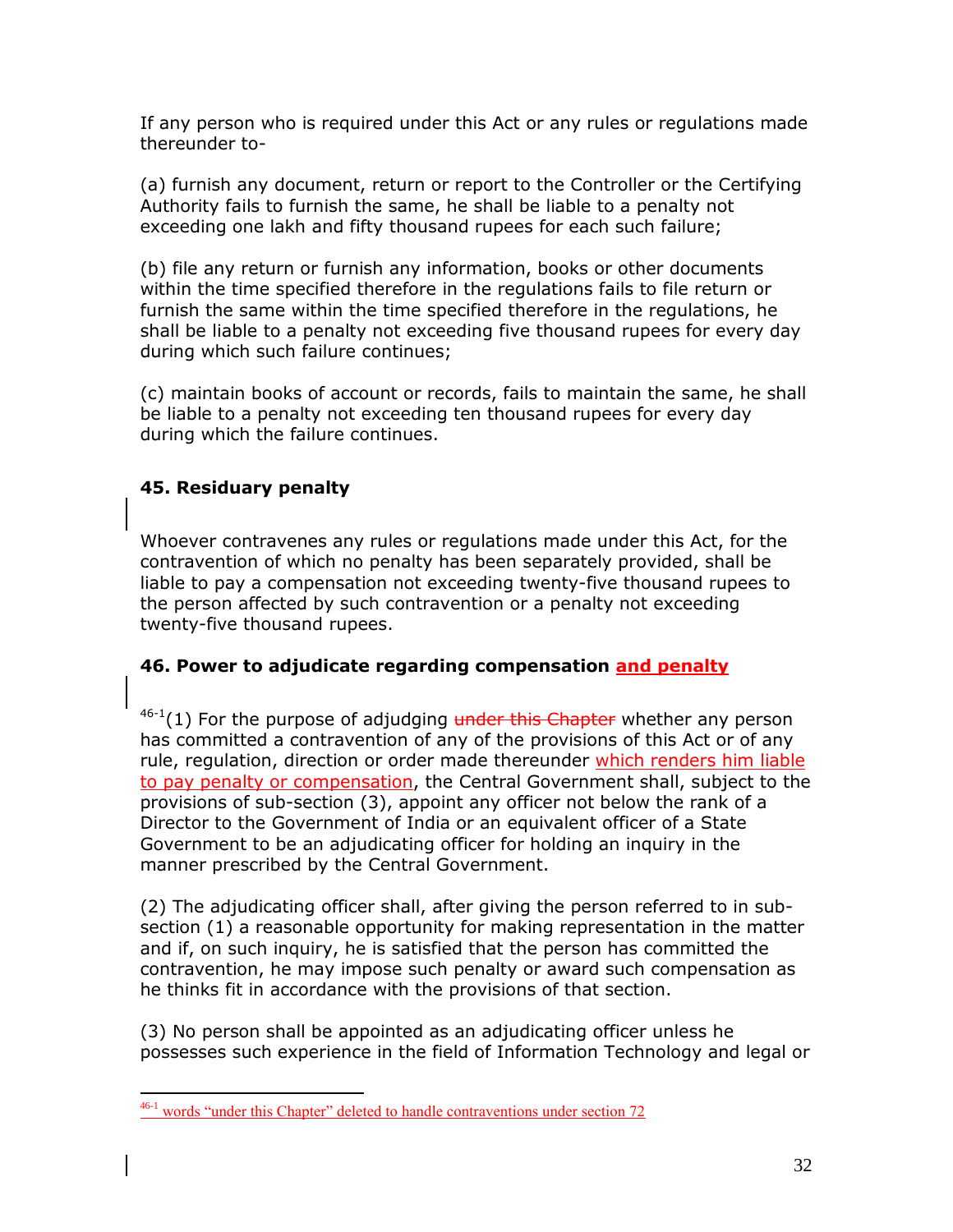judicial experience as may be prescribed by the Central Government.

(4) Where more than one adjudicating officers are appointed, the Central Government shall specify by order the matters and places with respect to which such officers shall exercise their jurisdiction.

(5) Every adjudicating officer shall have the powers of a civil court which are conferred on the Cyber Appellate Tribunal under sub-section (2) of section 58, and-

(a) all proceedings before it shall be deemed to be judicial proceedings within the meaning of sections 193 and 228 of the Indian Penal Code;

(b) shall be deemed to be a civil court for the purposes of section 345 and 346 of the Code of Criminal Procedure, 1973.

## **47. Factors to be taken into account by the adjudicating officer**

While adjudging the quantum of compensation under this Chapter, the adjudicating officer shall have due regard to the following factors, namely :-

(a) the amount of gain of unfair advantage, wherever quantifiable, made as a result of the default;

- (b) the amount of loss caused to any person as a result of the default;
- (c) the repetitive nature of the default.

#### **CHAPTER X**

## **THE CYBER REGULATIONS APPELLATE TRIBUNAL**

#### **48. Establishment of Cyber Appellate Tribunal**

(1) The Central Government shall, by notification, establish one or more appellate tribunals to be known as the Cyber Regulations Appellate Tribunal.

(2) The Central Government shall also specify, in the notification referred to in sub-section (1), the matters and places in relation to which the Cyber Appellate Tribunal may exercise jurisdiction.

## **49. Composition of Cyber Appellate Tribunal**

A Cyber Appellate Tribunal shall consist of one person only (hereinafter referred to as the Presiding Officer of the Cyber Appellate Tribunal) to be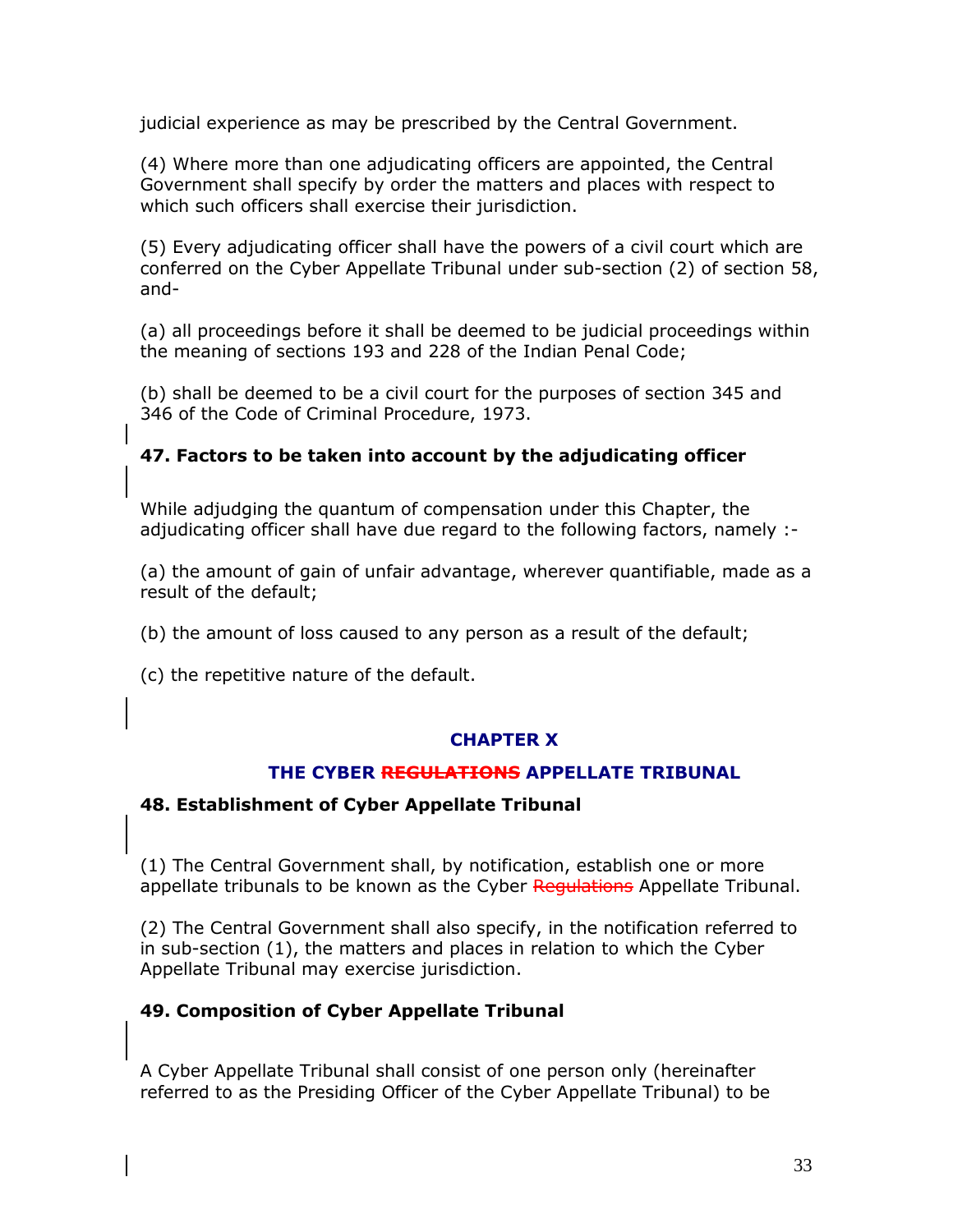appointed, by notification, by the Central Government.

## **50. Qualifications for appointment as Presiding Officer of the Cyber Appellate Tribunal**

A person shall not be qualified for appointment as the Presiding Officer of a Cyber Appellate Tribunal unless he-

(a) is, or has been, or is qualified to be, a Judge of a High Court; or

(b) is or has been a member of the Indian Legal Service and is holding or has held a post in Grade I of that Service for at least three years.

## **51. Term of office**

The Presiding Officer of a Cyber Appellate shall hold office for a term of five years from the date on which he enters upon his office or until he attains the age of sixty-five years, whichever is earlier.

## **52. Salary, allowances and other terms and conditions of service of Presiding Officer**

The salary and allowances payable to, and the other terms and conditions of service including pension, gratuity and other retirement benefits of, the Presiding Officer of a Cyber Appellate Tribunal shall be such as may be prescribed:

Provided that neither the salary and allowances nor the other terms and conditions of service of the Presiding Officer shall be varied to his disadvantage after appointment.

## **53. Filling up of vacancies**

If, for reason other than temporary absence, any vacancy occurs in the office of the Presiding Officer of a Cyber Appellate Tribunal, then the Central Government shall appointment another person in accordance with the provisions of this Act to fill the vacancy and the proceedings may be continued before the Cyber Appellate Tribunal from the stage at which the vacancy is filled.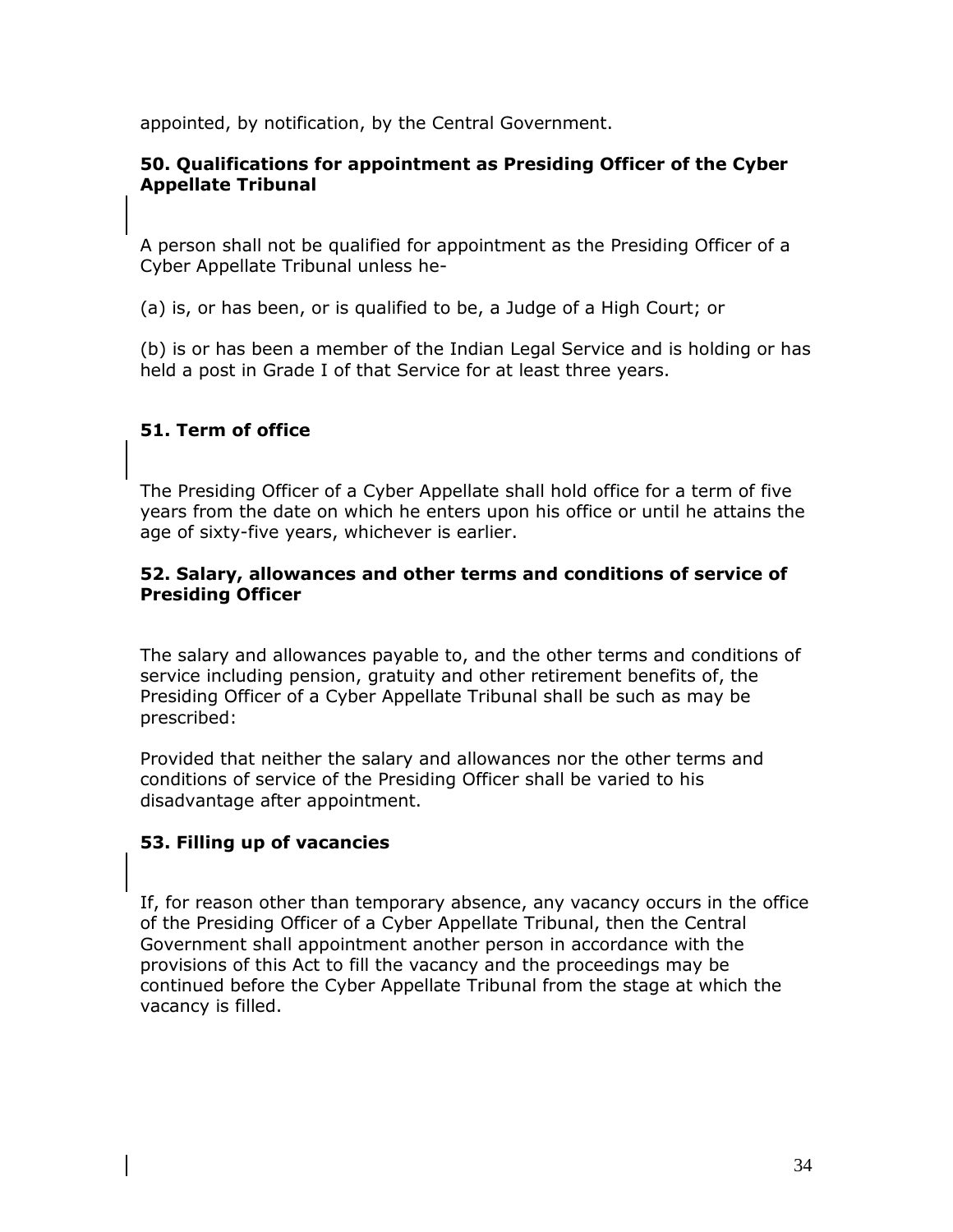## **54. Resignation and removal**

(1)The Presiding Officer of a Cyber Appellate Tribunal may, by notice in writing under his hand addressed to the Central Government, resign his office :

Provided that the said Presiding Officer shall, unless he is permitted by the Central Government to relinquish his officer sooner, continue to hold office until expiry of three months from the date of receipt of such notice or until a person duly appointed as his successor enters upon his office or until the expiry of his terms of office, whichever is the earliest.

(2) The Presiding Officer of a Cyber Appellate Tribunal shall not be removed from his officer except by an order by the Central Government on the ground of proved misbehaviour or incapacity after an inquiry made by a Judge of the Supreme Court in which the Presiding Officer concerned has been informed of the charges against him and given a reasonable opportunity of being heard in respect of these charges.

(3) The Central Government may, by rules, regulate the procedure for the investigation of misbehavior or incapacity of the aforesaid presiding Officer.

## **55. Orders constituting Appellate Tribunal to be final and not to invalidate its proceedings**

No order of the Central Government appointing any person as the Presiding Officer of a Cyber Appellate Tribunal shall be called in question in any manner and no act or proceeding before a Cyber Appellate Tribunal shall be called in question in any manner on the ground merely of any defect in the constitution of a Cyber Appellate Tribunal.

## **56. Staff of the Cyber Appellate Tribunal**

(1) The Central Government shall provide the Cyber Appellate Tribunal with such officers and employees as that Government may think fit.

(2) The officers and employees of the Cyber Appellate Tribunal shall discharge their functions under general superintendence of the Presiding Officer.

(3) The salaries, allowances and other conditions of service of the officers and employees of the Cyber Appellate Tribunal shall be such as may be prescribed by the Central Government.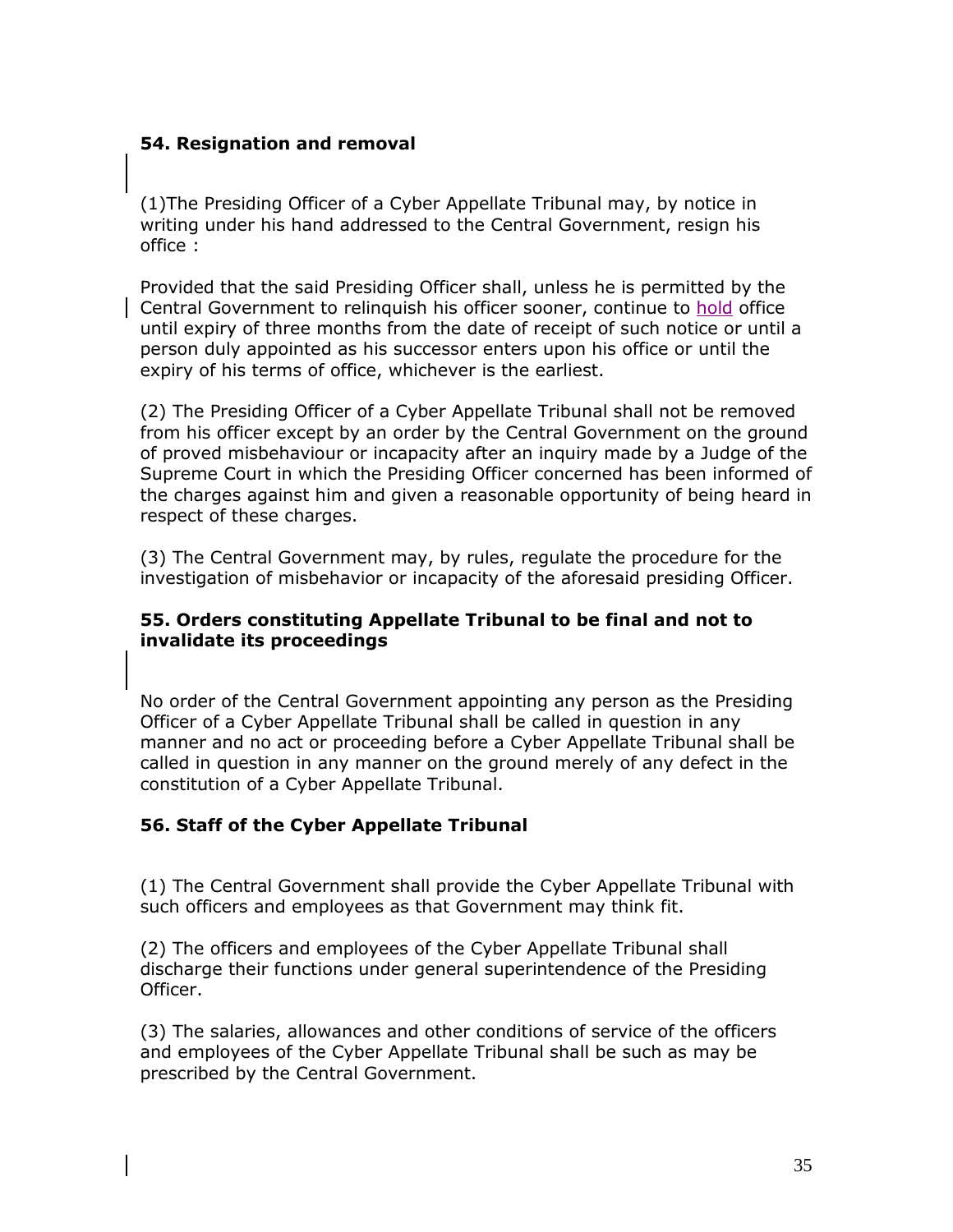## **57. Appeal to Cyber Appellate Tribunal**

(1) Save as provided in sub-section (2), any person aggrieved by an order made by Controller or an adjudicating officer under this Act may prefer an appeal to a Cyber Appellate Tribunal having jurisdiction in the matter.

(2) No appeal shall lie to the Cyber Appellate Tribunal from an order made by an adjudicating officer with the consent of the parties.

(3) Every appeal under sub-section (1) shall be filed within a period of fortyfive days from the date on which a copy of the order made by the Controller or the adjudicating officer is received by the person aggrieved and it shall be in such form and be accompanied by such fee as may be prescribed :

Provided that the Cyber Appellate Tribunal may entertain an appeal after the expiry of the said period of forty-five days if it is satisfied that there was sufficient cause for not filing it within that period.

(4) On receipt of an appeal under sub-section (1), the Cyber Appellate Tribunal may, after giving the parties to the appeal, an opportunity of being heard, pass such orders thereon as it thinks fit, confirming, modifying or setting aside the order appealed against.

(5) The Cyber Appellate Tribunal shall send a copy or every order made by it to the parties to the appeal and to the concerned Controller or adjudicating officer.

(6) The appeal filed before the Cyber Appellate Tribunal under sub-section (1) shall be dealt with by it as expeditiously as possible and endeavour shall be made by it to dispose of the appeal finally within six months from the date of receipt of the appeal.

## **58. Procedure and powers of the Cyber Appellate Tribunal**

(1) The Cyber Appellate Tribunal shall not be bound by the procedure laid down by the Code of Civil Procedure, 1908 but shall be guided by the principles of natural justice and, subject to the other provisions of this Act and of any rules, the Cyber Appellate Tribunal shall have powers to regulate its own procedure including the place at which it shall have its sitting.

(2) The Cyber Appellate Tribunal shall have, for the purposes of discharging its functions under this Act, the same powers as are vested in a civil court under the Code of Civil Procedure, 1908, while trying a suit, in respect of the following matters, namely : -

(a) summoning and enforcing the attendance of any person and examining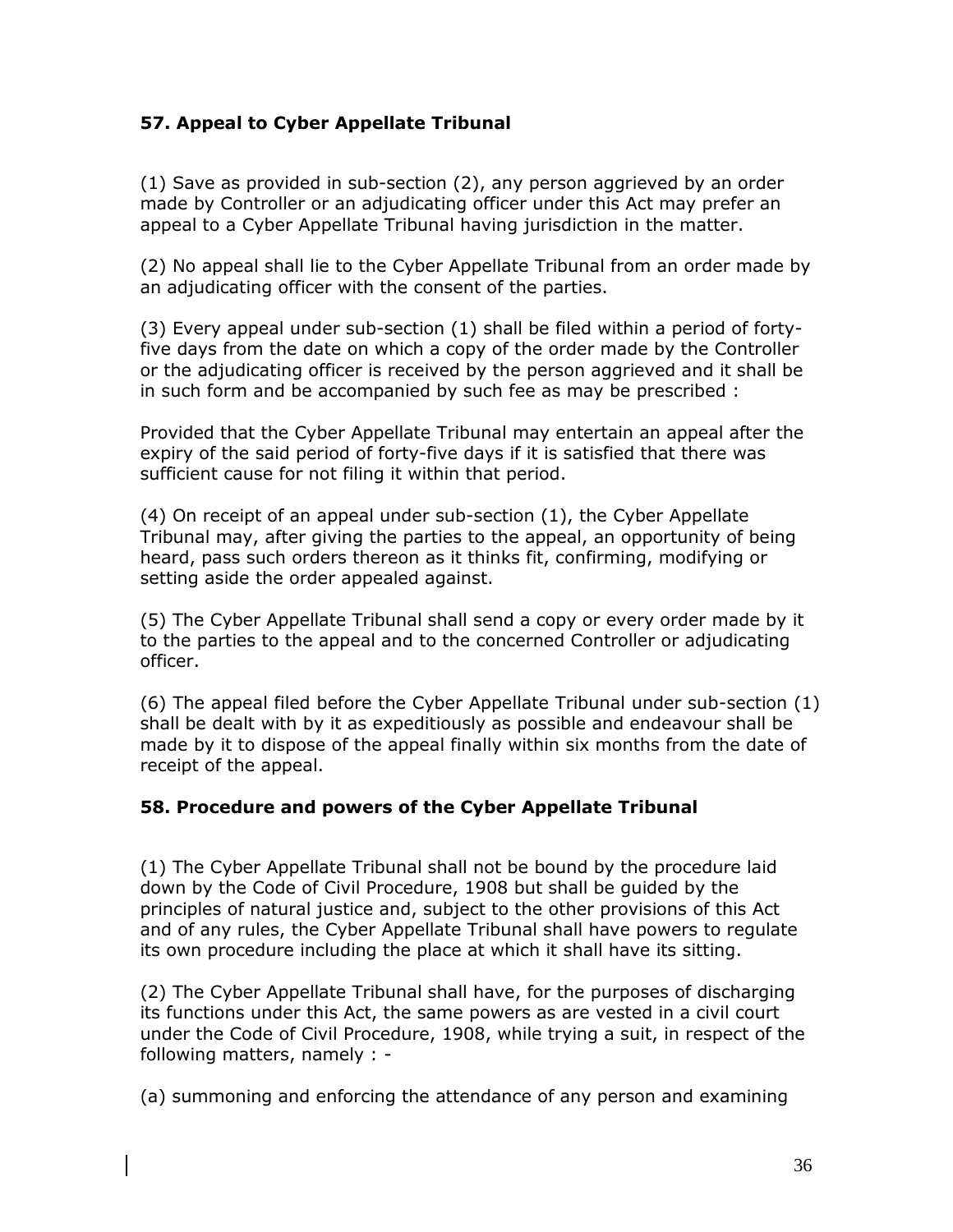him on oath;

(b) requiring the discovery and production of documents or other electronic records;

- (c) receiving evidence on affidavits;
- (d) issuing commissions for the examination of witnesses of documents;
- (e) reviewing its decisions;
- (f) dismissing an application for default or deciding it *ex parte*;
- (g) any other matter which may be prescribed.

(3) Every proceeding before the Cyber Appellate Tribunal shall be deemed to be a judicial proceeding within the meaning of sections 193 and 228, and for the purpose of section 196 of the Indian Penal Code and the Cyber Appellate Tribunal shall be deemed to be a civil court for the purposes of section 195 and Chapter XXVI of the Code of Criminal Procedure, 1973.

## **59. Right to legal representation**

The appellant may either appear in person or authorise one or more legal practitioners or any of its officers to present his or its case before the Cyber Appellate Tribunal.

## **60. Limitation**

The provisions of the Limitation Act, 1963, shall, as far as may be, apply to an appeal made to the Cyber Appellate Tribunal.

## **61. Civil court not to have jurisdiction**

No court shall have jurisdiction to entertain any suit or proceeding in respect of any matter which an adjudicating officer appointed under this Act or the Cyber Appellate Tribunal constituted under this Act is empowered by or under this Act to determine and no injunction shall be granted by any court or other authority in respect of any action taken or to be taken in pursuance of any power conferred by or under this Act.

## **62. Appeal to High Court**

Any person aggrieved by any decision or order of the Cyber Appellate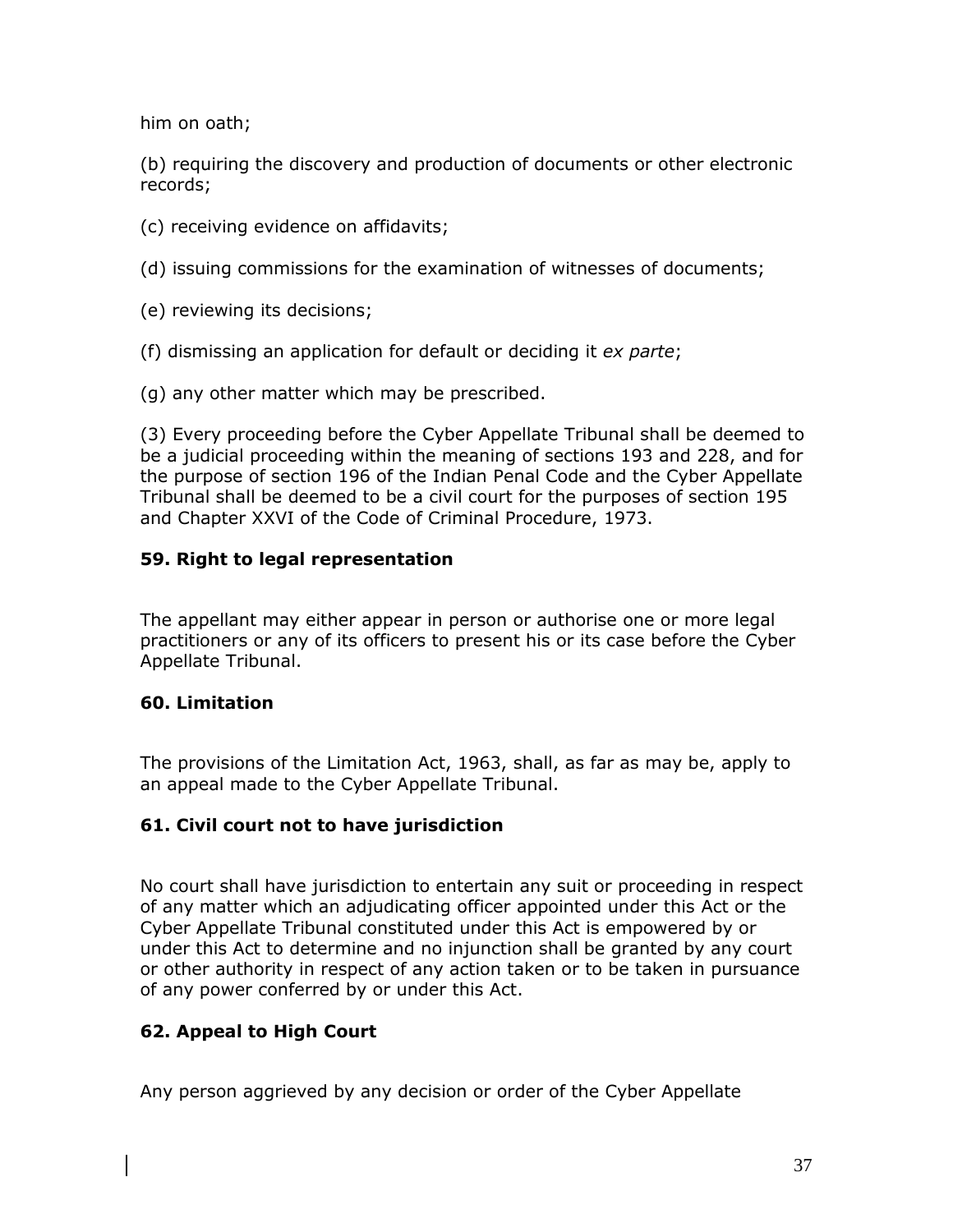Tribunal may file an appeal to the High Court within sixty days from the date of communication of the decision or order of the Cyber Appellate Tribunal to him on any question of fact or law arising out of such order:

Provided that the High Court may, if it is satisfied that the appellant was prevented by sufficient cause from filing the appeal within the said period, allow it to be filed within a further period not exceeding sixty days.

## <sup>63</sup>**63. Compounding of contraventions**

(1) Any contravention under this Chapter Act may, either before or after the institution of adjudication proceedings, be compounded by the Controller or such other officer as may be specially authorized by him in this behalf or by the adjudicating officer, as the case may be, subject to such conditions as the Controller or such other officer or the adjudicating officer may specify:

Provided that such sum shall not, in any case, exceed the maximum amount of the penalty which may be imposed under this Act for the contravention so compounded.

(2) Nothing in sub-section (1) shall apply to a person who commits the same or similar contravention within a period of three years from the date on which the first contravention, committed by him, was compounded.

Explanation- For the purpose of this sub-section, any second or subsequent contravention committed after the expiry of a period of three years from the date on which the contravention was previously compounded shall be deemed to be a first contravention.

(3) Where any contravention has been compounded under sub-section (1); no proceeding or further proceeding, as the case may be, shall be taken against the person guilty of such contravention in respect of the contravention so compounded.

## **64. Recovery of penalty**

 $\overline{a}$ 

A penalty imposed under this Act, if it is not paid, shall be recovered as an arrear of land revenue and the licence or the **DigitalElectronic** 16ASignature Certificate, as the case may be, shall be suspended till the penalty is paid.

 $63$  Section 63 has now been moved to Section 44 A

<sup>&</sup>lt;sup>16A</sup>. In this clause and in number of other places the term "Digital" has been changed to "Electronic" to enable the Act to be technology neutral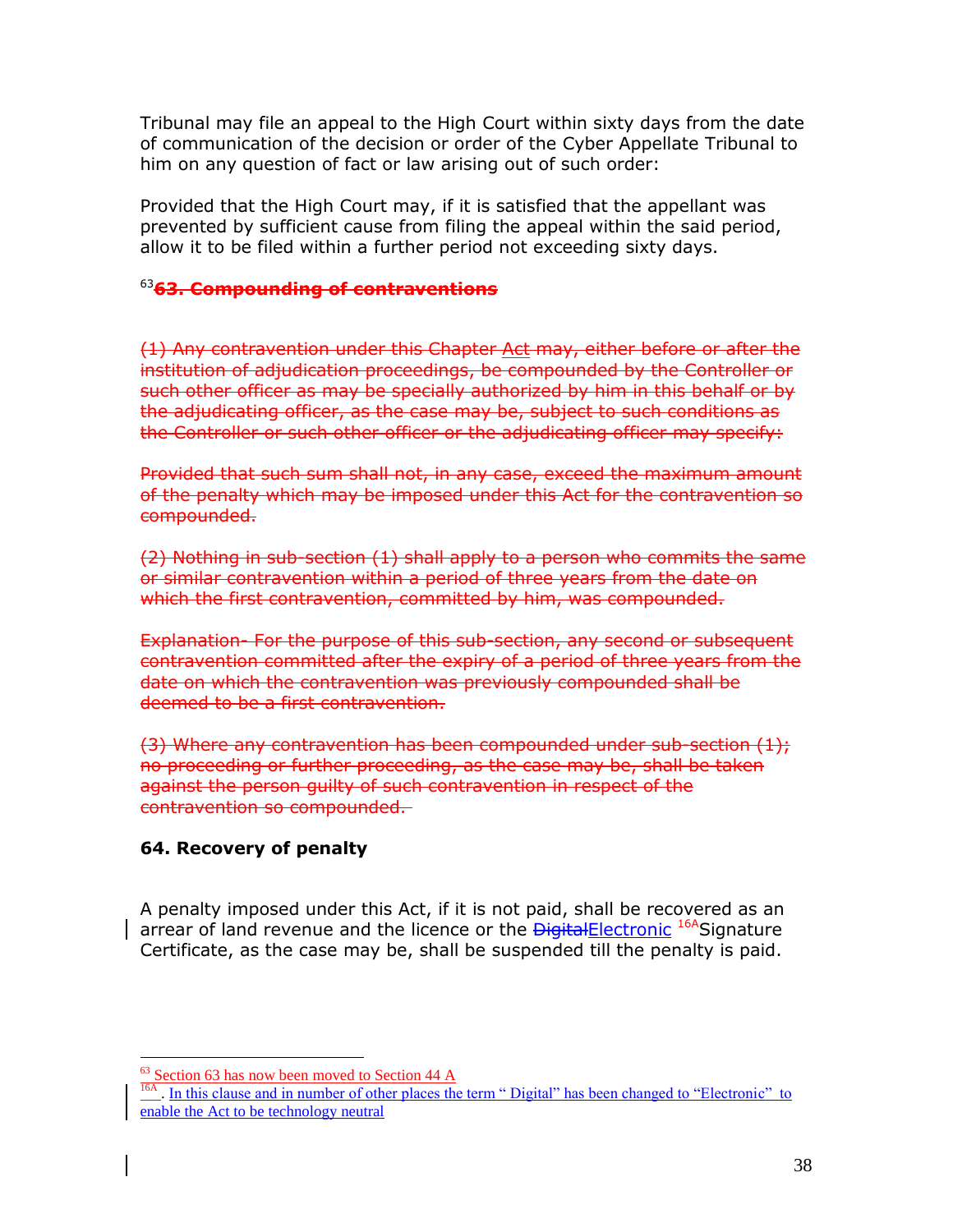## **CHAPTER XI: OFFENCES**

#### **65. Tampering with computer source documents**

Whoever knowingly or intentionally conceals, destroys or alters or intentionally or knowingly causes another to conceal, destroy or alter any computer source code used for a computer, computer programme, computer system or computer network, when the computer source code is required to be kept or maintained by law for the being time in force, shall be punishable with imprisonment up to three years, or with fine which may extend up to two lakh rupees, or with both.

Explanation.- For the Purpose of this section, "computer source code" means the listing of programmes, computer commands, design and layout and programme analysis of computer resource in any form.

#### **66. Hacking with computer system**

(1) Whoever with the intent to cause or knowing that he is likely to cause wrongful loss or damage to the public or any person destroys or deletes or alters any information residing in a computer resource or diminishes its value or utility or affects it injuriously by any means, commits hacking.

(2) Whoever commits hacking shall be punished with imprisonment up to three years, or with fine which may extend up to two lakh rupees, or with both.

#### **66 Hacking with Computer System Computer related offenses:**

- a) If any person, dishonestly or fraudulently, without permission of the owner or of any other person who is incharge of a computer resource
	- (i) accesses or secures access to such computer resource;
	- (ii) downloads, copies or extracts any data, computer data base or information from such computer resource including information or data held or stored in any removable storage medium;
	- (iii) denies or causes the denial of access to any person authorised to access any computer resource;

he shall be punishable with imprisonment upto one year or a fine which may extend up to two lacs or with both;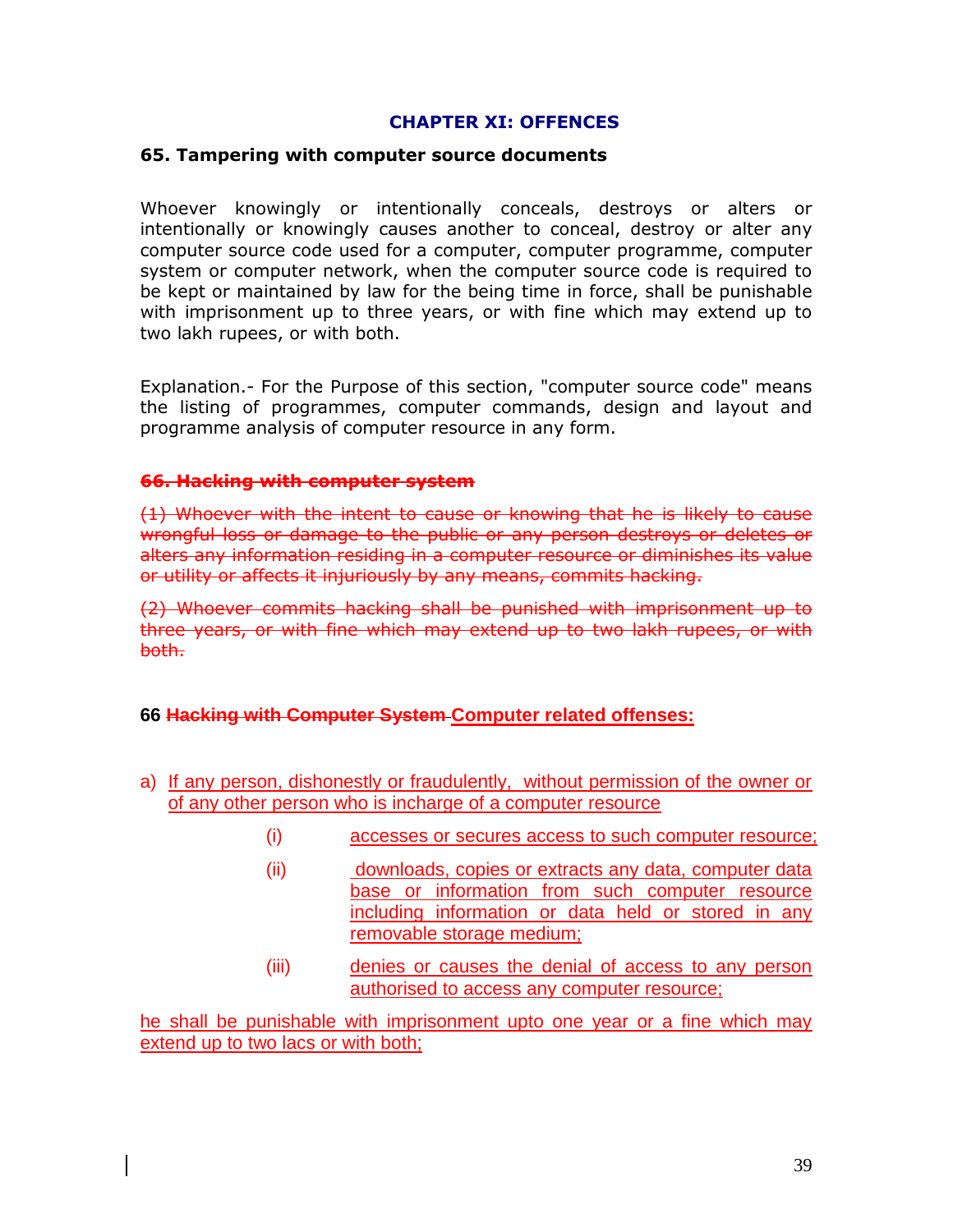(b) If any person, dishonestly or fraudulently, without permission of the owner or of any other person who is incharge of a computer resource

- (i) introduces or causes to be introduced any computer contaminant or computer virus into any computer resource;
- (ii) disrupts or causes disruption or impairment of electronic resource;
- (iii) charges the services availed of by a person to the account of another person by tampering with or manipulating any computer resource;
- (iv) provides any assistance to any person to facilitate access to a computer resource in contravention of the provisions of this Act, rules or regulations made thereunder;
- (v) damages or causes to be damaged any computer resource, date, computer databse, or other programmes residing in such computer resource;

he shall be punishable with imprisonment upto two years or a fine which may extend up to five lacs or with both;

# **Explanation: For the purposes of this section-**

- a. "Dishonestly" Whoever does anything with the intention of causing wrongful gain to one person, wrongful loss or harm to another person, is said to do this thing dishonestly".
- b. "Fraudulently" A person is said to do a thing fraudulently if he does that thing with intent to defraud but not otherwise.
- c. "Without the permission of the owner" shall include access to information that exceeds the level of authorized permission to access.

## **67. Publishing in electronic form of information which is obscene in electronic form16AA**

(1) Save as provided in this Act under Section 79 which exempts intermediaries from liability in certain cases, whoever publishes or transmits or causes to be published in the electronic form, any material which is lascivious or appeals to the prurient interest or if its effect is such as to tend to deprave and corrupt persons who are likely, having regard to all relevant circumstances, to read,

<sup>&</sup>lt;sup>16AA</sup> This option is formulated keeping in view the culture sensitiveness of our society.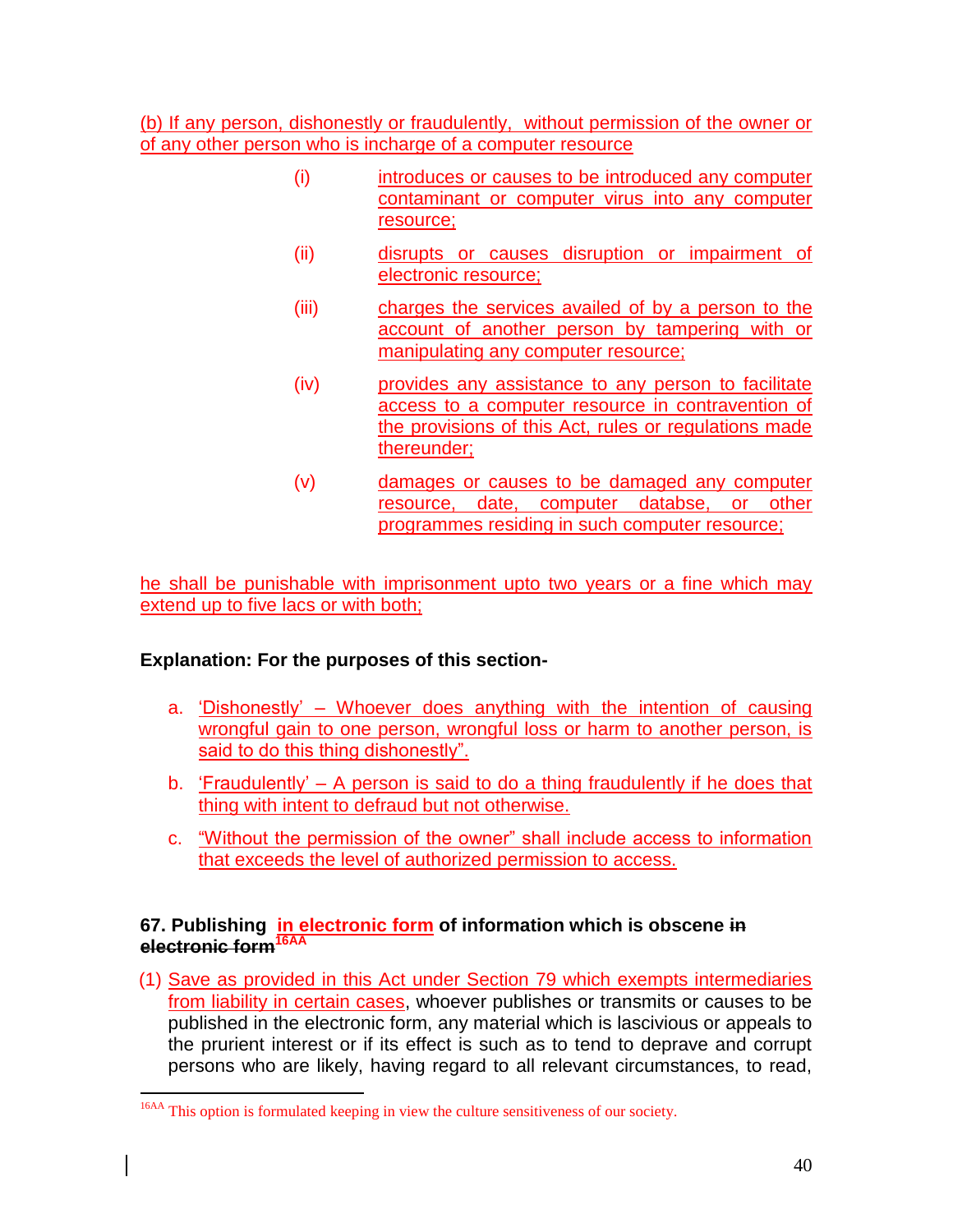see or hear the matter contained or embodied in it, shall be punished on first conviction with imprisonment of either description for a term which may extend to *five* two years and with fine which may extend to one five lakh rupees and in the event of a second or subsequent conviction with imprisonment of either description for a term which may extend to ten five years and also with fine which may extend to ten lakh rupees.

(2) Whoever intentionally and knowingly publishes or transmits through electronic form any material which relates to child pornography, shall be punished with imprisonment for a term not less than three years and with a fine which may extend to ten lakh rupees and in the event of a second or subsequent conviction with imprisonment of either description for a term which may extend to seven years and also with fine which may extend to ten lakh rupees.

Explanation: - For the purposes of this section "child pornography" means material that features a child engaged in sexually explicit conduct.

Exception – This sub-section  $(1)$  does not extent to –

- (a) any book, pamphlet, paper, writing, drawing, painting, representation or figure in electronic form –
	- (i) the publication of which is proved to be justified as being for the public good on the ground that such book, pamphlet, paper, writing, drawing, painting, representation or figure is in the interest of science, literature, art or learning or other objects of general concern, or
	- (ii) which is kept or used bon fide for religious purposes;

## **68. Power of Controller to give directions**

(1) The Controller may, by order, direct a Certifying Authority or any employee of such Authority to take such measures or cease carrying on such activities as specified in the order if those are necessary to ensure compliance with the provisions of this Act, rules or any regulations made thereunder.

(2) Any person who *intentionally or knowingly* fails to comply with any order under sub-section (1) shall be guilty of an offence and shall be liable on conviction to imprisonment for a term not exceeding three years or to a fine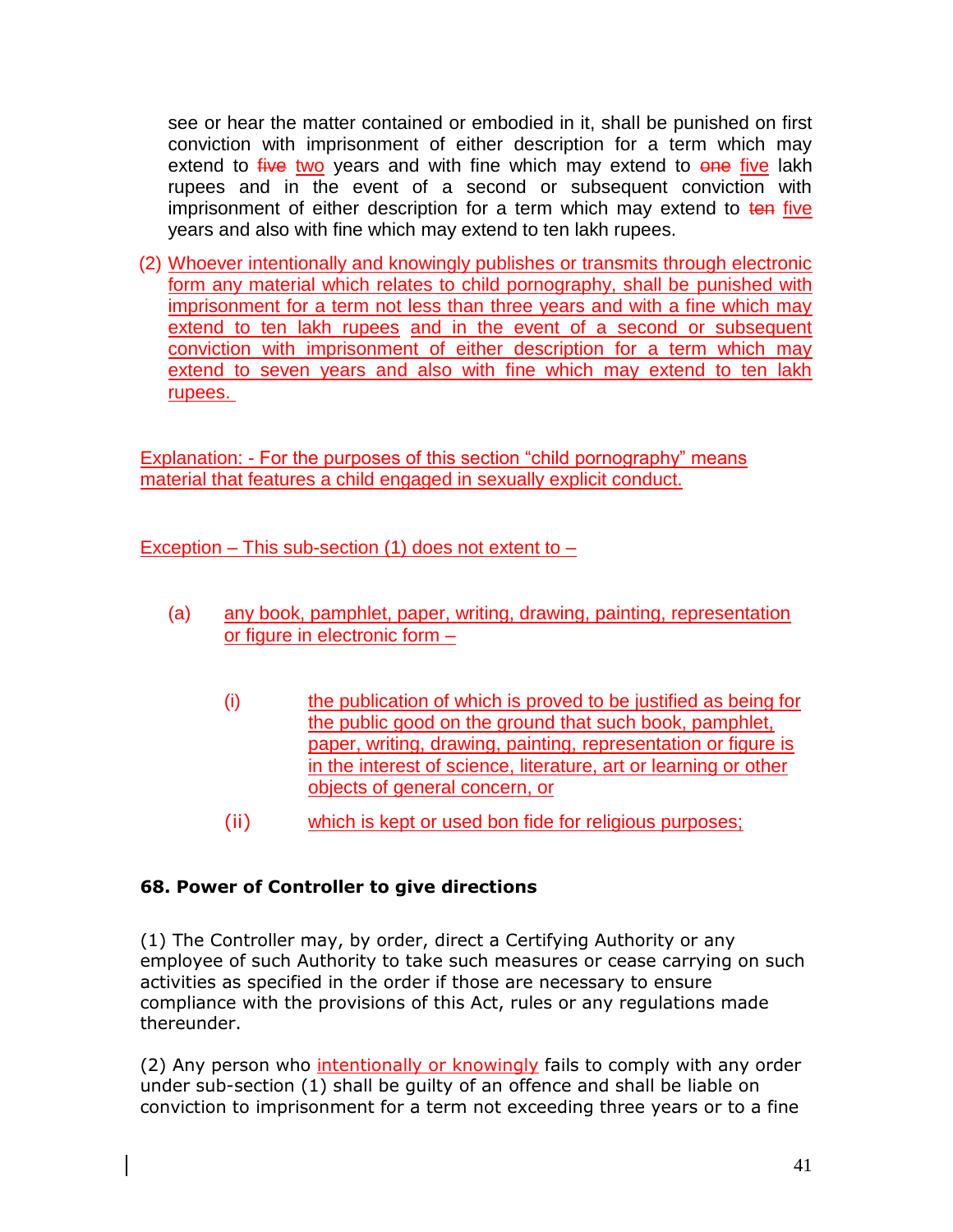not exceeding two lakh rupees or to both.

# **68A. Encryption and other technologies for security of data19A**

The Central Government may, for secure use of the electronic medium and for promotion of e-governance and e-commerce by rules provide for one or more modes or methods for encryption.

#### **69.Directions of Controller to a subscriber to extend facilitates to decrypt information 19B**

(1) If the Controller is satisfied that it is necessary or expedient so to do in the interest of the sovereignty or integrity of India, the security of the State, friendly relations with foreign States or public order or for preventing incitement to the commission of any cognizable offence; for reasons to be recorded in writing, by order, direct any agency of the Government to intercept any information transmitted through any computer resource.

(2) The subscriber or any person incharge of the computer resource shall, when called upon by any agency which has been directed under sub-section (1), extend all facilities and technical assistance to decrypt the information.

(3) The subscriber or any person who fails to assist the agency referred to in sub-section (2) shall be punished with an imprisonment for a term which may extend to seven years

## **69. Power to issue directions for interception or monitoring or decryption of any information through any computer resource19B**

(1) If the Controller Central Government is satisfied that it is necessary or expedient so to do in the interest of the sovereignty or integrity of India, security of the State, friendly relations with foreign States or public order or for preventing incitement to the commission of any cognizable offence, it may subject to the provisions of sub-section (2), for reasons to be recorded in writing, by order, direct any agency of the government to intercept or decrypt or cause to be monitored any information transmitted through any computer resource.

(2) The Central Government shall prescribe safeguards subject to which such interceptions or monitoring may be done.

<sup>&</sup>lt;sup>19A</sup> Section 68A is added for providing one or more modes and methods for encryption. <sup>19B</sup> Entire section is amended in respect of power to issue directions for interception or monitoring or decryption of any information through any computer resource.( Earlier this power was only with the Controller).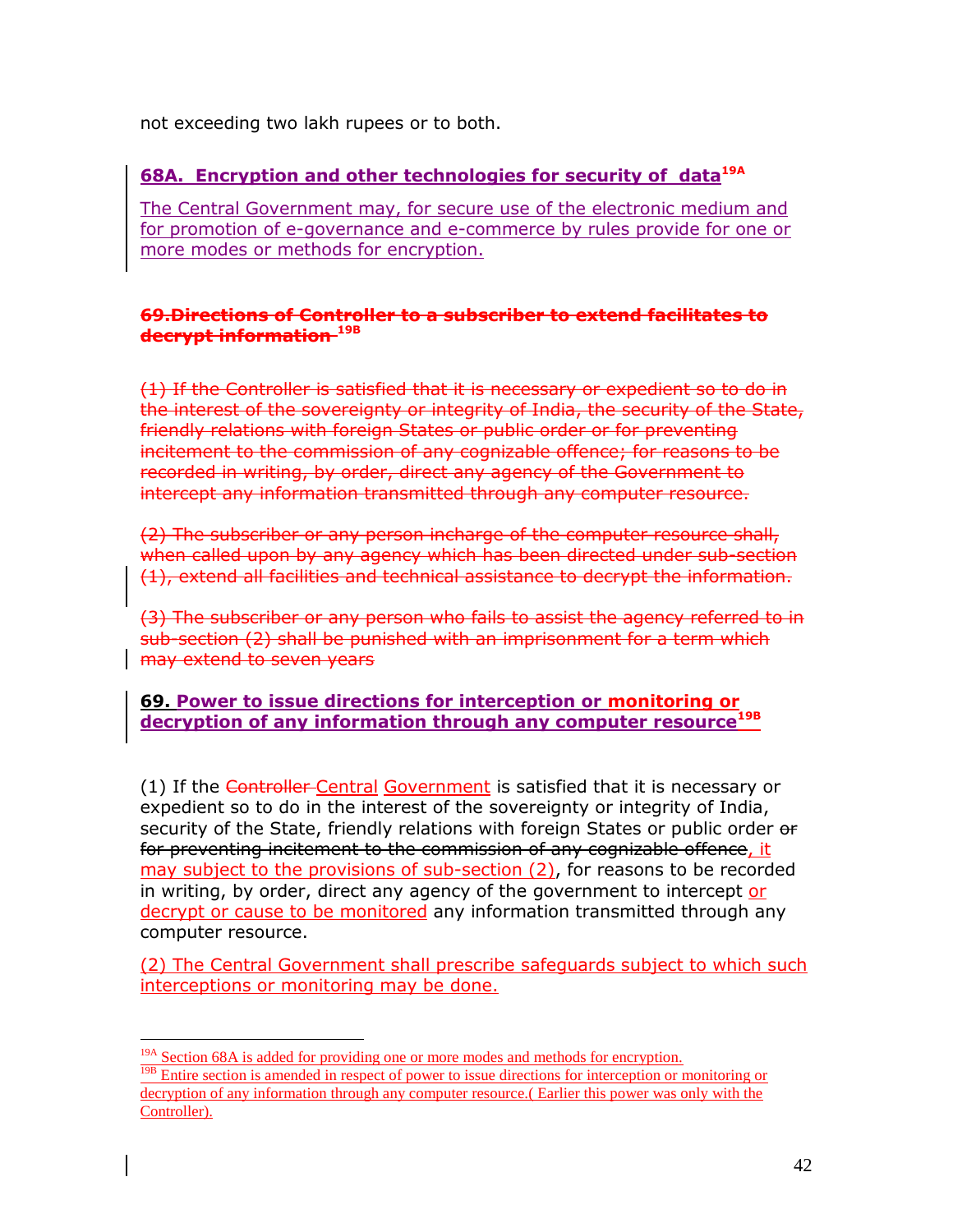$(2)$  (3) The subscriber or any person in-charge of the computer resource shall, when called upon by any agency which has been directed under subsection (1), extend all facilities and technical assistance

- b. to decrypt the information; or
- c. provide access to the computer resource containing such information

 $\left(3\right)$  (4) The subscriber or any person who fails to assist the agency referred to in sub-section  $(2)$   $(3)$  shall be punished with an imprisonment for a term which may extend to seven years.

# R5**70. Protected system**

(1) The appropriate Government may, by notification in the Official Gazette, declare that any computer, computer system or computer network to be a protected system.

(2) The appropriate Government may, by order in writing, authorise the persons who are authorised to access protected systems notified under subsection  $(1)$ .

(3) Any person who secures access or attempts to secure access to a protected system in contravention of the provision of this section shall be punished with imprisonment of either description for a term which may extend to ten years and shall also be liable to fine.

## **71. Penalty for misrepresentation**

(1) Whoever intentionally makes any misrepresentation to, or suppresses any material fact from, the Controller or the Certifying Authority for obtaining any license or  $\overline{\text{DigitalElectronic}}^{19C}$  Signature Certificate, as the case may be, shall be punished with imprisonment for a term which may extend to two years, or with fine which may extend to one lakh rupees, or with both.

## **72. Penalty for Breach of confidentiality and privacy**

(1) Save as otherwise provided in this Act or any other law for the time being in force, any person who, in pursuance of any of the powers conferred under this Act, rules or regulations made thereunder, has secured access to any electronic record, book, register, correspondence, information, document or other

R<sup>5</sup> Amended vide order no. 2(8)/2000-Pers.I dated September 12, 2002

<sup>&</sup>lt;sup>19C</sup>. In this clause and in number of other places the term "Digital" has been changed to "Electronic" to enable the Act to be technology neutral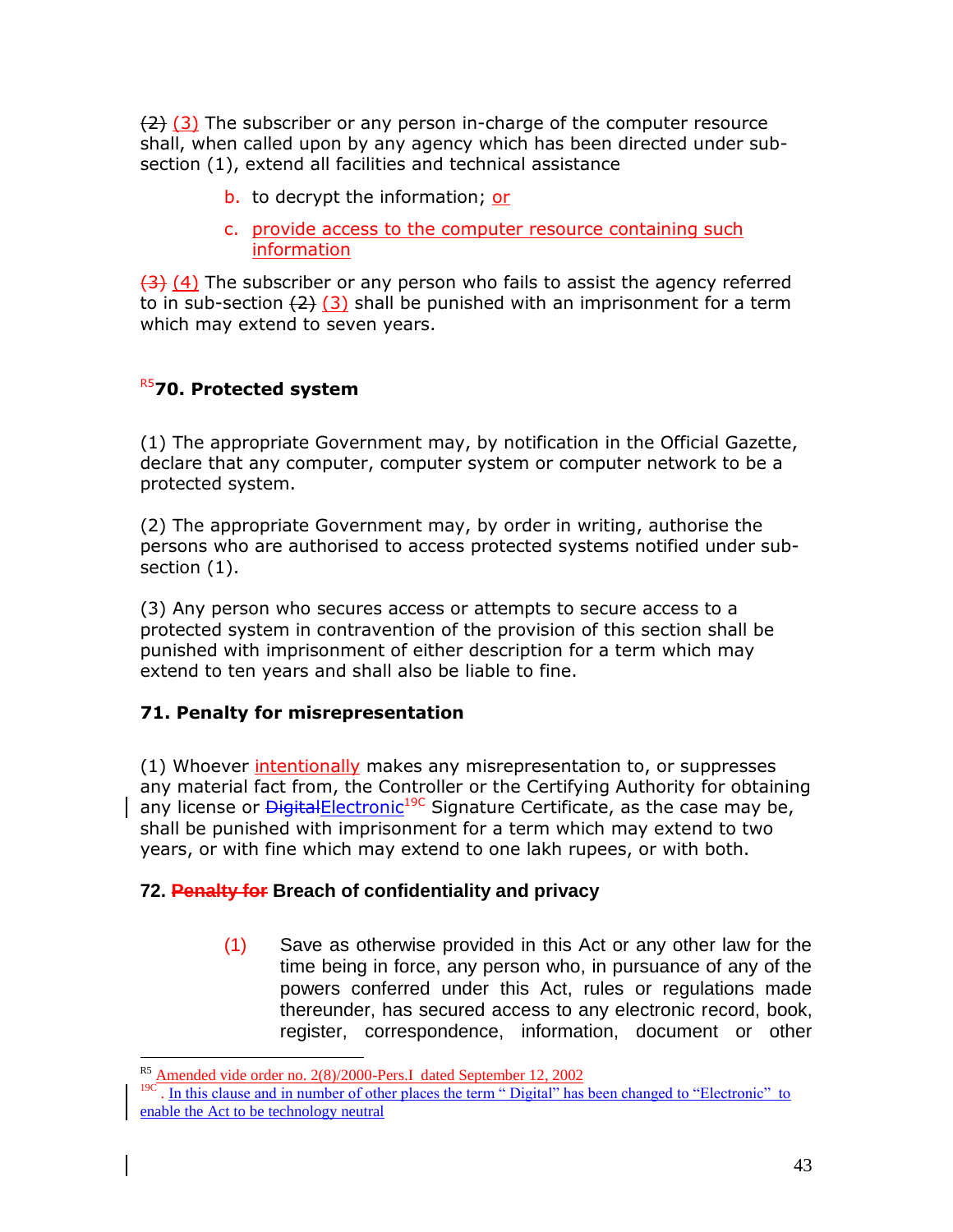material without the consent of the person concerned intentionally discloses such electronic record, book, register, correspondence, information, document or other material to any other person shall be punished with imprisonment for a term which may extend upto two years, or with fine which may extend to one five lakh rupees, or with both.

- (2) Save as otherwise provided under this Act, if any intermediary who by virtue of any subscriber availing his services has secured access to any material or other information relating to such subscriber, discloses such information or material to any other person, without the consent of such subscriber and with intent to cause injury to him, such intermediary shall be liable to pay damages by way of compensation not exceeding Rs. 25 lakhs to the subscriber so affected :<sup>72-2</sup>
- (3) Whoever intentionally captures or broadcasts an image of a private area of an individual without his consent, and knowingly does so under circumstances violating the privacy of that individual, shall be liable to pay compensation not exceeding Rs. 25 lakhs to the person so affected, and shall also be liable for imprisonment for a term not exceeding one year or with fine not exceeding Rs 2 Lakhs, or with both on the complaint of the person so affected.
- (4) No court shall take cognizance of any offense punishable under sub-section (3) except upon a complaint filed by the aggrieved person in writing before a Magistrate

Explanation: For the purpose of this section

- (a) "capture" with respect to an image, means to videotape, photograph, film, record by any means;
- (b) "broadcast" means to electronically transmit a visual image with the intent that it be viewed by a person or persons;
- (c) "a private area of the individual" means the naked or undergarment clad genitals, pubic area, buttocks, or female breast of that individual;
- (d) "female breast" means any portion of the female breast below the top of the areola; and
- (e) "under circumstances violating the privacy of that individual" means –
	- (i) circumstances in which a reasonable person would believe that he or she could disrobe in privacy,

 $72-2$  Section 72(2) has been added to protect the privacy of the individual subscribers.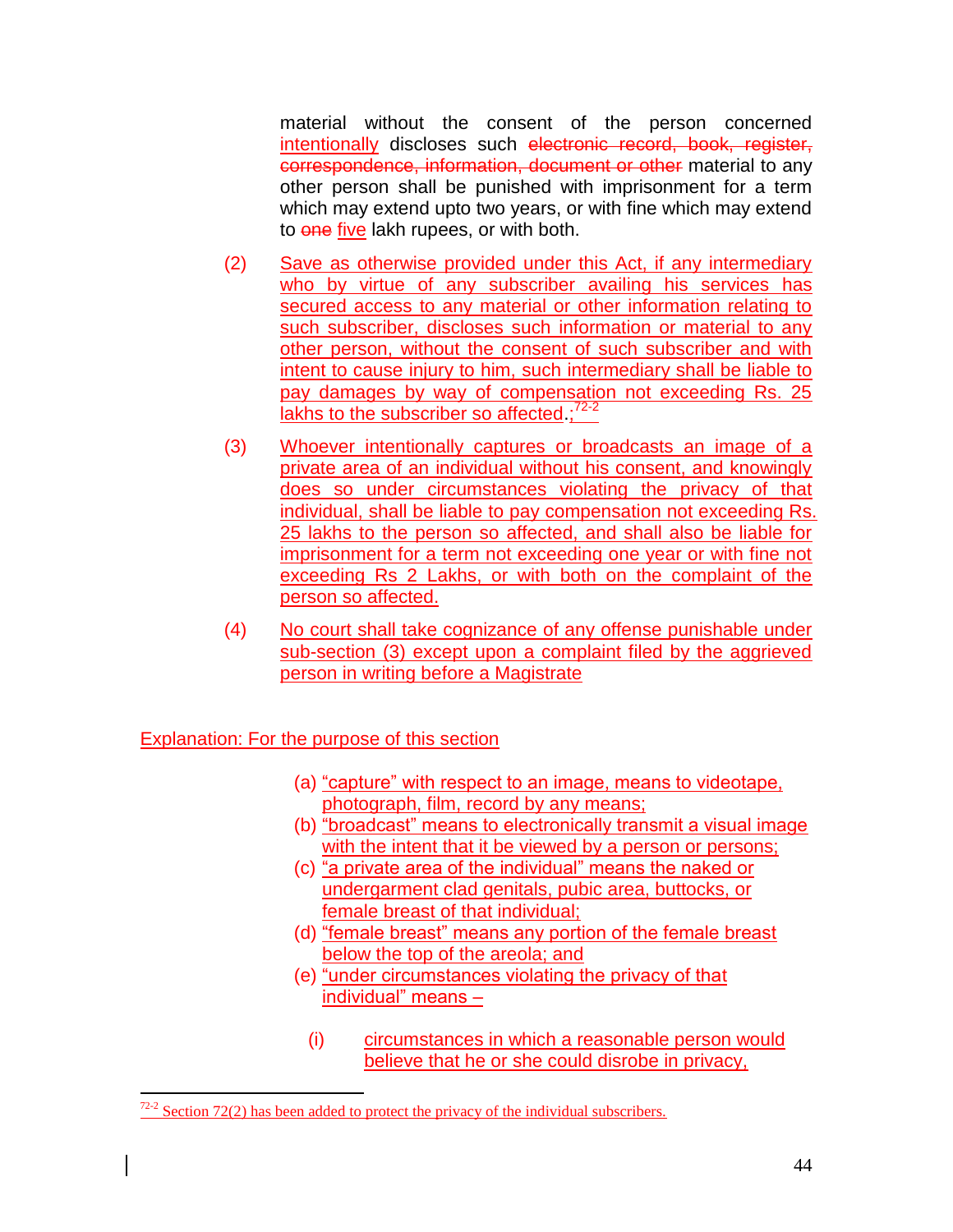without being concerned that an image of a private area of the individual was being captured; or

- (ii) circumstances in which a reasonable person would believe that a private area of the individual would not be visible to the public, regardless of whether that person is in a public or private place.
- (f) "Intermediary" as defined in Section 79;
- (g) Injury as defined in IPC.

## **73. Penalty for publishing DigitalElectronic21A Signature Certificate false in certain particulars**

(1) No person shall publish an  $\overline{D}$ igitalElectronic <sup>21A</sup>Signature Certificate or otherwise make it available to any other person with the knowledge that-

(a) the Certifying Authority listed in the certificate has not issued it; or

(b) the subscriber listed in the certificate has not accepted it; or

(c) the certificate has been revoked or suspended,

unless such publication is for the purpose of verifying an digitalelectronic<sup>21A</sup> signature created prior to such suspension or revocation.

(2) Any person who contravenes the provisions of sub-section (1) shall be punished with imprisonment for a term which may extend to two years, or with fine which may extend to one lakh rupees, or with both.

## **74. Publication for fraudulent purpose**

 $\overline{a}$ 

Whoever knowingly creates, publishes or otherwise makes available an **DigitalElectronic**<sup>21A</sup> Signature Certificate for any fraudulent or unlawful purpose shall be punished with imprisonment for a term which may extend to two years, or with fine which extend to one lakh rupees, or with both.

## **75. Act to apply for offence or contravention committed outside India**

(1) Subject to the provisions of sub-section (2), the provisions of this Act shall apply also to any offence or contravention committed outside India by any person irrespective of his nationality.

<sup>&</sup>lt;sup>21A</sup>. In this clause and in number of other places the term "Digital" has been changed to "Electronic" to enable the Act to be technology neutral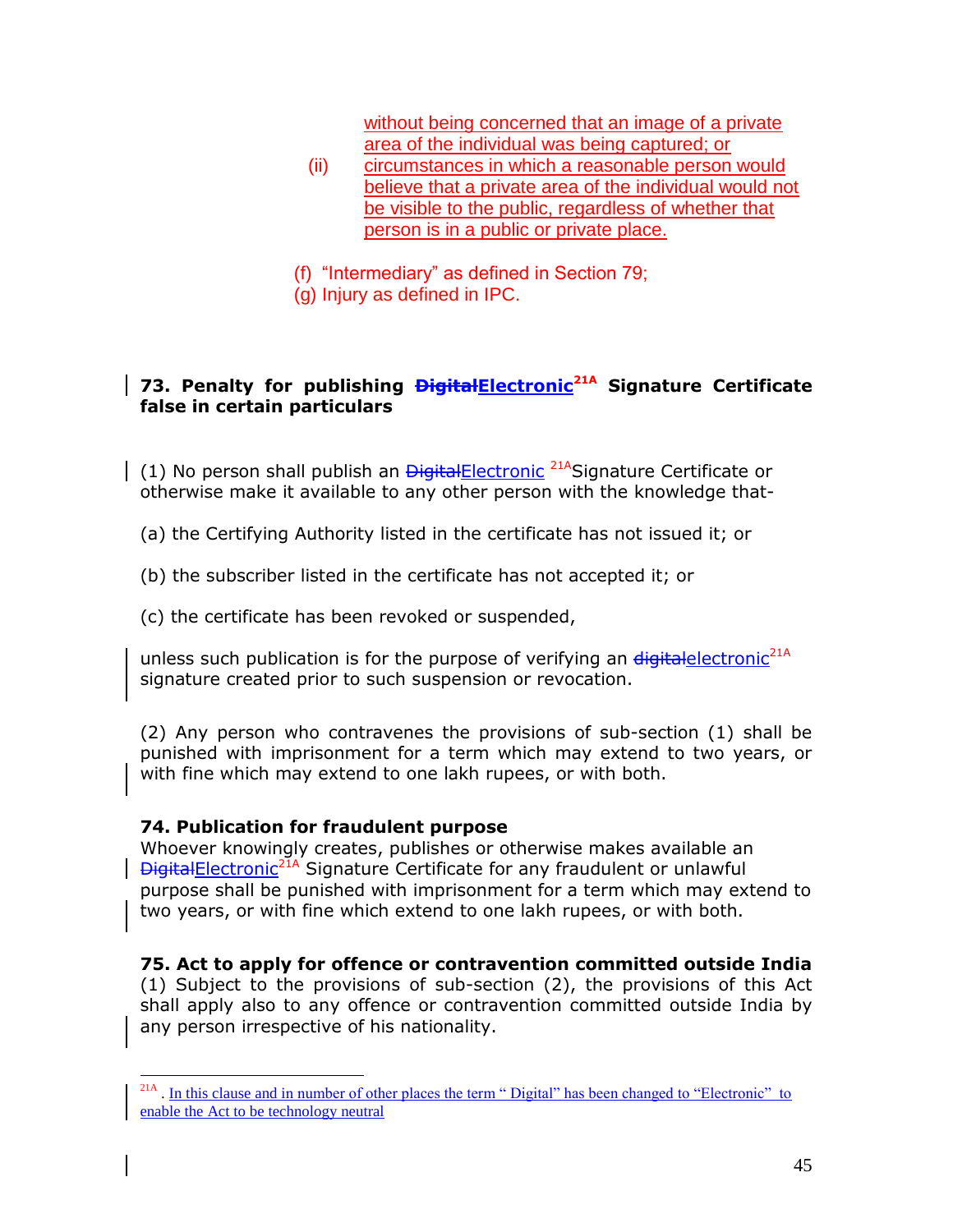(2) For the purposes of sub-section (1), this Act shall apply to an offence or contravention committed outside India by any person if the act or conduct constituting the offence or contravention involves a computer, computer system or computer network located in India.

## **76.Confiscation**

Any computer, computer system, floppies, compact disks, tape drives or any other accessories related thereto, in respect of which any provisions of this Act, rules, orders or regulations made thereunder has been or is being contravened, shall be liable to confiscation

Provided that where it is established to the satisfaction of the court adjudicating the confiscation that the person in whose possession, power or control of any such computer, computer system, floppies, compact disks, tape drives or any other accessories relating thereto is found is not responsible for the contravention of the provisions of this Act, rules, orders or regulations made thereunder, the court may, instead of making an order for confiscation of such computer, computer system, floppies, compact disks, tape drives or any other accessories related thereto, make such other order authorised by this Act against the person contravening of the provisions of this Act, rules, orders or regulations made thereunder as it may think fit.

**77. Penalties or confiscation not to interfere with other punishments** No penalty imposed or confiscation made under this Act shall prevent the imposition of any other punishment to which the person affected thereby is liable under any other law for the time being in force.

## **78. Power to investigate offences**

 $\overline{a}$ 

Notwithstanding anything contained in the Code of Criminal Procedure, 1973, a police officer not below the rank of Deputy Superintendent of Police shall investigate any offence under this Act.

## **CHAPTER XIA**

## **EXAMINER OF ELECTRONIC EVIDENCE21C**

## **78A. Central Government to notify Examiner of Electronic Evidence**

The Central Government may, for the purposes of providing expert opinion on electronic form evidence before any court or other authority notify any Department, Body or Agency of the Central or the State Government or any suitably qualified expert as an Examiner of Electronic Evidence. The

 $21C$  New section 78A as suggested by Dr. Vishwanathan Follow-up committee has been incorporated with minor changes.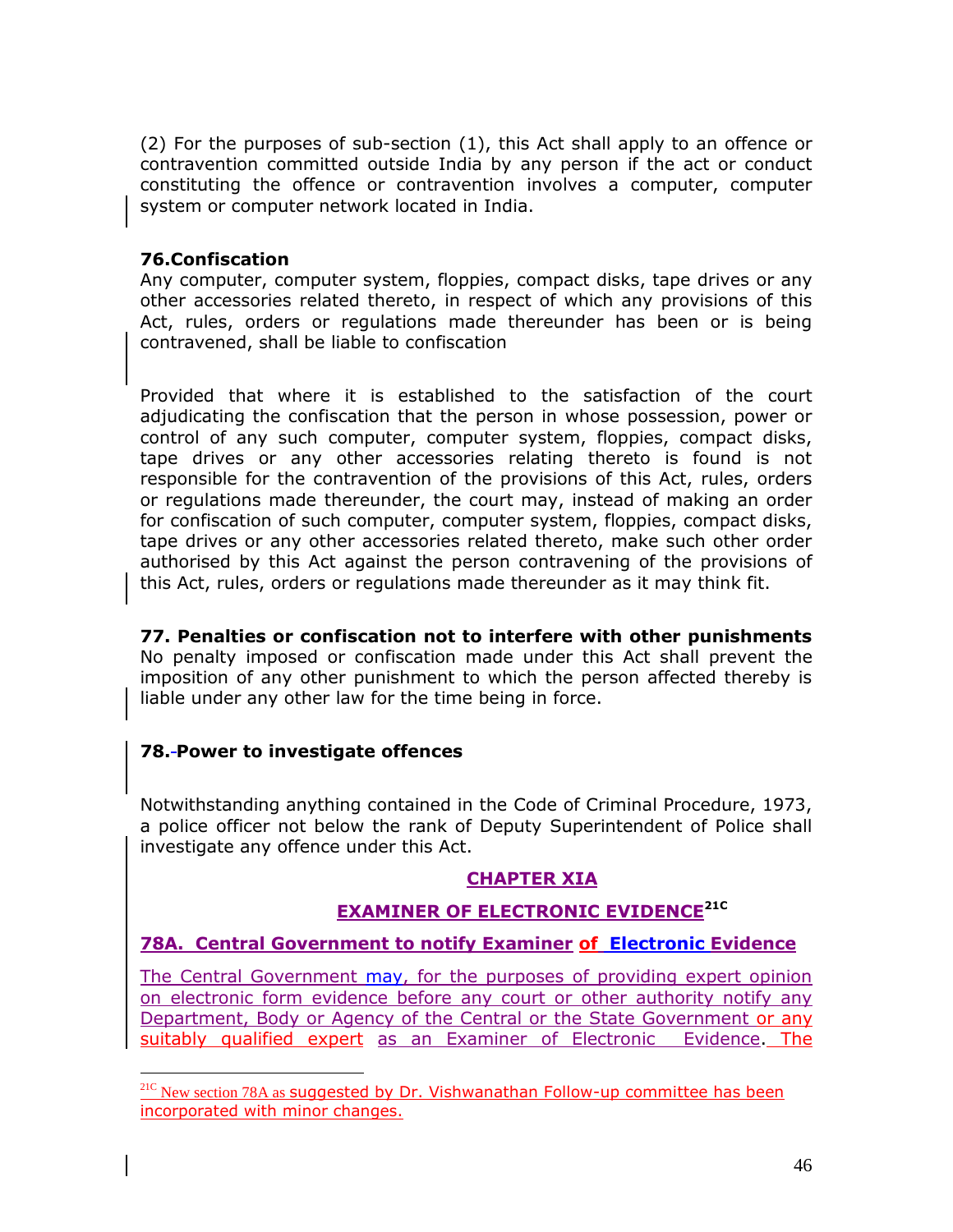procedures and conditions for the notification of such examiner shall be as prescribed by the Central Government.

**Explanation:** For the purposes of this section "Electronic Evidence" means any information of probative value that is either stored or transmitted in electronic form and includes computer evidence, digital audio, digital video, cell phones, digital fax machines etc

## **CHAPTER XII**

#### **21DLIMITATION ON THE LIABILITY OF INTERMEDIARY NETWORK SERVICE PROVIDERS NOT BE LIABLE IN CERTAIN CASES.**

79. For the removal of doubts, it is hereby declared that no person providing any service as a network service provider shall be liable under this Act, rules or regulations made thereunder for any third party information or data made available by him if he proves that the offence or contravention was committed without his knowledge or that he had exercised all due diligence to prevent the commission of such offence or contravention.

Explanation: For the purposes of this section,

(a) - "network service provider" means an intermediary; -"third party information" means any information dealt with by a network service provider in his capacity as an intermediary;

## **79. Exemption from liability of intermediary in certain cases**

- 1. An "Intermediary" shall not be liable under any law for the time being in force, for any third party information, data, or link made available by him, except when the intermediary has conspired or abetted in the commission of the unlawful act.
- 2. The provisions of sub-section (1) shall apply in circumstances including but not limited to where:
	- a. Intermediary's function is limited to giving access to a communication network over which information made available by third parties is transmitted or temporarily stored; or The

 $\overline{a}$ <sup>21D</sup> This section is revised in lines with the EU Directives on E-Commerce 2000/31/EC issued on June  $8<sup>th</sup>$ 2000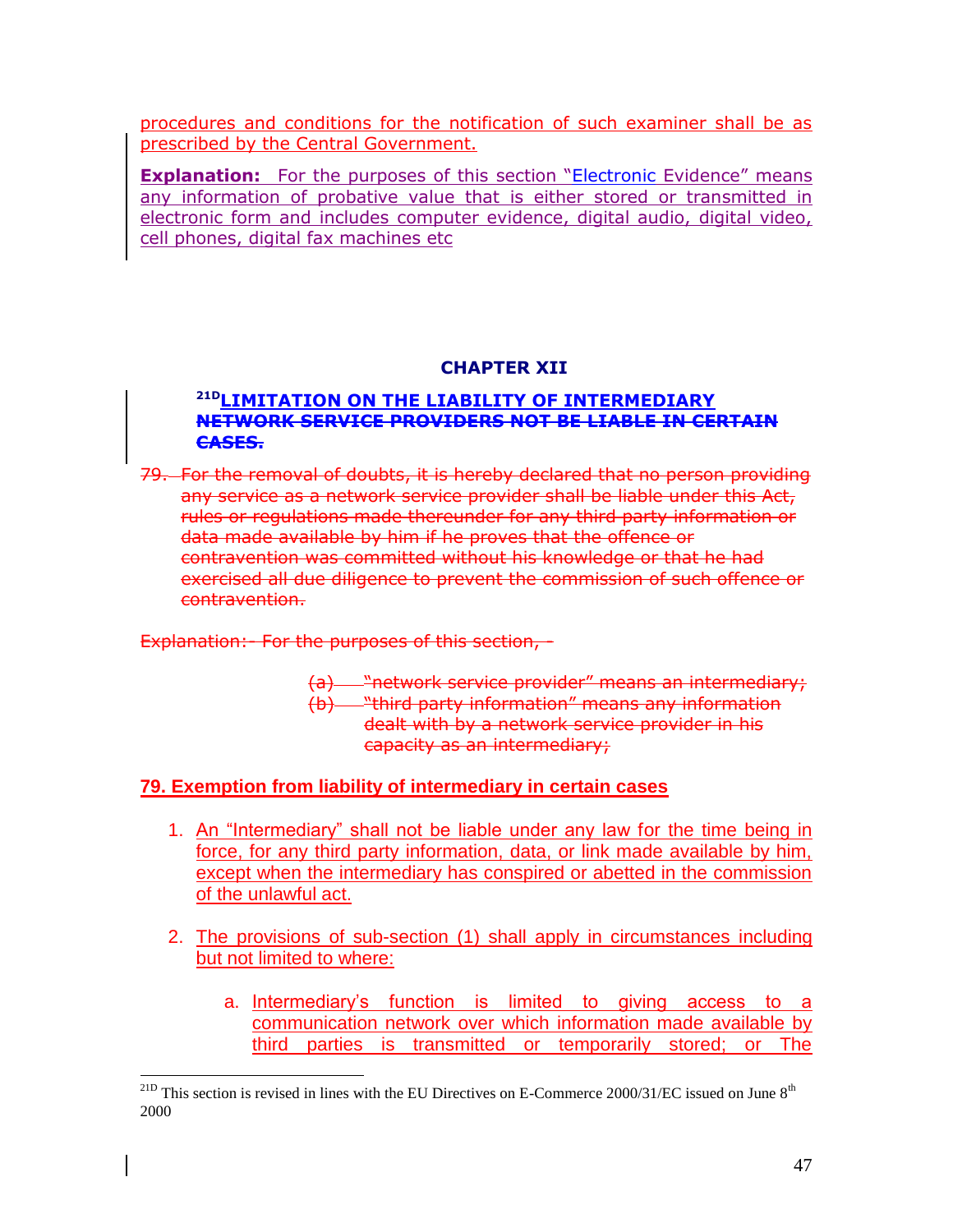intermediary: (i) does not initiate the transmission, (ii) does not select the receiver of the transmission, and (iii) does not select or modify the information contained in the transmission.

3. The provisions of sub-section (1) shall not apply if, upon receiving actual knowledge of, or being notified by the Central Government or its agency that any information, data or link residing on a computer resource controlled by the intermediary is being used to commit the unlawful act, the intermediary fails expeditiously to remove or disable access to that material on that resource.

**Explanation**: For the purpose of this section:-

- a. Term "Intermediary" has been defined in Chapter I, Section 2(w).
- b. "Intermediary" shall include, but not limited to, telecom service providers, network service providers, Internet service providers, web-hosting service providers, search engines including online auction sites, online-market places, and Cyber Cafes.
- c. "Third Party Information" means any information dealt with by an intermediary in his capacity as an intermediary.

## **CHAPTER XIII : MISCELLANEOUS**

## **80. Power of police officer and other officers to enter, search, etc.**

(1) Notwithstanding anything contained in the Code of Criminal Procedure, 1973, any police officer, not below the rank of a Deputy Superintendent of Police, or any other officer of the Central Government or a State Government authorised by the Central Government in this behalf may enter any public place and search and arrest without warrant any person found therein who is reasonably suspected or having committed or of committing or of being about to commit any offence under this Act.

Explanation.- For the purpose of this sub-section, the expression "public place" includes any public conveyance, any hotel, any shop or any other place intended for use by, or accessible to the public.

(2) Where any person is arrested under sub-section (1) by an officer other than a police officer, such officer shall, without unnecessary delay, take or send the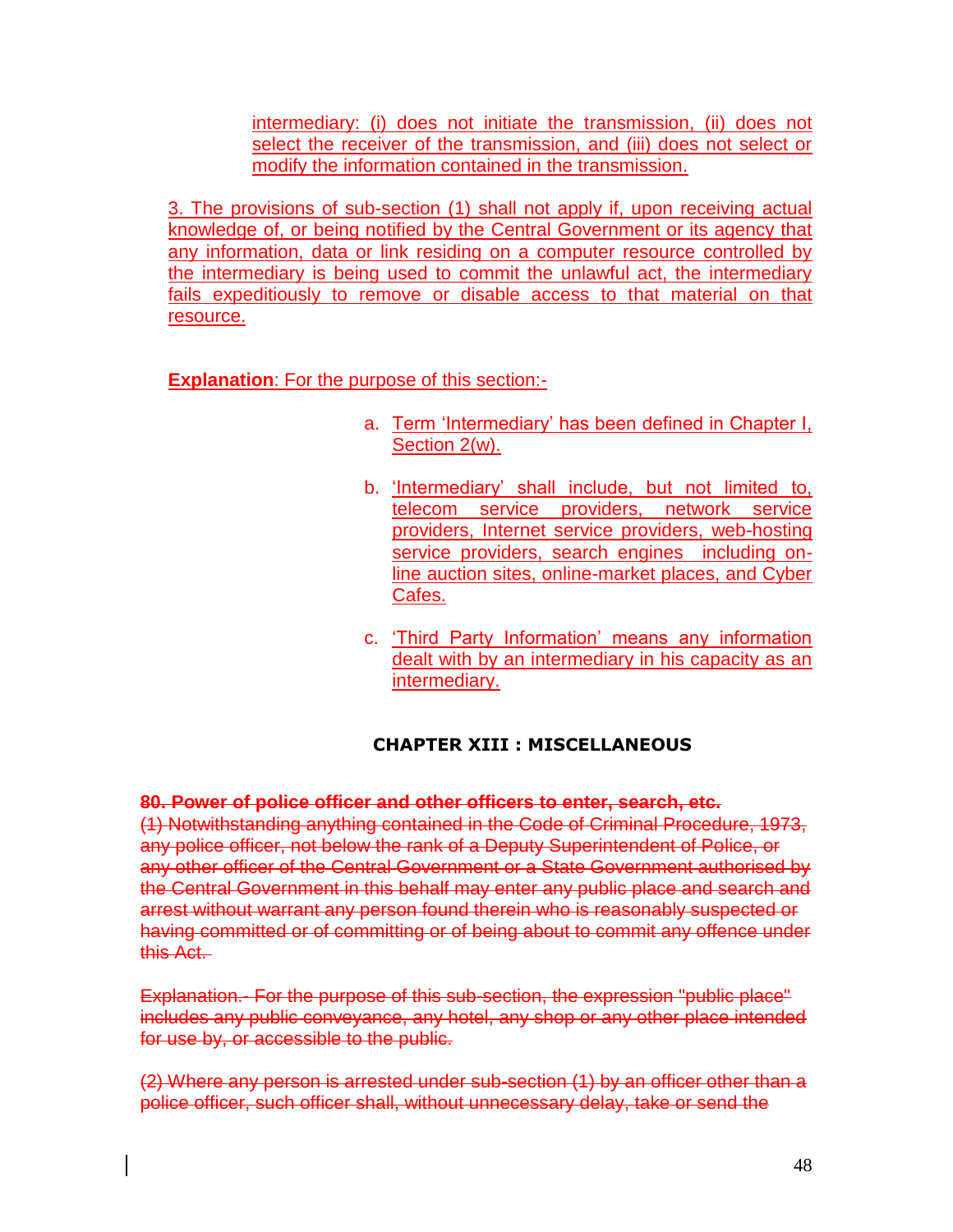person arrested before a magistrate having jurisdiction in the case or before the officer-in-charge of a police station.

(3) The provisions of the Code of Criminal Procedure, 1973 shall, subject to the provisions of this section, apply, so far as may be, in relation to any entry, search or arrest, made under this section.

## **80A. Compounding of Certain Offenses**

(1) Notwithstanding any thing contained in the Code of Criminal Procedures, 1973, any offense punishable under this Act may either before or after the institution of any prosecution be compounded by

(a) the Controller; or

(b) the adjudicating officers appointed under section 46, where the maximum amount of fine and/or imprisonment does not exceed such limits as may be specified by the Central Government.

on payment or credit to the Central Government of such sum as the Controller or the Adjudicating officer, as the case may be, may specify.

(2) Nothing in sub-section (1) shall apply to an offence committed by a person within a period of three years from the date on which a similar offence committed by him was compounded under this section.

Explanation: For the purpose of this section

any second or subsequent offence committed after the expiry of a period of three years from the date on which the offence was previously compounded, shall be deemed to be a first offence.

(3) Where any offence is compounded before the institution of any prosecution, no prosecution shall be instituted in relation to such offence, either by the Controller or by the adjudication officer or by any other person, against the offender in relation to whom the offence is so compounded.

(4) Where the composition of any offence is made after the institution of any prosecution, such composition shall be brought by the Controller or the adjudicating officer in writing, to the notice to the Court in which the prosecution is pending and on such notice of the composition of the offence being given, the person in relation to whom the offence is so compounded shall be discharged.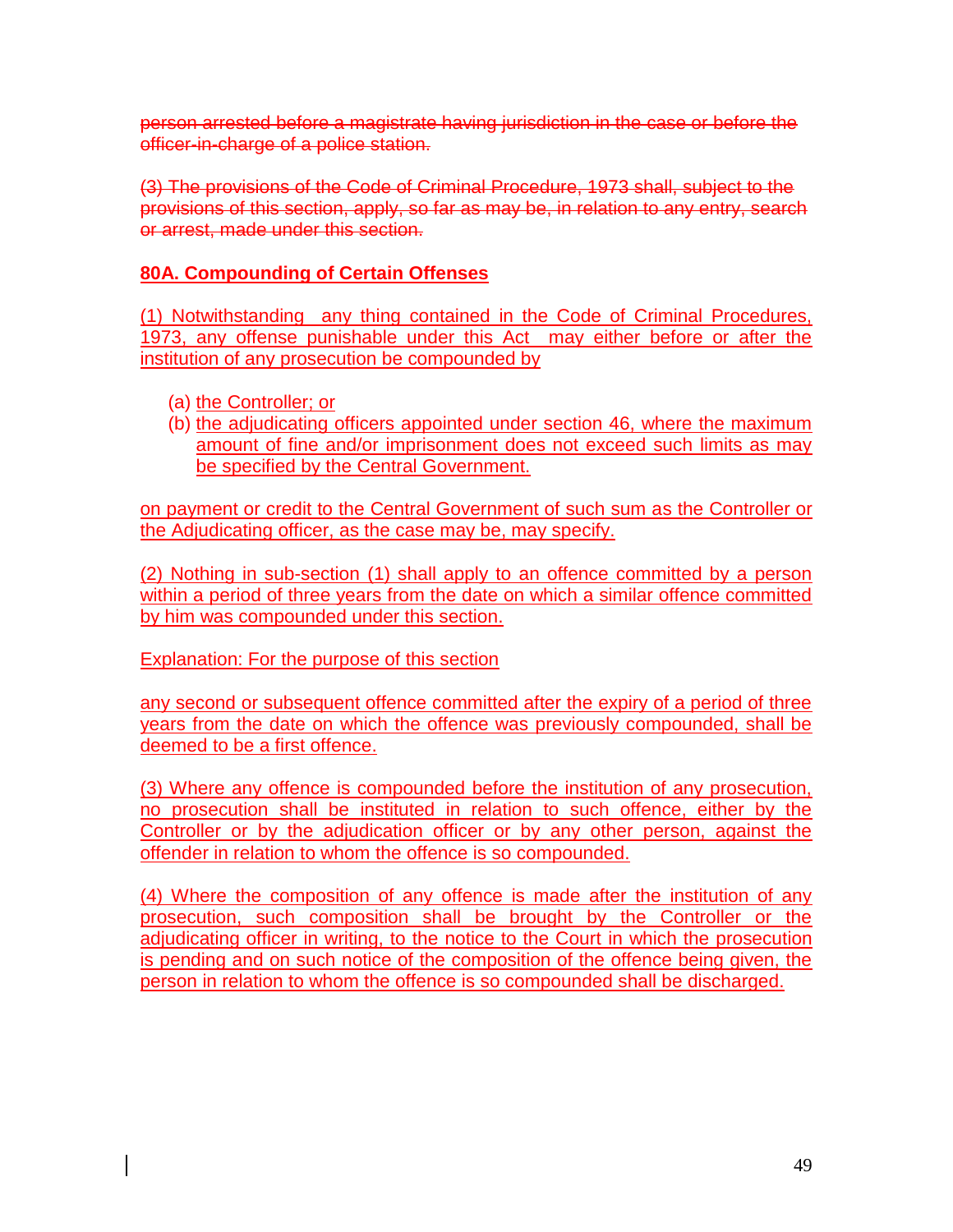## **81. Act to have overriding effect General Provisions**

(1) The provisions of this Act shall have effect notwithstanding anything inconsistent therewith contained in any other law for the time being in force.

(2) Nothing that is permitted under the Copyright Act 1957 and the Patents Act 1970 as amended from time to time shall render any person liable for contravention of any of the provisions of this Act.

## **82. Controller Deputy Controller and Assistant Controller to be pubic servants**

The Presiding Officer and other officers and employees of a Cyber Appellate Tribunal, the Controller, the Deputy Controller and the Assistant Controllers shall be deemed to be public servants within the meaning of section 21 of the Indian Penal Code.

## **83. Power to give directions**

The Central Government may give directions to any State Government as to the carrying into execution in the State of any of the provisions of this Act or of any rule, regulation or order made thereunder.

#### **84. Protection of action taken in good faith**

No suit, prosecution or other legal proceeding shall lie against the Central Government, the State Government, the Controller or any person acting on behalf of him, the Presiding Officer, adjudicating officers and the staff of the Cyber Appellate Tribunal for anything which is in good faith done or intended to be done in pursuance of this Act or any rule, regulation or order made thereunder.

#### **85. Offences by companies**

(1) Where a person committing a contravention of any of the provisions of this Act or of any rule, direction or order made thereunder is a company, every person who, at the time the contravention was committed, was in charge of, and was responsible to, the company for the conduct of business of the company as well as the company, shall be guilty of the contravention and shall be liable to be proceeded against and punished accordingly:

Provided that nothing contained in this sub-section shall render any such person liable to punishment if he proves unless it is proved that the contravention took place without his knowledge and connivance and that he failed to prevent such contravention. or that he exercised all due diligence to prevent such contravention.

(2) Notwithstanding anything contained in sub-section (1), where a contravention of any of the provisions of this Act or of any rule, direction or order made thereunder has been committed by a company and it is proved that the contravention has taken place with the consent or connivance of, or is attributable to any neglect on the part of, any director, manager, secretary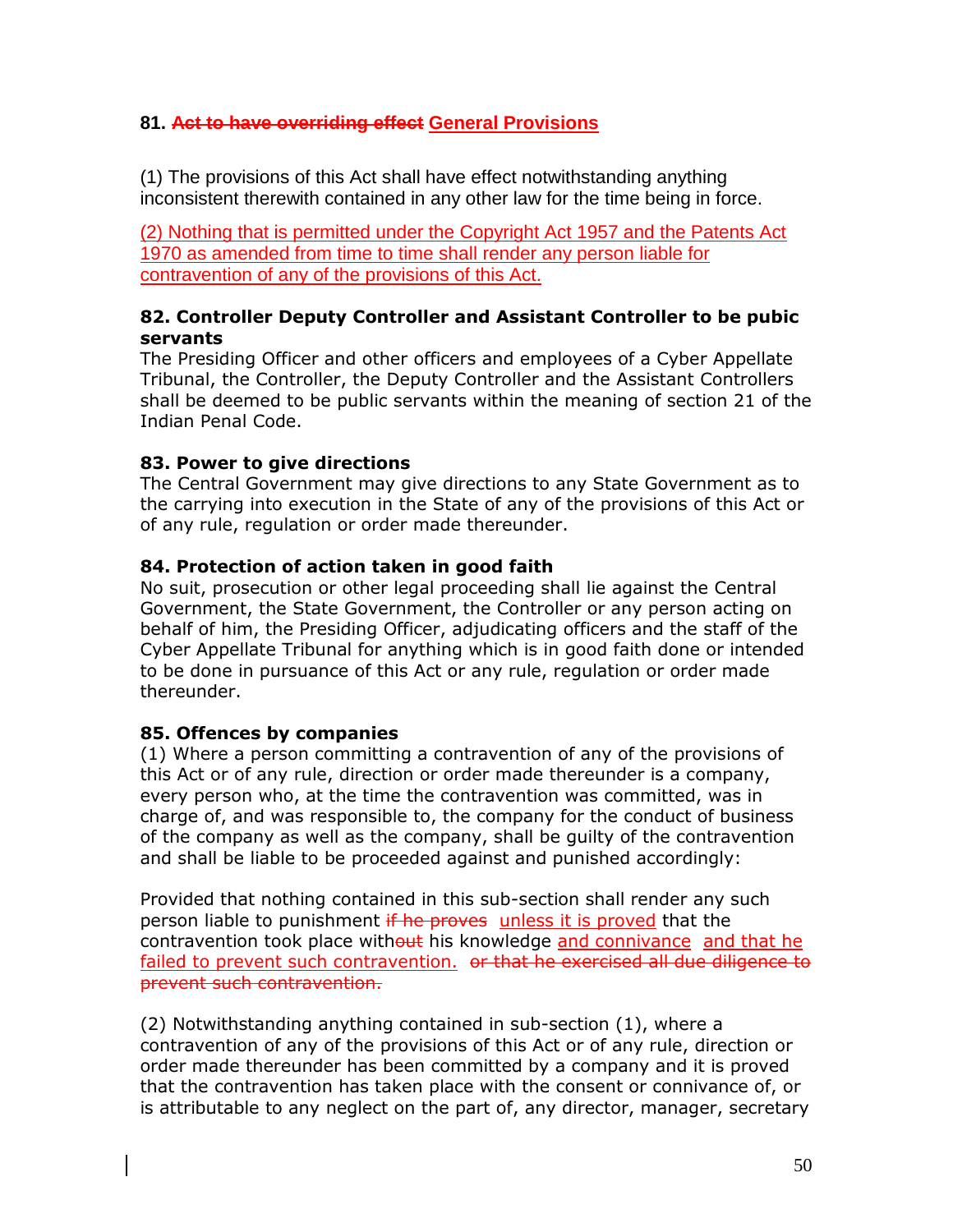or other officer of the company, such director, manager, secretary or other officer shall also be deemed to be guilty of the contravention and shall be liable to be proceeded against and punished accordingly.

Explanation.- For the purposes of this section.-

(i) "company" means any body corporate and includes a firm or other association of individuals; and

(ii) "director" in relation to a firm, means a partner in the firm.

## **86. Removal of difficulties**

(1) If any difficulty arises in giving effect to provisions of this Act, the Central Government may, by order published in the Official Gazette, make such provisions not inconsistent with the provisions of this Act as appear to it to be necessary or expedient for removing the difficulty :

Provided that no order shall be made under this section after the expiry of a period of two years from the commencement of this Act.

(2) Every order made under this section shall be laid, as soon as may be after it is made, before each House of Parliament.

## **87. Power of Central Government to make rules**

(1) The Central Government may, by notification in the Official Gazette and in the Electronic Gazette make rules to carry out the provisions of this Act.

(2) In particular, and without prejudice to the generality of the foregoing power, such rules may provide for all or any of the following matters, namely :-

(ao) All specific class of documents or transactions as may be prescribed by the Central Government under sub-section 4 of section 1.

(a) the manner in which any information or matter may be authenticated by means of digital electronic signature under section 5;

(b) the electronic form in which filing, issue, grant or payment shall be effected under sub-section (1) of section 6;

(c) the manner or method of payment of any fee or charges for filing, creation or issue, or delivery of service either directly or through its authorized service provider, of any electronic record under section 6.

(d) the matters relating to the type of digital signature, manner and format in which it may be affixed under section 10 : (i) the type of electronic signature; (ii) the manner and format in which the electronic signature shall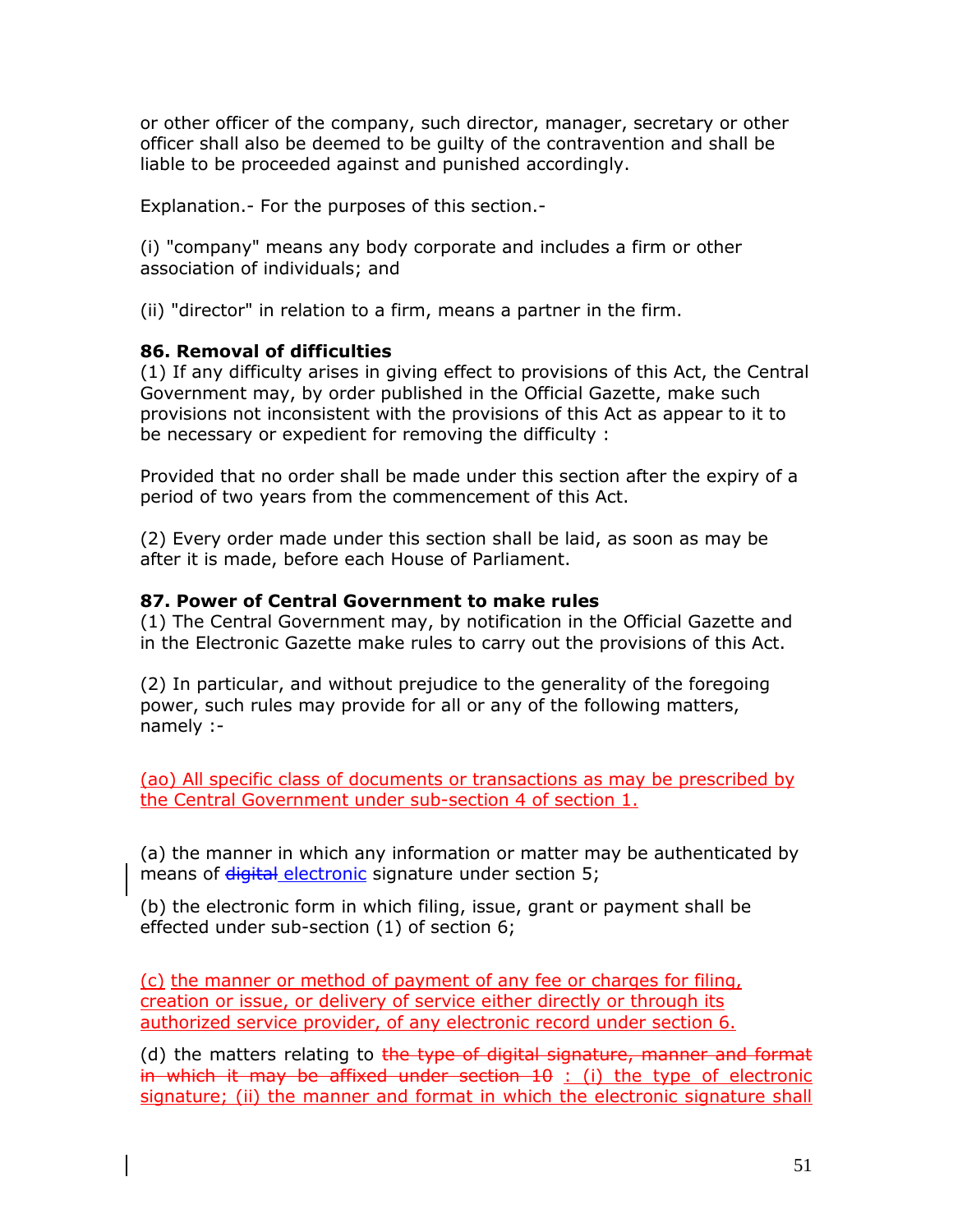be affixed; (iii) the manner and procedures which facilitate identification of the person affixing the electronic signature; (iv) control processes and procedures to ensure adequate integrity, security, and confidentiality of electronic records or payments; and (v) any other matter which necessary to give legal effect to digital electronic signatures under Section 10.

(e) the security procedure for the purpose of creating secure electronic record and secure digital electronic signature under section 16;

(f) the qualifications, experience and terms and conditions of service of Controller, Deputy Controllers and Assistant Controllers under section 17;

(g) other standards to the observed by the Controller under clause (b) of sub-section (2) of section 20;

(h) the requirements which an applicant must fulfill under sub-section (2) of section 21;

(i) the period of validity of licence granted under clause (a) of sub-section (3) of section 21;

(j) the form in which an application for licence may be made under subsection (1) of section 22;

(k) the amount of fees payable under clause (c) of sub-section (2) of section 22;

(l) such other documents which shall accompany an application for licence under clause (d) of sub-section (2) of section 22;

(m) the form and the fee for renewal of a licence and the fee payable thereof under section 23;

(n) the form in which application for issue of an *Digital Electronic* Signature Certificate may be made under sub-section (1) of section 35;

(o) the fee to be paid to the Certifying Authority for issue of an *Digital* Electronic Signature Certificate under sub-section (2) of section 35;

(oa) for grant of electronic signature certificate under sub-section (4) of section 35;

(ob) the duties of the subscribers under section 41A;

(oc) "Reasonable security practices and procedures" under section 43;

(od) "Sensitive personal information" under section 43;

 $\mid$  (p) the manner in the adjudicating officer shall hold inquiry under sub-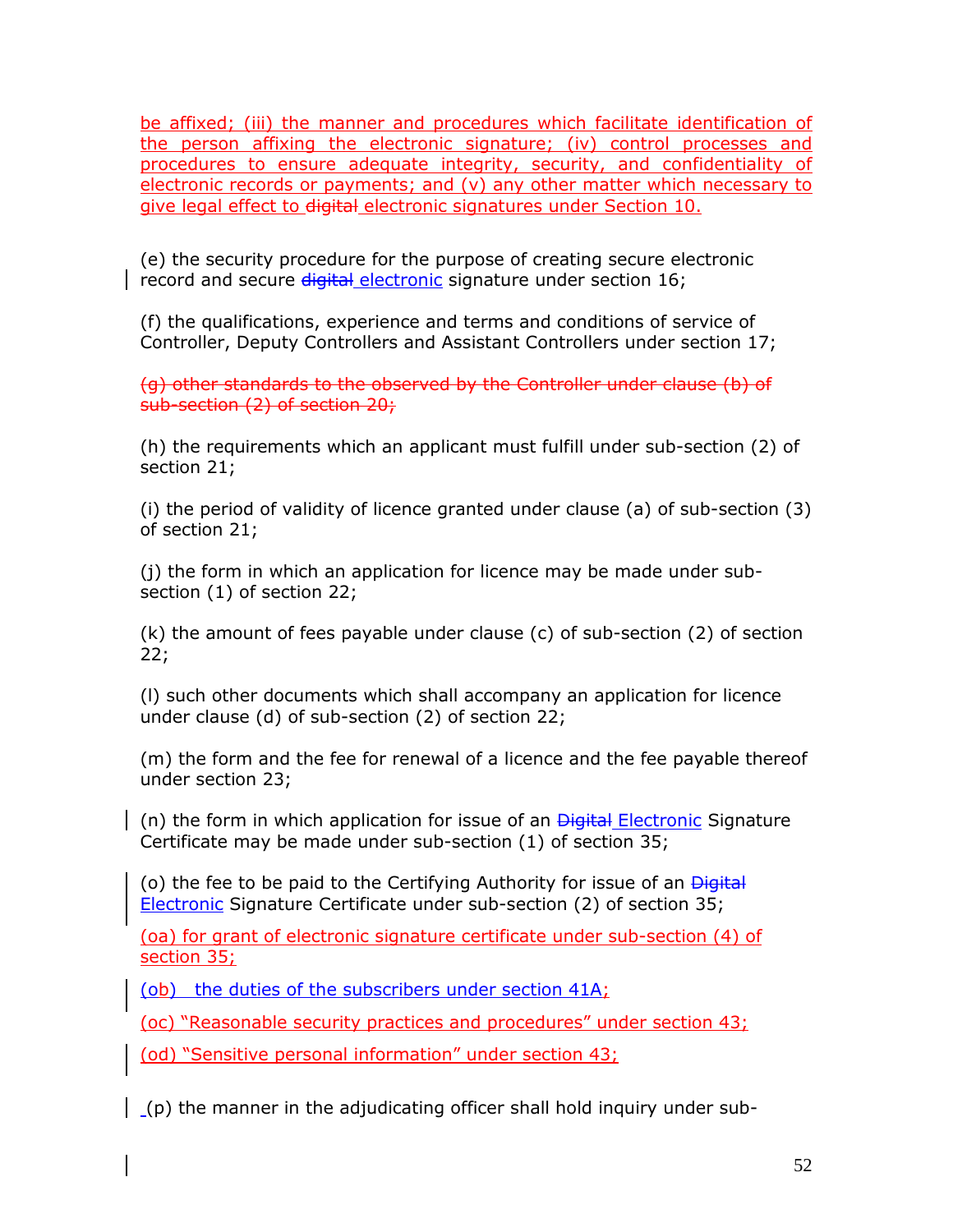section (1) of section 46;

(q) the qualification and experience which the adjudicating officer shall possess under sub-section (3) of section 46;

(r) the salary, allowances and the other terms and conditions of service of the Presiding Officer under section 52;

(s) the procedure for investigation of misbehaviour or incapacity of the Presiding officer under sub-section (3) of section 54;

(t) the salary and allowances and other conditions of service of other officers and employees under sub-section (3) of section 56;

(u) the form in which appeal may be filed and the fee thereof under subsection (3) of section 57;

(v) any other power of a civil court required to be prescribed under clause (g) of sub-section (2) of section 58; and

(va) modes or methods for encryption for secure use of electronic medium as provided in Section 68A.

(vb) prescribe safeguards subject to which such interception or monitoring can be done under sub-section (2) of Section 69;

(vc) notify protected system under Section 70;

(vcc) "Breach of Confidentiality and Privacy" under section 72;

(vd) notify the Examiner of Digital Evidence under Section 78A;

(ve) for "intermediary" under sub-section 2(w) and section 79; and

(w) any other matter which is required to be, or may be, prescribed.

(3) Every notification made by the Central Government under clause (f) of sub-section (4) of section 1 and every rule made by it shall be laid, as soon as may be after if is made, before each House of Parliament, while it is in session, for a total period of thirty days which may be comprised in one session or in two or more successive sessions, and if, before the expiry of the session immediately following the session or the successive sessions aforesaid, both Houses agree in making any modification in the notification or the rule or both Houses agree that the notification or the rule should not be made, the notification or the rule shall thereafter have effect only in such modified form or be of no effect, as the case may be; so, however, that any such modification or annulment shall be without prejudice to the validity of anything previously done under that notification or rule.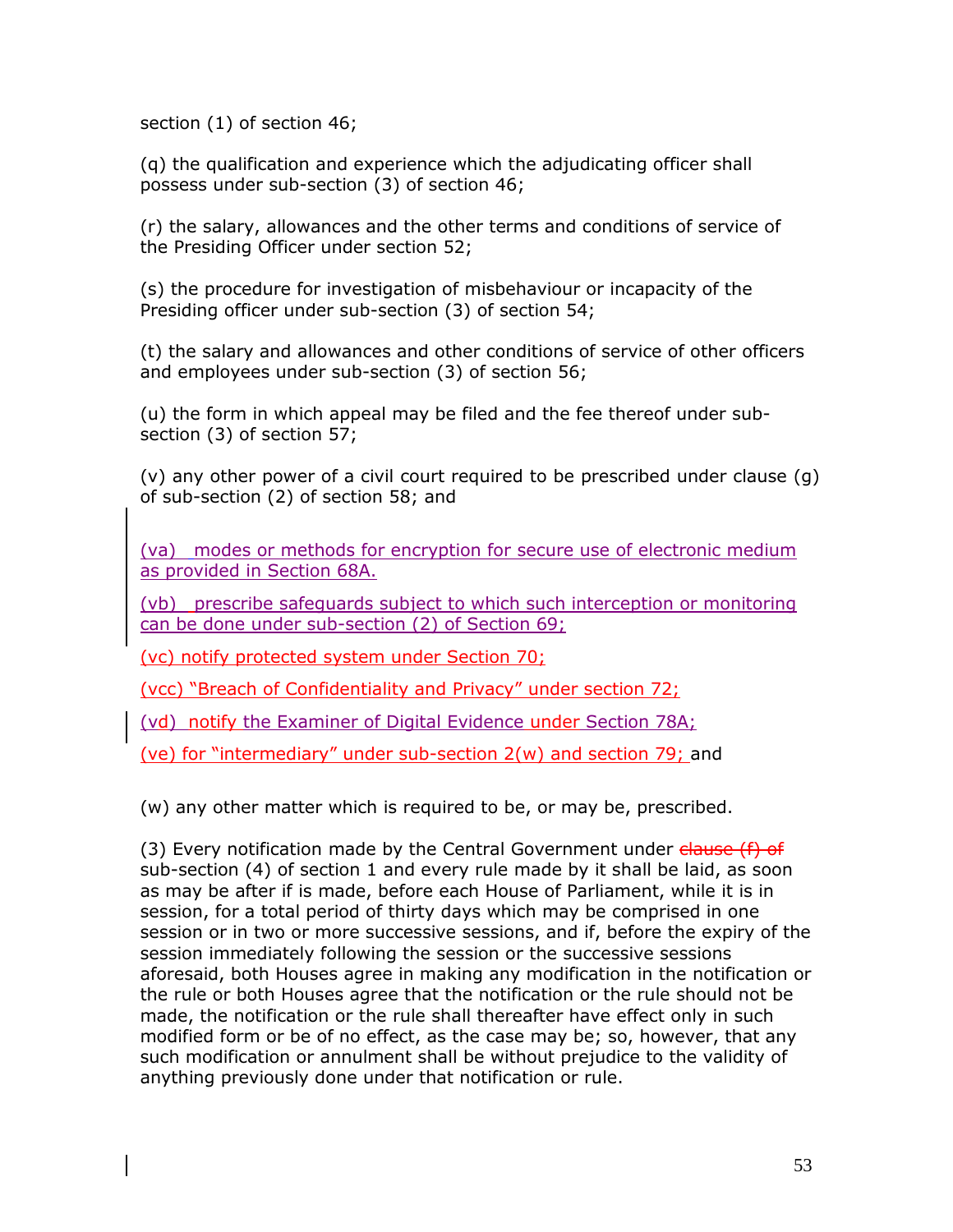## **88. Constitution of Advisory Committee**

(1) The Central Government shall, as soon as may be after the commencement of this Act, constitute a Committee called the Cyber Regulations Advisory Committee.

(2) The Cyber Regulations Advisory Committee shall consist of a Chairperson and such number of other official and non-official members representing the interests principally affected or having special knowledge of the subjectmatter as the Central Government may deem fit.

(3) The Cyber Regulations Advisory Committee shall advise-

(a) the Central Government either generally as regards any rules or for any other purpose connected with this Act;

(b) the Controller in framing the regulations under this Act.

(4) There shall be paid to the non-official members of such Committee such travelling and other allowances as the Central Government may fix.

## R4**89. Power of Controller to make regulations**

(1) The Controller may, after consultation with the Cyber Regulations Advisory Committee and with the previous approval of the Central Government, by notification in the Official Gazette, make regulations consistent with this Act and the rules made thereunder to carry out the purposes of this Act.

(2) In particular, and without prejudice to the generality of the foregoing power, such regulations may provide for all or any of the following matters, namely :-

(a) the particulars relating to maintenance of data-base containing the disclosure record of every Certifying Authority under clause (mn) of section 18;

(b) the conditions and restrictions subject to which the Controller may recognise any foreign Certifying Authority under sub-section (1) of section 19;

(c) the term and conditions subject to which a licence may be granted under clause (c) of sub-section (3) of section 21;

(d) other standards to be observed by a Certifying Authority under  $eta$ of section 30;

(e) the manner in which the Certifying Authority shall disclose the matters

<sup>&</sup>lt;sup>R4</sup> Amended vide order no. S.O. 1015(E) dated September 19, 2002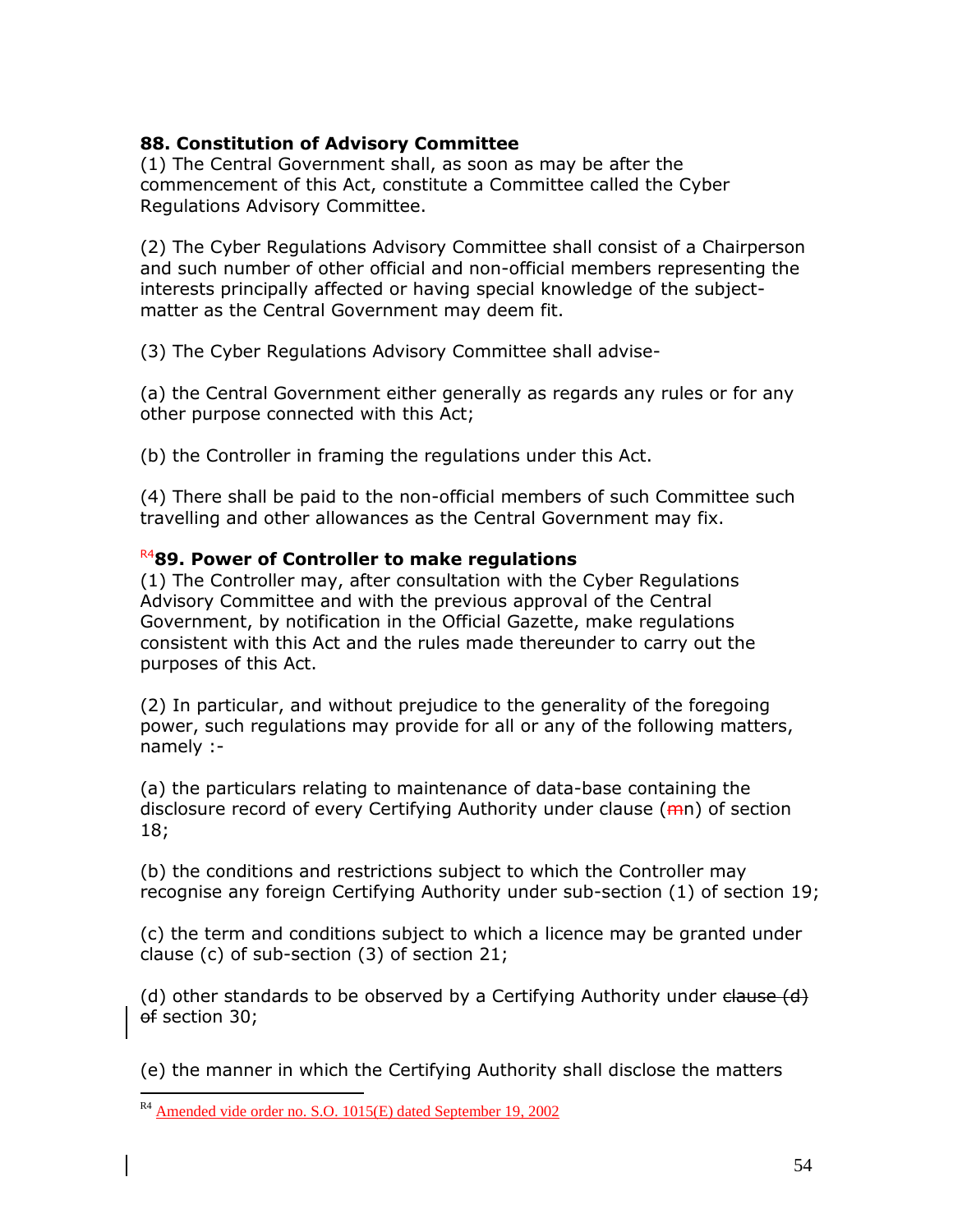specified in sub-section (1) of section 34;

(f) the particulars of statement which shall accompany an application under sub-section (3) of section 35;

(g) the manner in which the subscriber shall communicate the compromise of private key to the certifying Authority under sub-section (2) of section 42.

(3) Every regulation made under this Act shall be laid, as soon as may be after it is made, before each House of Parliament, while it is in session, for a total period of thirty days which may be comprised in one session or in two or more successive sessions, and if, before the expiry of the session immediately following the session or the successive sessions aforesaid, both Houses agree in making any modification in the regulation or both Houses agree that the regulation should not be made, the regulation shall thereafter have effect only in such modified form or be of no effect, as the case may be; so, however, that any such modification or annulment shall be without prejudice to the validity of anything previously done under that regulation.

## **90. Power of State Government to make rules**

(1) <sup>4</sup>Subject to any rules made by the Central Government, the State Government may, by notification in the Official Gazette, make rules to carry out the provisions of this Act.

(2) In particular, and without prejudice to the generality of the foregoing power, such rules may provide for all or any of the following matters, namely :-

(a) the electronic form in which filing, issue, grant, receipt or payment shall be effected under sub-section (1) of section 6;

(b) for matters specified in sub-section (2) of section 6;

(c) any other matter which is required to be provided by rules by the State Government.

(3) Every rule made by the State Government under this section shall be laid, as soon as may be after it is made, before each House of the State Legislature where it consists of two House, or where such Legislature consists of one House, before that House.

## **91. Amendment of Act 45 of 1860**

 $\overline{a}$ 

The Indian Penal Code shall be amended in the manner specified in the First Schedule to this Act.

<sup>&</sup>lt;sup>4</sup> The State Govt powers should be made subject to rules framed by the central Government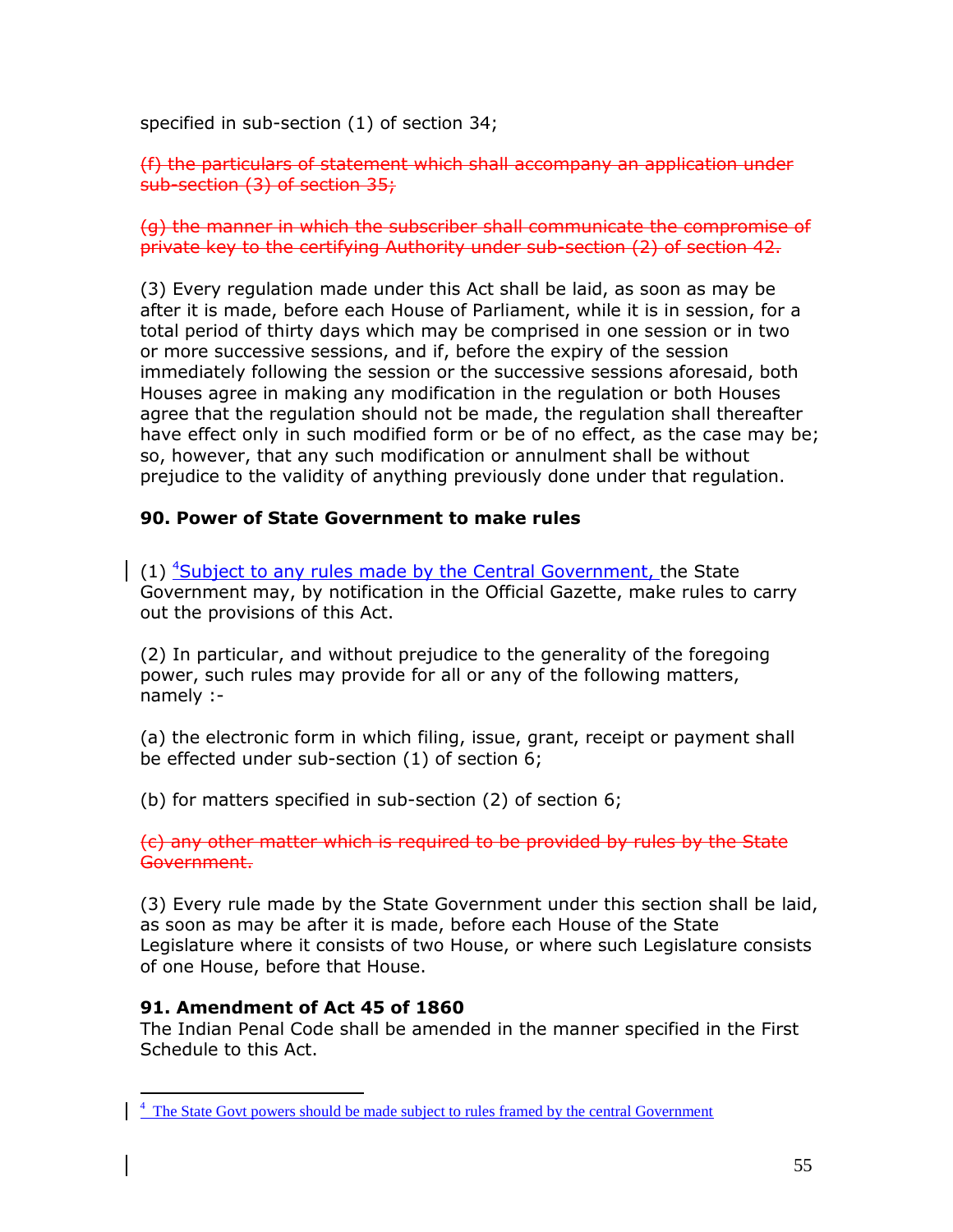## **92. Amendment of Act 1 of 1872**

The Indian Evidence Act, 1872 shall be amended in the manner specified in the Second Schedule to this Act.

## **93. Amendment of Act 18 of 1891**

The Bankers' Books Evidence Act, 1891 shall be amended in the manner specified in the Third Schedule to this Act.

#### **94. Amendment of Act 2 of 1934**

The Reserve Bank of India Act, 1934 shall be amended in the manner specified in the Fourth Schedule to this Act

## **Term "Digital will be replaced by "Electronic" in Sections 91, 92,93, and 94.**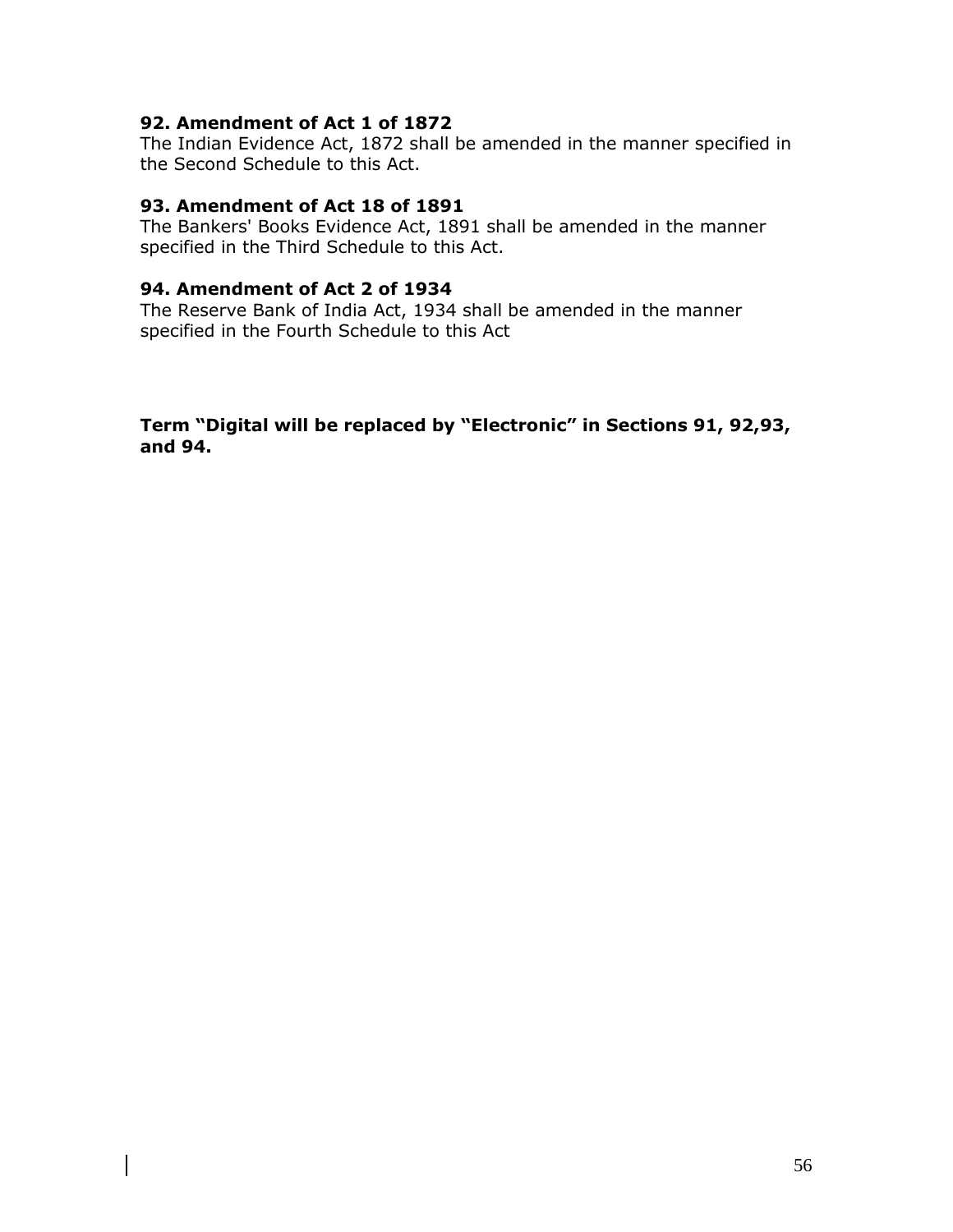|                                          |    | <b>THE FIRST SCHEDULE</b><br>(See section 15)<br>AMENDMENTS TO THE INDIAN PENAL CODE                                                                                                                                                                                                                                                                                                                                            |
|------------------------------------------|----|---------------------------------------------------------------------------------------------------------------------------------------------------------------------------------------------------------------------------------------------------------------------------------------------------------------------------------------------------------------------------------------------------------------------------------|
| Amendment<br>to section<br>4             | 1. | In section 4, after clause (2) and before Explanation, the following clause<br>shall be inserted, namely: -                                                                                                                                                                                                                                                                                                                     |
|                                          |    | "(3) Any person in any place without and beyond India where the act or<br>conduct constituting the offence involves targeting a computer resource<br>located in India.                                                                                                                                                                                                                                                          |
|                                          |    | <i>Explanation:</i> - the expression "computer resource" shall have the<br>meaning assigned to it in clause $(k)$ sub-section $(1)$ of section 2 of the<br>Information Technology Act, 2000,"                                                                                                                                                                                                                                   |
| Amendment<br>to section 40               | 2. | In section 40, in clause $(2)$ , after the figures "117", the figures "118, 119<br>and 120" shall be inserted.                                                                                                                                                                                                                                                                                                                  |
| Amendment<br>to section<br>118           | 3. | In section 118, for the words "voluntarily conceals, by any Act or illegal<br>omission, the existence of a design", the words, "voluntarily conceals by<br>any act or omission or by the use encryption or any other information<br>hiding tool, the existence of design", shall be substituted.                                                                                                                                |
| Amendment<br>to section<br>119           | 4. | In section 119, for the words "voluntarily conceals, by any Act or illegal<br>omission, the existence of a design", the words, "voluntarily conceals by<br>any act or omission or by the use encryption or any other information<br>hiding tool, the existence of design", shall be substituted.                                                                                                                                |
| Amendme<br>nt to<br>section<br>120       | 5. | In section 120, for the words "voluntarily conceals, by any Act or illegal<br>omission, the existence of a design", the words, "voluntarily conceals by<br>any act or omission or by the use encryption or any other information<br>hiding tool, the existence of design", shall be substituted.                                                                                                                                |
| Insertion of<br>a new<br>section<br>417A |    | After Section 417, the following section shall be inserted, namely:-<br>6.<br>Punishment for cheating using digital signature of another person<br>"417A Whoever, cheats by using the digital signature, password or any<br>other unique identification feature of any other person, shall be punished<br>with imprisonment of either description for a term which may extend to<br>three years and shall also liable to fine." |
| Insertion<br>of new<br>section<br>419A   | 7. | After section 419, following section shall be inserted, namely: -<br>Punishment for cheating by impersonation using communication<br>network or computer resource:<br>"419A Whoever, by means of any communication network or computer                                                                                                                                                                                          |